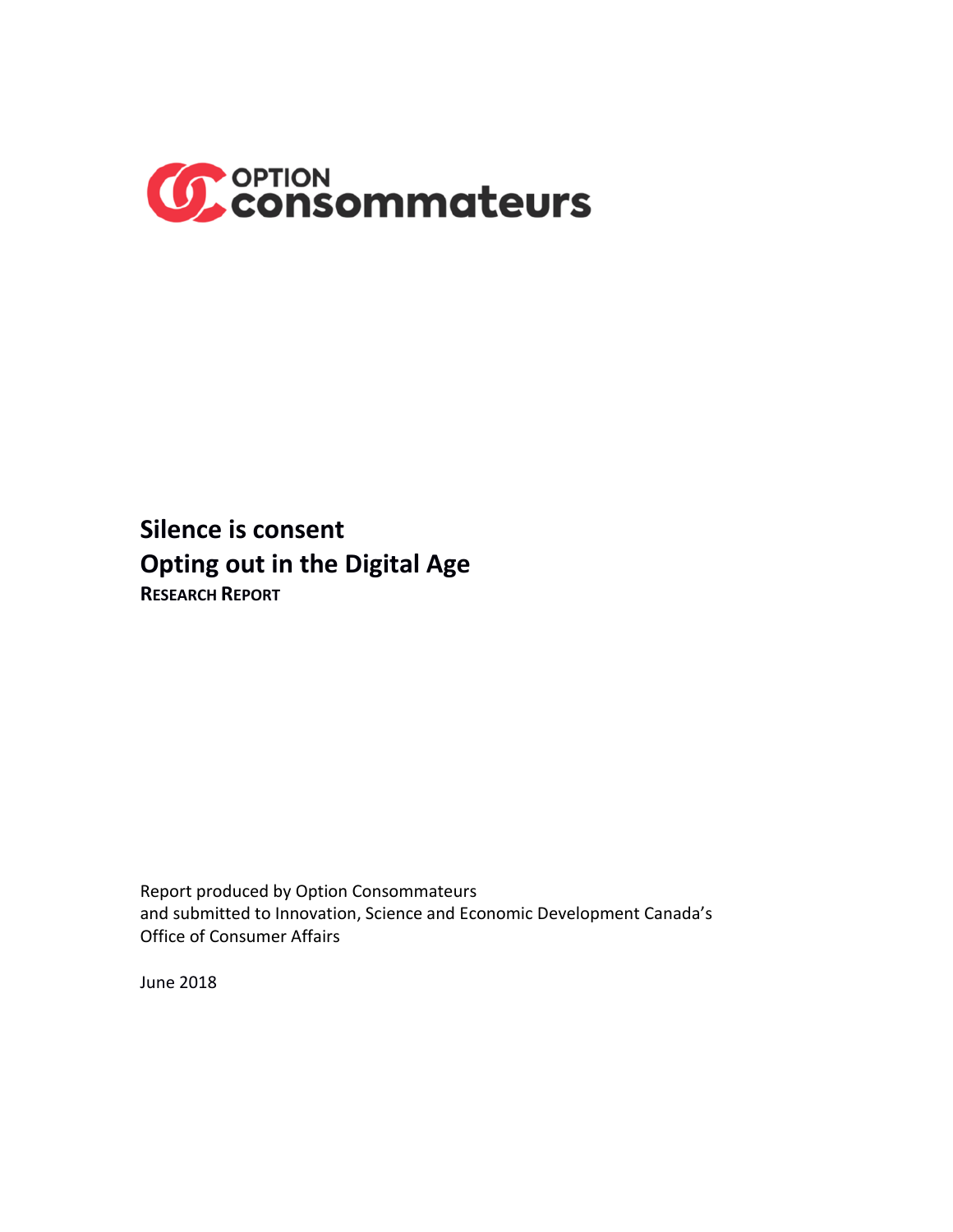Option consommateurs received funding under Innovation, Science and Economic Development Canada's Contributions Program for Non-Profit Consumer and Voluntary Organizations. The opinions expressed in this report are not necessarily those of Innovation, Science and Economic Development Canada or the Government of Canada.

Reproduction of this report, in whole or in part, is permitted provided that the source is acknowledged. Reproduction or any reference to its content for advertising or commercial purposes, however, are strictly prohibited.

Legal Deposit Bibliothèque nationale du Québec National Library of Canada ISBN 978-2-89716-057-9

.

Option consommateurs 50, Ste-Catherine Street West, Suite 440 Montréal, (Québec) H2X 3V4 Tel.: 514 598-7288 Fax: 514 598-8511

email[: info@option-consommateurs.org](mailto:info@option-consommateurs.org) Website : [www.option-consommateurs.org](http://www.option-consommateurs.org/)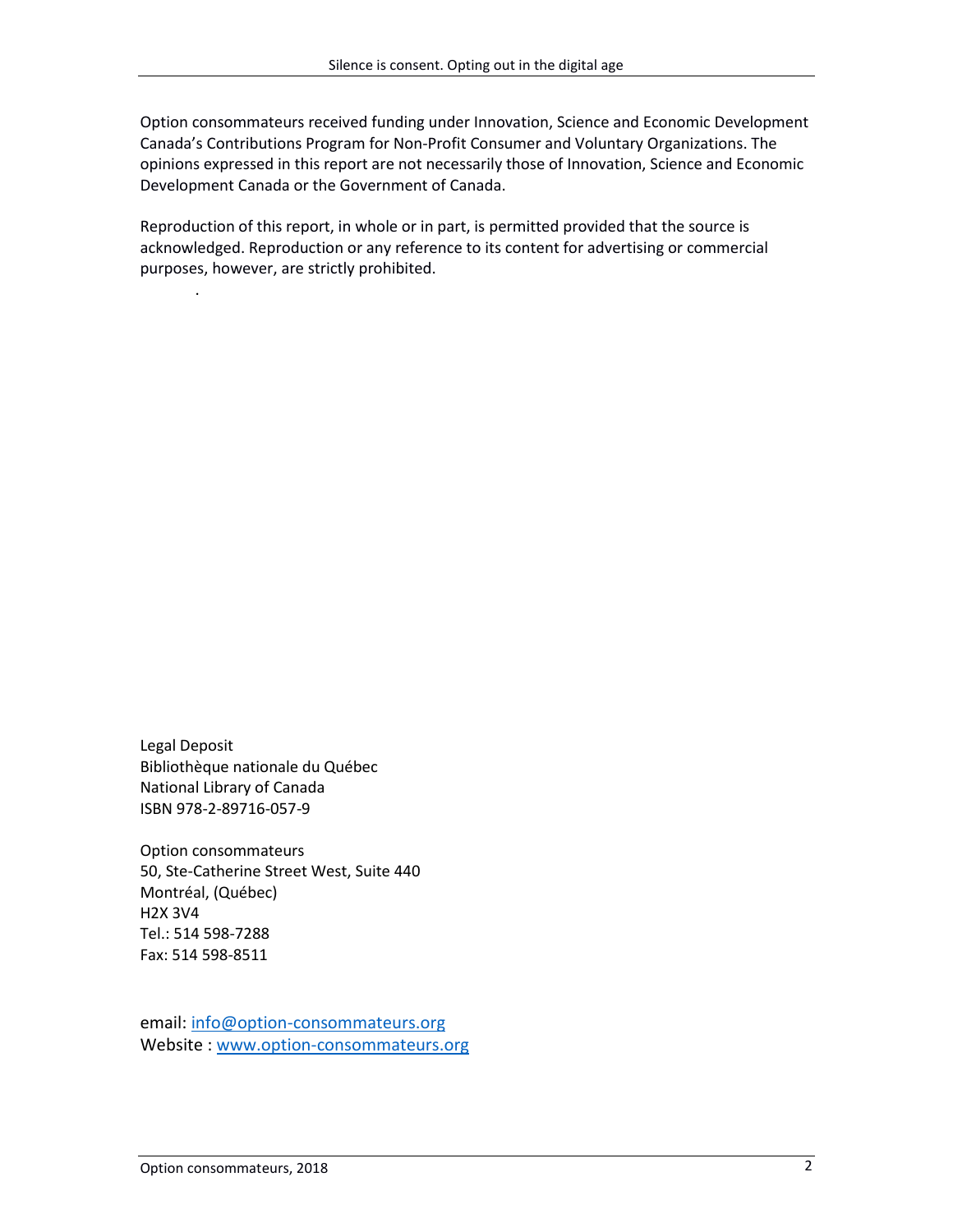# **Contents**

| 1.                                                                                         |  |
|--------------------------------------------------------------------------------------------|--|
| 1.1                                                                                        |  |
| 1.2                                                                                        |  |
| 1.3                                                                                        |  |
| 2.                                                                                         |  |
| 2.1                                                                                        |  |
| 2.2                                                                                        |  |
| 2.3                                                                                        |  |
| 2.4                                                                                        |  |
| 2.5                                                                                        |  |
| Saskatchewan, Nova Scotia, New Brunswick and Prince Edward Island  21<br>2.6               |  |
| 2.7                                                                                        |  |
| 2.8                                                                                        |  |
| 3.                                                                                         |  |
| 3.1                                                                                        |  |
| 3.1.1                                                                                      |  |
| 3.1.2                                                                                      |  |
| 3.1.3                                                                                      |  |
| 3.2                                                                                        |  |
| 3.2.1<br>3.2.2                                                                             |  |
| 3.2.3                                                                                      |  |
| 3.2.4                                                                                      |  |
|                                                                                            |  |
| 4.                                                                                         |  |
| 4.1<br>Characteristics of the company: type of contract, service and product offerings and |  |
| discounts.<br>4.2                                                                          |  |
| 4.3                                                                                        |  |
| 4.4                                                                                        |  |
| 4.5                                                                                        |  |
|                                                                                            |  |
| 5.                                                                                         |  |
| 5.1<br>5.2                                                                                 |  |
| 5.3                                                                                        |  |
| 5.4                                                                                        |  |
| 5.5                                                                                        |  |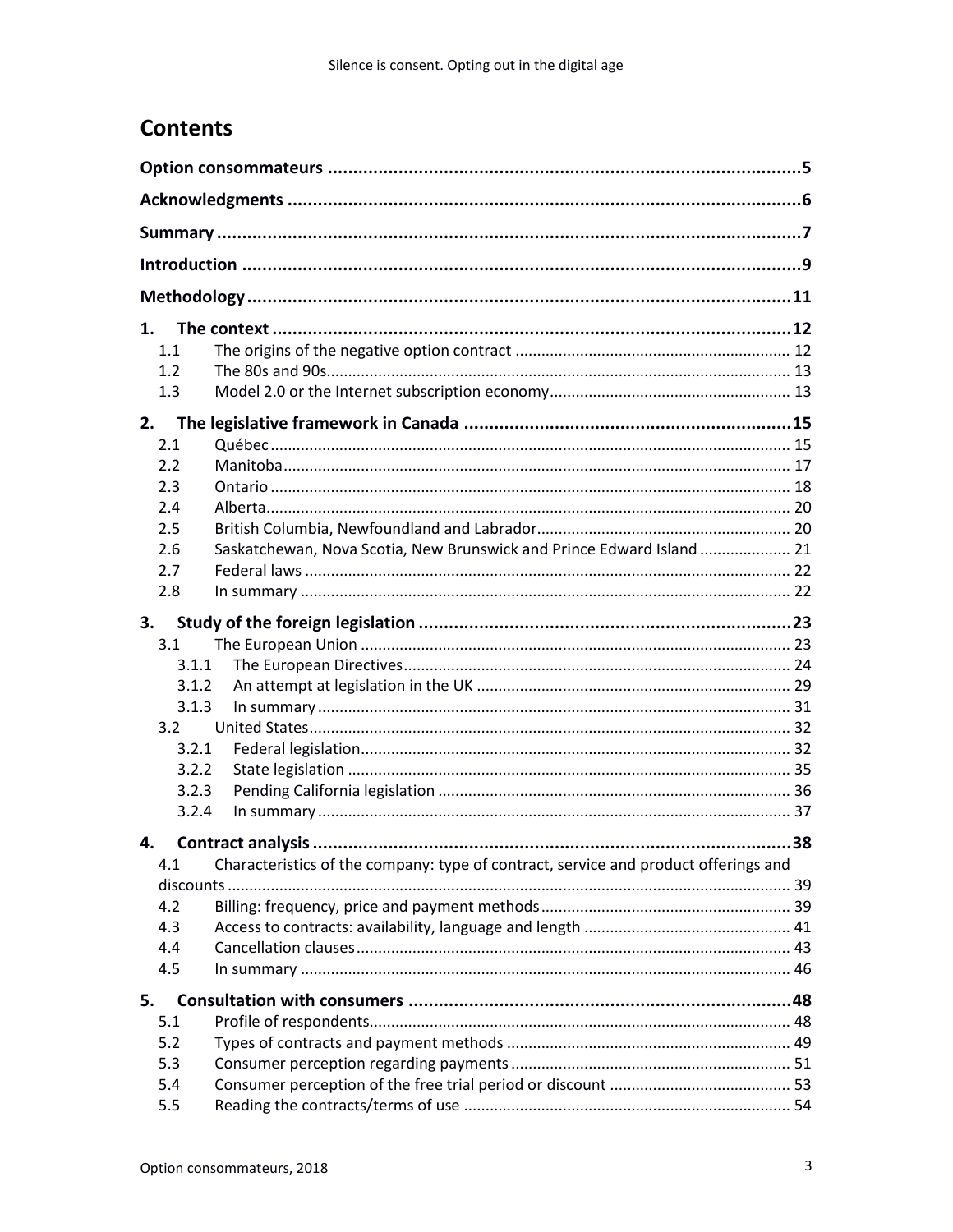| 5.6  |                                                                                        |
|------|----------------------------------------------------------------------------------------|
| 5.7  | Subscription incentives, billing notification and preferred payment methods  60        |
| 5.8  | Perception of contracts with automatic subscription following a free trial or discount |
|      | 62                                                                                     |
| 5.9  |                                                                                        |
| 5.10 |                                                                                        |
|      |                                                                                        |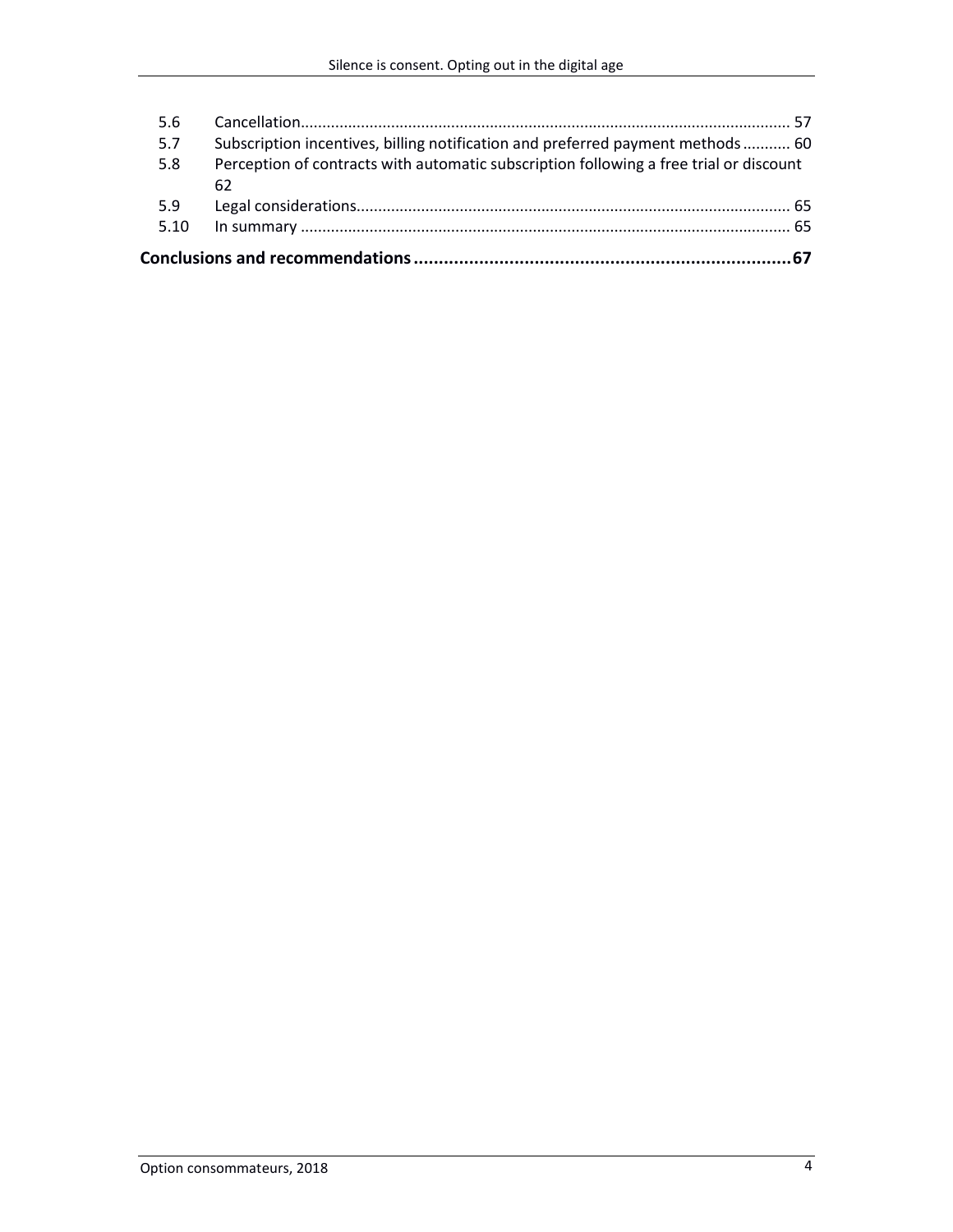# **Option consommateurs**

### **MISSION**

Option consommateurs is a non-profit organization whose mission is to promote and defend the rights and interests of consumers and ensure that they are respected.

#### **HISTORY**

Option consommateurs has been in existence since 1983, when it arose from the Associations coopératives d'économie familiale movement, more specifically, the Montreal ACEF. In 1999, it joined forces with the Association des consommateurs du Québec (ACQ), which had already pursued a similar mission for over 50 years.

#### **PRINCIPAL ACTIVITIES**

Option consommateurs helps consumers experiencing difficulties, by offering them budget consultation and information sessions on budgeting, debt, consumer law and the protection of privacy.

Each year we produce research reports on important consumer issues. We also work with policy makers and the media to denounce unacceptable situations. When necessary, we institute class action suits against merchants.

#### **MEMBERSHIP**

In its quest to bring about change, Option consommateurs is active on many fronts: conducting research, organizing class action suits, and applying pressure on companies and government authorities. You can help us do more for you by becoming a member of Option consommateurs [www.option-consommateurs.org](http://www.option-consommateurs.org/)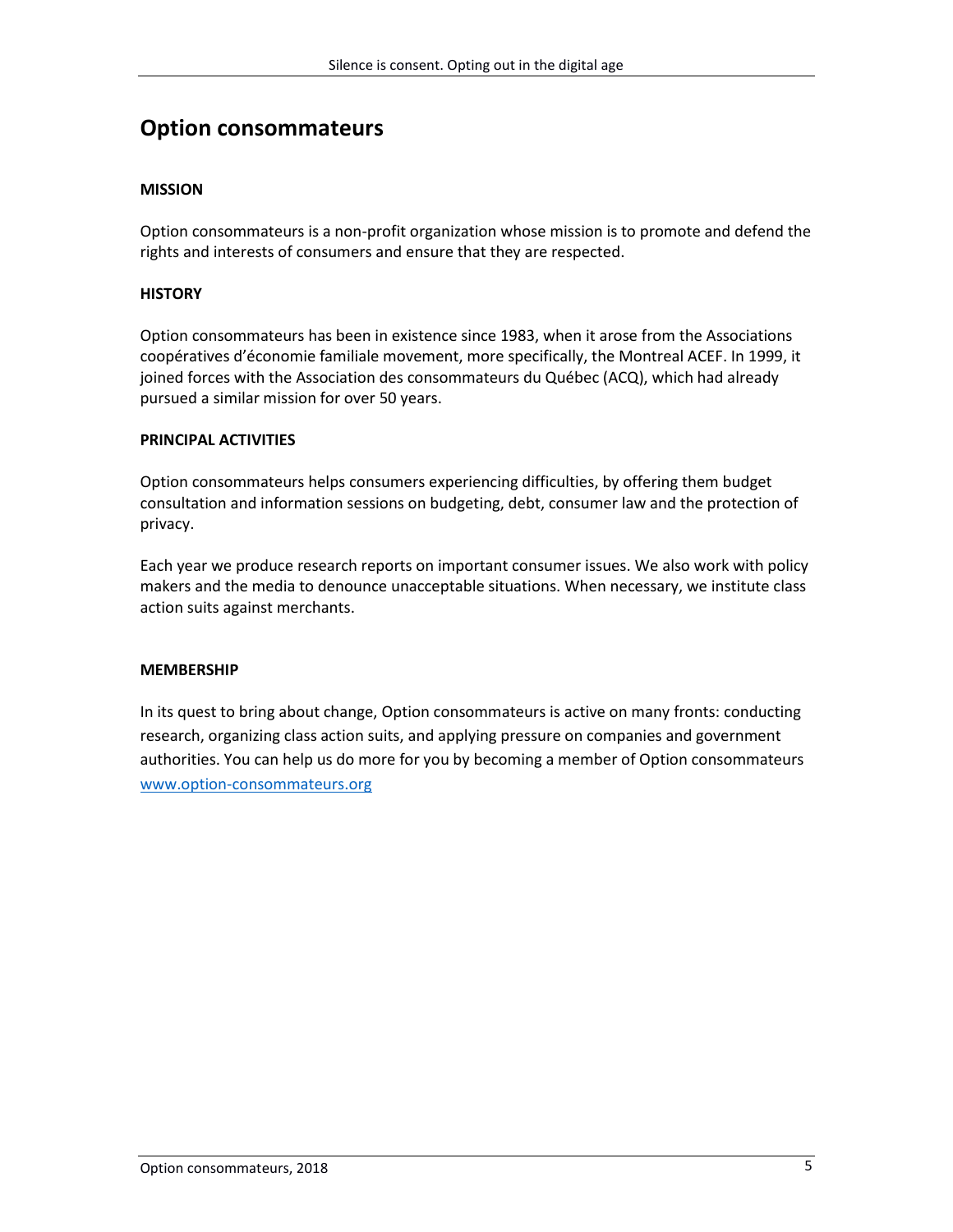# **Acknowledgments**

This research was conducted and the report drafted by lawyer Josiane Fréchette, under the supervision of Maryse Guénette, Director, Research and Representation at Option consommateurs.

The author wishes to thank all the staff, interns and volunteers at Option consommateurs who, in one way or another, collaborated in this research. Particular thanks go to Yassin Alaoui, a law student at McGill University, and to Bénédict Gauvin-Morin and Tess Scott Giasson, law students at Université de Montréal.

Finally, the author wishes to thank Bruno Marien, a sociologist and lecturer in the Political Science Department at Université du Québec à Montréal for his methodological support during the production of this report and Jean-Pierre Beaud, a professor in the political science and law faculty at UQÀM, who performed the assessment.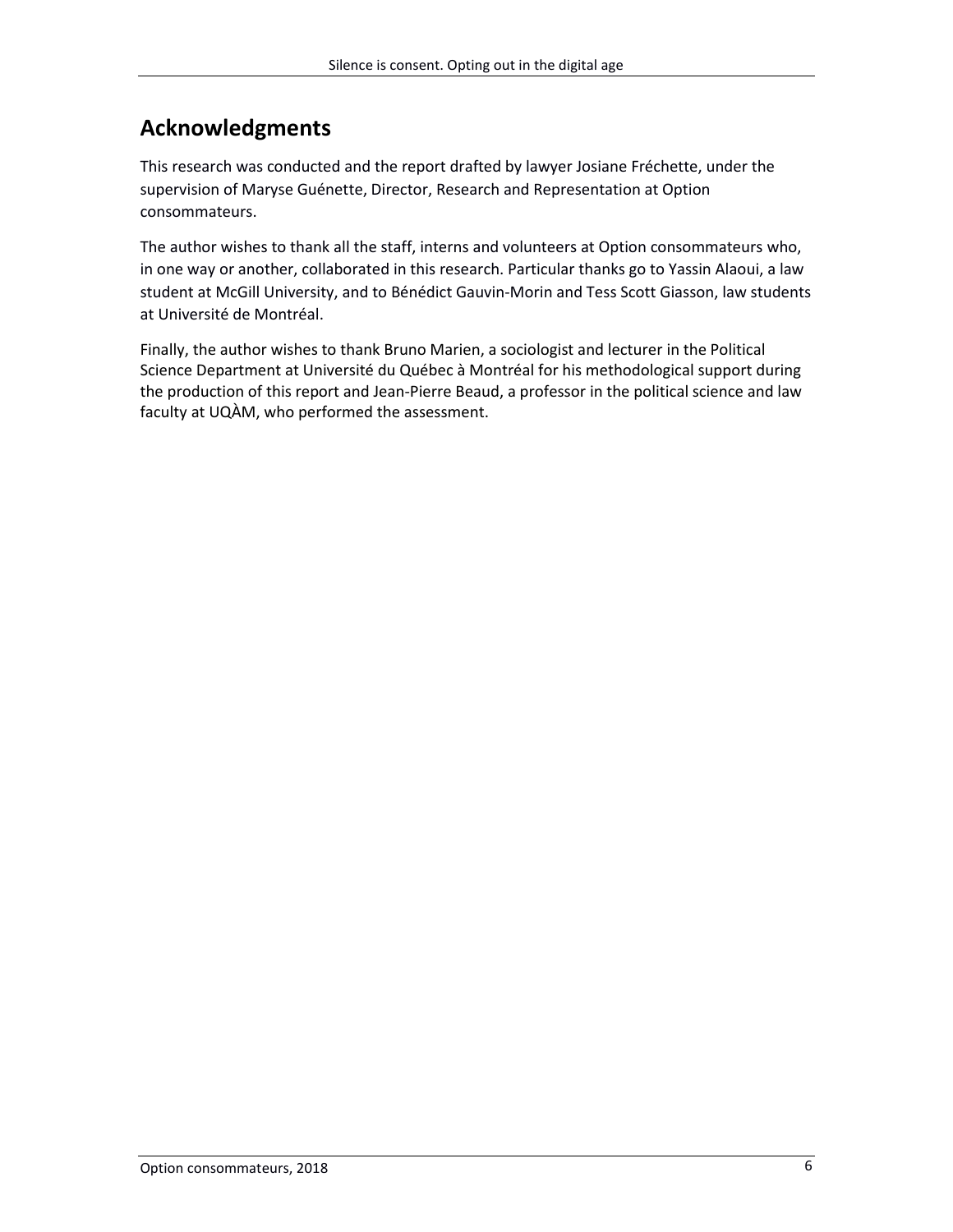# **Summary**

Good Food, FabFitFun, Netflix, Spotify ... Increasingly, online companies are changing their business model: they no longer sell products directly, they sell subscriptions to a service that supplies products or provides access to a virtual library. These companies attract customers by procuring their subscription by means of a negative option contract: after profiting from a free trial or discount, consumers are automatically subscribed to the service.

This type of contract has been the target of some criticism, and in this report, we wanted to learn more about it. Does being automatically subscribed following a free trial or discount pose problems for consumers, and if so, what are the consequences for them? Can consumers easily terminate such contracts and how do they go about it? Is the practice of automatically applying a subscription following a free trial period or a discount regulated by the laws of Canada and other jurisdictions? And in such cases, are consumers well protected or could they be better protected?

Our study of the legislation revealed that this particular practice is prohibited in Québec and Manitoba, but is not regulated elsewhere in Canada. In the European Union and the United States, rather than banning the practice, the authorities impose precise disclosure requirements on merchants, some of which we found interesting. These include sending notification of the end of the trial period, providing information on the content of the trial period, giving consumers easy-to-understand instructions on how to cancel, or "opt out" and obtaining clear consent prior to sending them an invoice.

Our analysis of the contracts revealed that automatic subscription to a service often involves significant expense for consumers in the medium term: over \$100 per year. We also found that there was a great lack of uniformity in the contracts we analyzed: they are given various names, but are never called a "contract"; they all contain various clauses and the cancellation clause is incomplete, making it difficult for consumers to understand their options. When it comes to terminating these contracts, we observed that the companies demonstrated little flexibility, often offering only one termination mode. Facts such as these led us to wonder whether consumers who wish to cancel their subscriptions before the end of the trial period would in fact be able to do so.

Finally, we carried out a consultation with fifty Canadian consumers from Québec, Ontario and British Columbia.<sup>1</sup> The majority of these consumers had been automatically subscribed following a free trial period or a discount. They claimed that they were aware that these trial periods were temporary and would be followed by a subscription. They said they did not feel that they had been trapped by this practice and were satisfied with their subscriptions.

 $\overline{a}$ <sup>1</sup> It should be noted that the sample is small because, in order to answer the questions, participants had to have already entered into the contract being studied, which only a very small proportion of Canadians had the opportunity to do.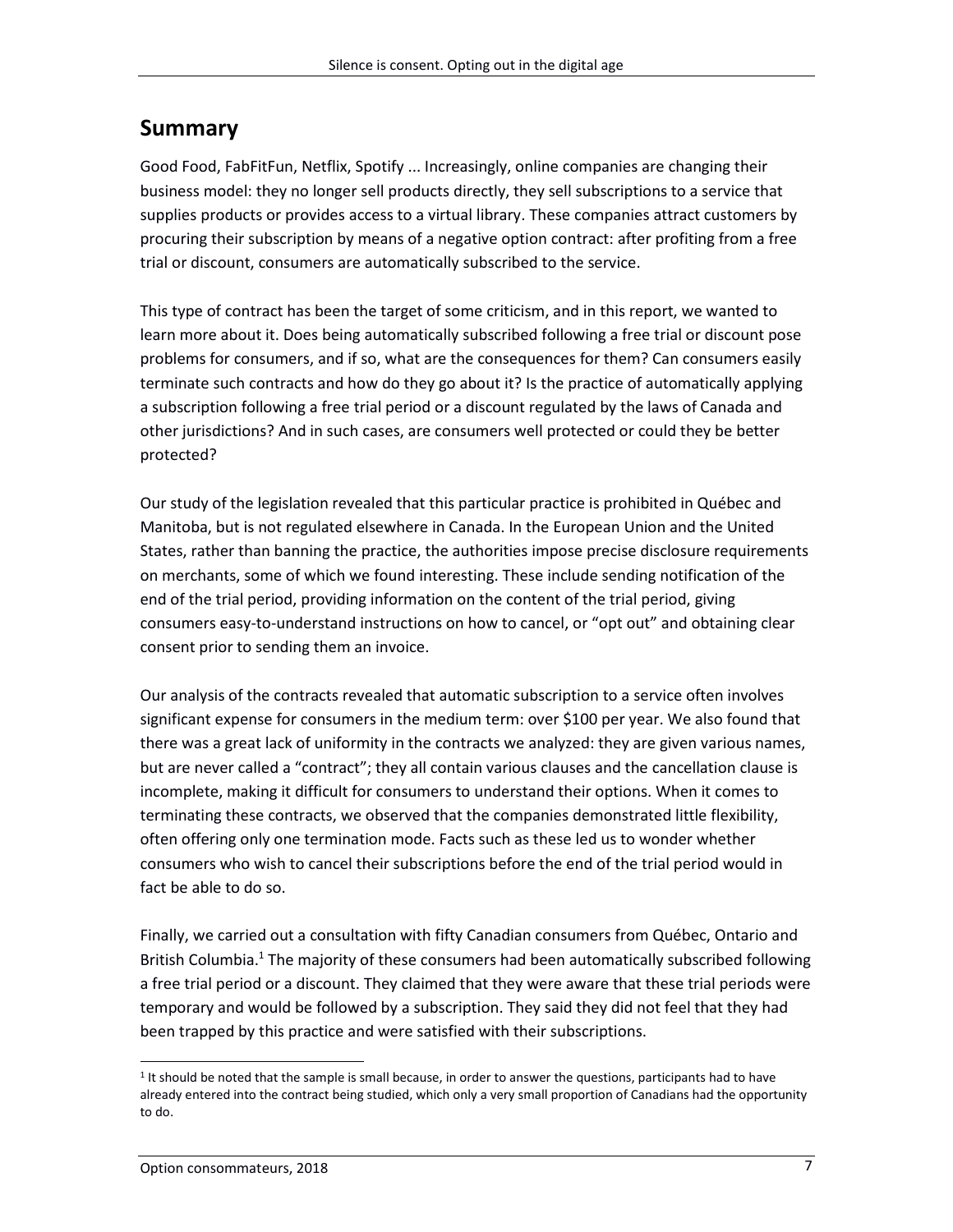On the other hand, the participants said they did not like providing their payment information prior to receiving a free trial or discount. They would have preferred to give this information only at the end of the trial period. During our consultation, we also found that the participants almost never read the subscription contracts because they found them too long.

This report presents valuable information on the regulation of subscription contracts that come into force automatically following a free trial period or a discount. We found that the consumers we interviewed appreciated having free trial periods and discounts prior to automatic subscription. However, we believe that the procedures employed, particularly with regard to the information provided to consumers, need to be improved. Through lack of attention, some consumers could end up having to spend a large sum of money for a service they do not want. Fortunately, solutions exist and can be implemented.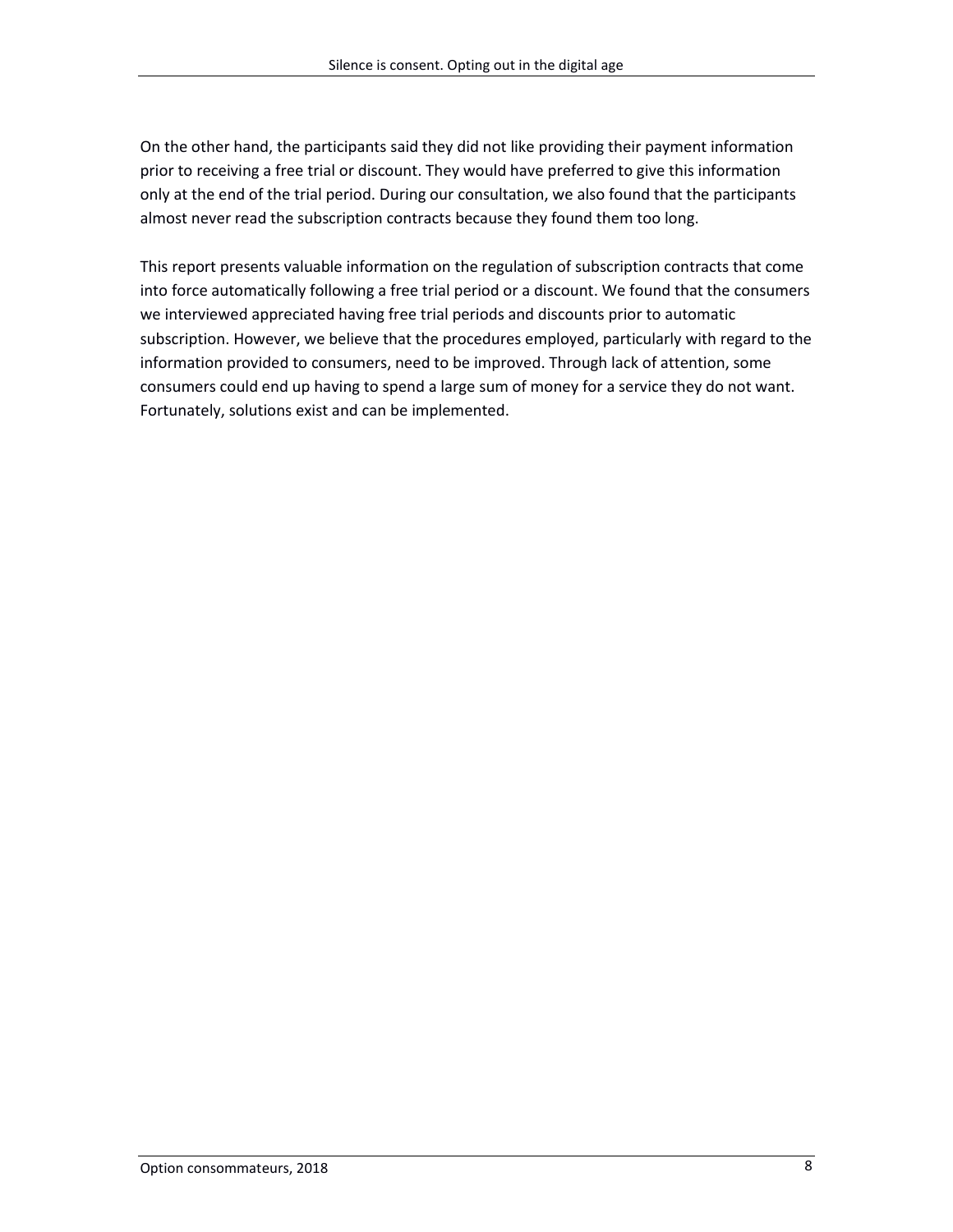*"The only wrong choice is no choice."* - Amélie Nothomb

# **Introduction**

The Internet has introduced some novel modes of consumption. Consumers can now get their music, movies or TV series through an online library such as Spotify or Netflix. <sup>2</sup> And if they want to get the latest beauty products, receive a personalized selection of candy or fresh food for a meal and the recipe to prepare it, they just have to subscribe to an Internet service that will deliver these goods to them regularly by mail.<sup>3</sup> If they feel like changing their wardrobe, sunglasses or even their jewelry every month, they can choose to rent these products online rather than buy them.<sup>4</sup>

Increasingly, online companies are changing their business models: instead of a specific product, they now offer a subscription that gives the consumer access to a service that will supply them with goods (e.g. clothing) or give them access to virtual libraries (e.g. music).<sup>5</sup> This phenomenon, which has been dubbed the Subscription Economy,<sup>6</sup> is expanding at a remarkable rate. A recent U.S. study reports that the online subscription market has grown by more than 100% a year in the last five years.<sup>7</sup> And Canada is not immune to the new trend.<sup>8</sup>

<sup>2</sup> Kyle Hutzler, "The Rise of the Subscription Economy", *The Huffington Post*, March 10, 2014, online*:*  https:[//www.huffingtonpost.com/entry/rise-of-the-subscription-economy\\_b\\_4548866.html](https://www.huffingtonpost.com/entry/rise-of-the-subscription-economy_b_4548866.html)

<sup>3</sup> See these companies*:* Ipsy*:* https*:* [//www.ipsy.com;](https://www.ipsy.com/) The Candy Box*:* https*:* [//en.laboiteabonbons.ca/](https://en.laboiteabonbons.ca/) and Good Food*:* https*:* [//www.makegoodfood.ca](https://www.makegoodfood.ca/fr/accueil) .

<sup>4</sup> See these companies*:* Chic Marie*:* https*:* [//chicmarie.com;](https://chicmarie.com/) Shades Monthly*:* [https](https://www.shadesmonthly.com/)*:* 

[<sup>//</sup>www.shadesmonthly.com](https://www.shadesmonthly.com/) and GemHaul*:* https*:* [//gemhaul.com](https://gemhaul.com/) .

<sup>5</sup> Michal Lev-Ram, "Welcome to the Subscription Economy," *Fortune*, June 6, 2014, online*:* [http](http://fortune.com/2014/06/06/welcome-to-the-subscription-economy/)*:*  [//fortune.com/2014/06/06/welcome-to-the-subscription-economy/](http://fortune.com/2014/06/06/welcome-to-the-subscription-economy/) .

<sup>6</sup> This term was popularized by the American company Zuora; see https*:* [//www.zuora.com/](https://www.zuora.com/) .

<sup>7</sup> Survey conducted by McKinsey & Company in November 2017; for more information*:* [https](https://www.mckinsey.com/industries/high-tech/our-insights/thinking-inside-the-subscription-box-new-research-on-ecommerce-consumers)*:*  [//www.mckinsey.com/industries/high-tech/our-insights/thinking-inside-the-subscription-box-new](https://www.mckinsey.com/industries/high-tech/our-insights/thinking-inside-the-subscription-box-new-research-on-ecommerce-consumers)[research-on-ecommerce-consumers](https://www.mckinsey.com/industries/high-tech/our-insights/thinking-inside-the-subscription-box-new-research-on-ecommerce-consumers) .

<sup>&</sup>lt;sup>8</sup> All the companies we named in the text and in previous notes offer their subscription services in Canada; some of them are Canadian. Netflix, which also employs this business model, had over five million Canadian subscribers in the spring of 2016*:* 

http*:*[//www.nationalpost.com/netflix+lands+over+million+canadian+subscribers+less+than+year+report/](http://www.nationalpost.com/netflix+lands+over+million+canadian+subscribers+less+than+year+report/11986099/story.html) [11986099/story.html](http://www.nationalpost.com/netflix+lands+over+million+canadian+subscribers+less+than+year+report/11986099/story.html) .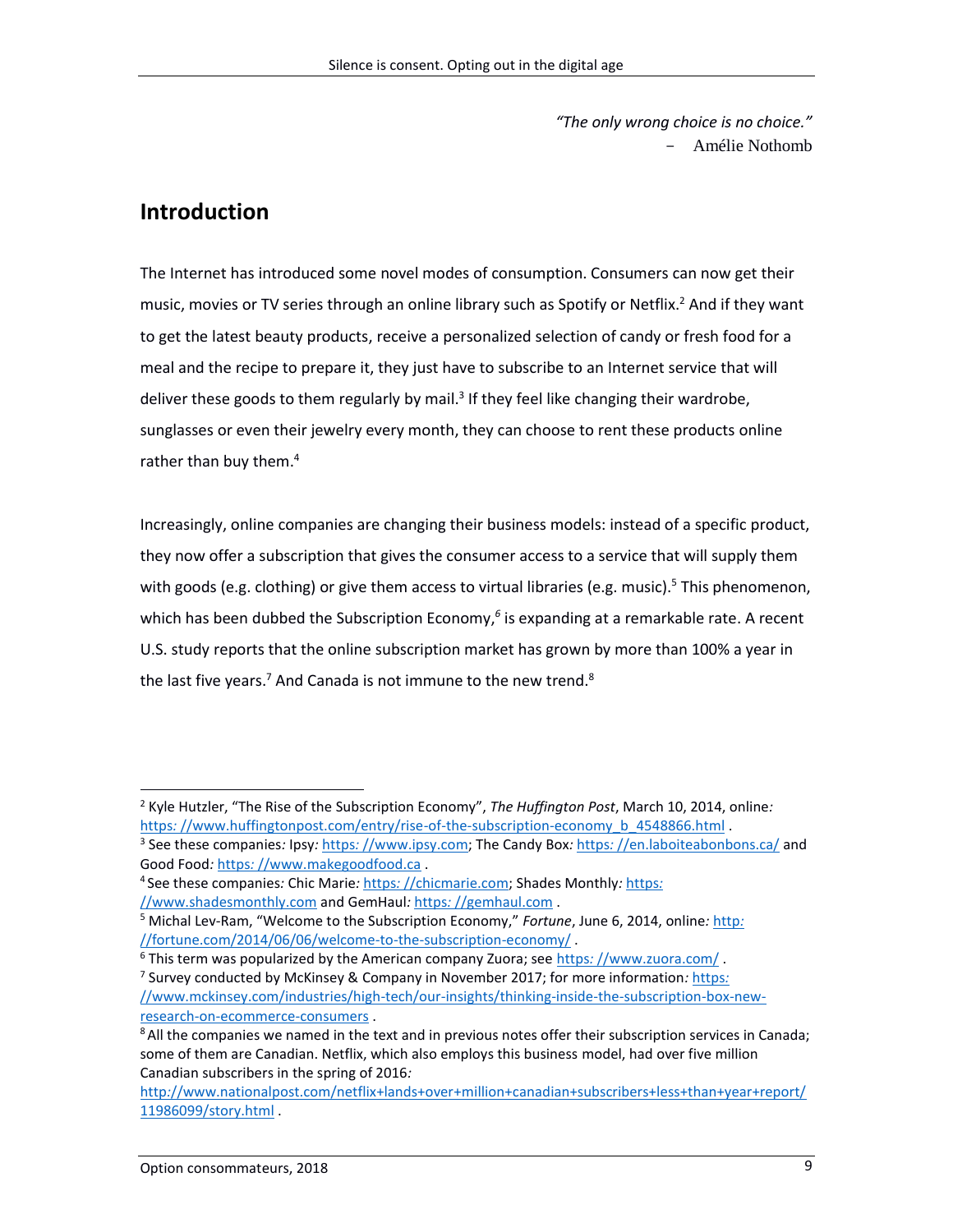For the companies, the main attraction of this business model seems to be the possibility of obtaining recurring revenue<sup>9</sup> by getting consumers to subscribe to a more or less long-term contractual relationship. In their bid to attract customers, many companies that offer Internet subscriptions have adopted the negative option contract formula.<sup>10</sup> This type of contract makes it possible to offer consumers access to goods or services for a free trial period or at a discount, and when these expire, they are automatically subscribed at the regular price.<sup>11</sup>

This practice of automatically subscribing customers following a free trial period or a discount has been the subject of criticism: companies that use it are being accused of taking advantage of consumer inertia.<sup>12</sup> Companies are relying on lack of initiative among consumers to ensure they remain subscribed to the service due to forgetfulness or simply because they fail to make the effort to terminate their contracts. They feel confident they can cancel the subscription at the end of the trial period, but their inertia plays tricks on them. Critics also claim that this type of negative option contract imposes a heavy burden on consumers: they are no longer buying a good in exchange for a single payment; merchants can charge for future transactions without the consumers actually having consented to them.<sup>13</sup>

<sup>9</sup> Erin Bury, "Need recurring revenue? Think subscription boxes"*: Financial Post*, February 3, 2014, online*:*  http*:* [//business.financialpost.com/entrepreneur/fp-startups/need-recurring-revenue-think-subscription](http://business.financialpost.com/entrepreneur/fp-startups/need-recurring-revenue-think-subscription-boxes)[boxes](http://business.financialpost.com/entrepreneur/fp-startups/need-recurring-revenue-think-subscription-boxes) .

<sup>10</sup> According to the Federal Trade Commission, there are four types of negative option*:* pre-notification plans, continuity plans, automatic renewals and free trial periods or discounts. These four types of options are called negative because they all have implied consent*:* if a consumer fails to refuse an offer or cancel a contract, they will have to pay for the goods or services referred to in the offer or contract. For details, see*:* https*:* [//www.ftc.gov/sites/default/files/documents/reports/negative-options-federal-trade](https://www.ftc.gov/sites/default/files/documents/reports/negative-options-federal-trade-commission-workshop-analyzing-negative-option-marketing-report-staff/p064202negativeoptionreport.pdf)[commission-workshop-analyzing-negative-option-marketing-report](https://www.ftc.gov/sites/default/files/documents/reports/negative-options-federal-trade-commission-workshop-analyzing-negative-option-marketing-report-staff/p064202negativeoptionreport.pdf)[staff/p064202negativeoptionreport.pdf.](https://www.ftc.gov/sites/default/files/documents/reports/negative-options-federal-trade-commission-workshop-analyzing-negative-option-marketing-report-staff/p064202negativeoptionreport.pdf)

 $11$  In this report, the term "opt-out" will be used in reference to this specific type of negative option. <sup>12</sup> Consumer Markets Expert Group*: Misleading "free" trials and subscription traps for Consumers in the EU,* Enforcement and European Consumer Centres, 2016, pp. 15-16; Mitja Kovak, Ann-Sophie Vandenberghe, "Regulation of Automatic Renewal Clauses*:* A Behavioral Law and Economics Approach" (2015) 3 *Journal of Consumer Policy*, p.305; Will Stancil, "A Better Way to Cancel Your Gym Membership (and Avoid Other Hazards of Autopayment)" (2015) 1 *Illinois JLTP*, p. 117.

<sup>&</sup>lt;sup>13</sup> Will Stancil, "A Better Way to Cancel Your Gym Membership (and Avoid Other Hazards of Autopayment)" (2015) 1 *Illinois JLTP*, p. 106.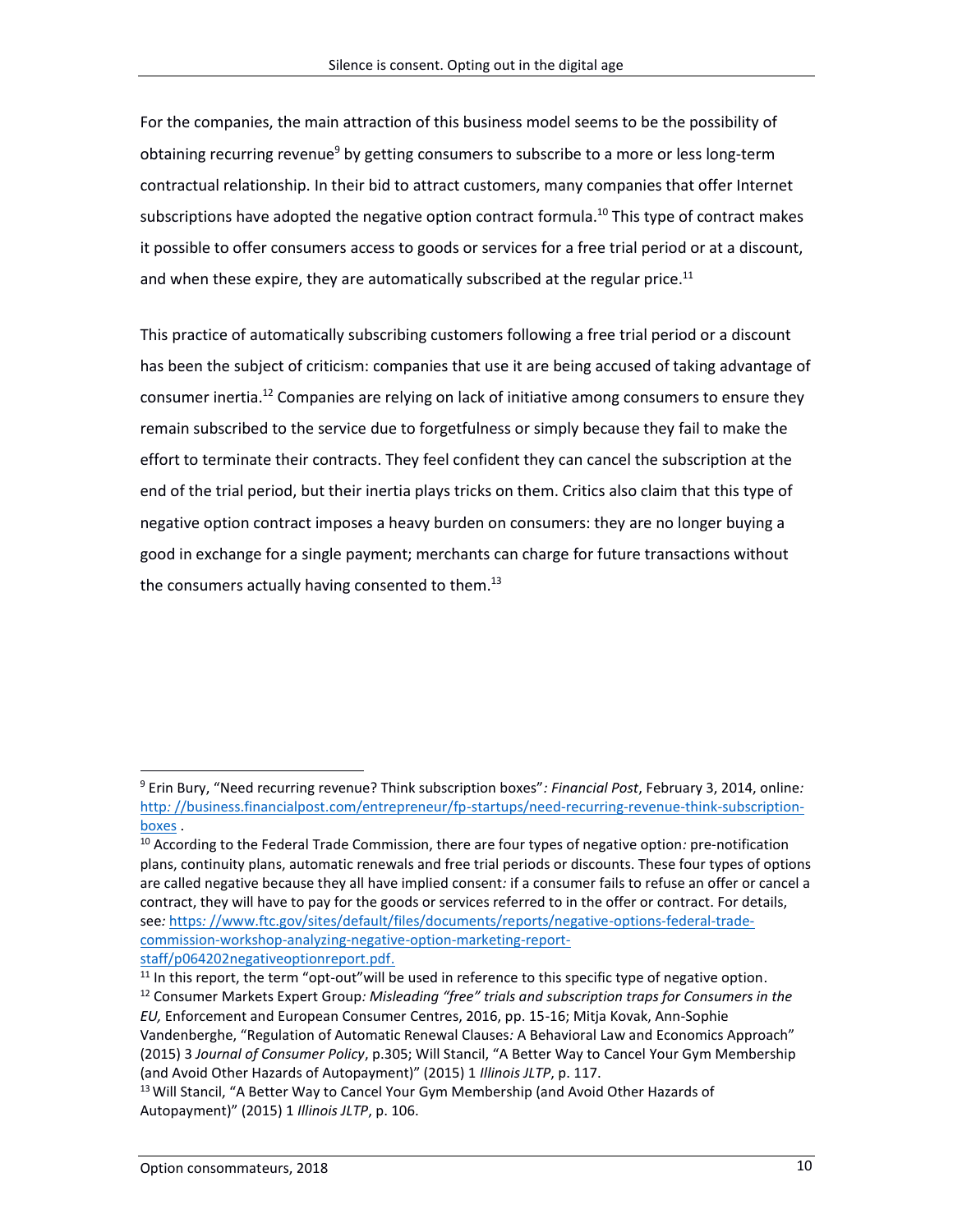The practice was the subject of an application for a class action suit in the Superior Court of Québec in the summer of 2016.<sup>14</sup> That application accused 25 defendant companies<sup>15</sup> of contravening Section 230c) of Québec's *Consumer Protection Act*, which forbids merchants to "require that a consumer to whom he has provided services or goods free of charge or at a reduced price for a fixed period send a notice at the end of that period indicating that the consumer does not wish to obtain the services or goods at the regular price." This class action specifically targeted the negative option practice described above.

Following this class action, we wondered whether automatic subscription contracts that come into effect upon expiry of a free trial period or a discount were truly as undesirable as was claimed, and what the consequences of these contracts are for consumers. We also wondered whether consumers can easily terminate such contracts and how they can inform themselves. Finally, we wanted to find out how this practice is governed by legislation in Canada and other jurisdictions.

# **Methodology**

 $\overline{a}$ 

In attempting to answer these questions, we began by conducting a literature review in order to find out how negative option contracts had originated,<sup>16</sup> to determine the areas in which they are most popular, and to determine the issues they raise.

We then carried out an analysis of the legal framework for this type of contract in every Canadian province and at the federal level in order to identify the laws that govern them and

https:[//services12.justice.gouv.qc.ca/RRC/RRC\\_Public/Demande/DemandeRecherche.aspx](https://services12.justice.gouv.qc.ca/RRC/RRC_Public/Demande/DemandeRecherche.aspx) . <sup>15</sup> The applicant withdrew their complaint against 10 of the 25 defendants, on 17 July 2017 and settlements were reached with five other defendants. See*:* http*:* [//lpclex.com/settlements/.](http://lpclex.com/settlements/) Following these settlements, Netflix and Spotify have stopped offering free trial periods to Québec residents.  $16$  Initially, the purpose of the literature review was to obtain data on consumers bound to companies by this type of contract in Canada and in other countries. Unfortunately, this data is lacking. The only data that we found came from a survey conducted in the U.S. in 2017 on 5093 U.S. participants. See: https*:* [//www.mckinsey.com/industries/high-tech/our-insights/thinking-inside-the-subscription-box-new](https://www.mckinsey.com/industries/high-tech/our-insights/thinking-inside-the-subscription-box-new-research-on-ecommerce-consumers)[research-on-ecommerce-consumers.](https://www.mckinsey.com/industries/high-tech/our-insights/thinking-inside-the-subscription-box-new-research-on-ecommerce-consumers)

<sup>&</sup>lt;sup>14</sup> See in the Québec Superior Court's Class Action Register, request for authorization of class action *Benabu v. Videotron* S.E.N.C. et al.*:*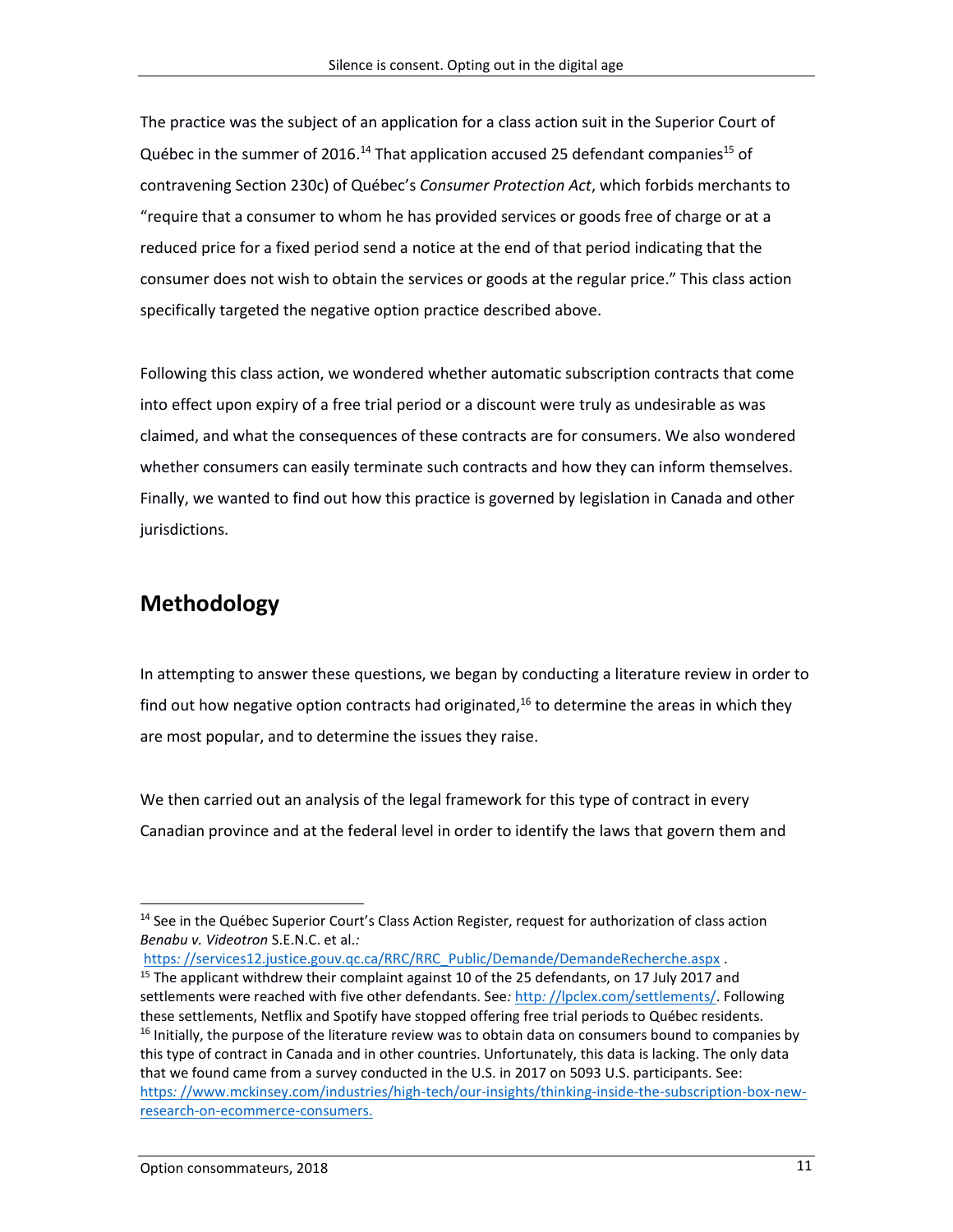whether there is a disparity between provinces. We also studied the legislation in the European Union<sup>17</sup> and the U.S.<sup>18</sup> in order to identify different practices.

In addition, we analyzed the contracts of 11 companies that propose contracts to Canadian consumers that automatically come into force upon the expiry of a free trial period or a discount. The aim of the analysis was to determine the types of such contracts that Canadians subscribe to, what contractual information is readily available to them, and how this is presented. In our analysis, we focused on the termination procedure because we wanted to know if all the information on this procedure was easily accessible and if there were any limitations that had to be respected.

We conducted an online consultation with consumers<sup>19</sup> from three Canadian provinces. We wanted to learn about their experiences with automatic subscription contracts and also obtain feedback from them. This results of this consultation will be presented in this report.

Finally, we contacted the merchants whose contracts we studied, to find out why they use automatic subscription and what the benefits are for them. Unfortunately, the vast majority of our requests went unanswered. In fact, only one merchant granted us an interview, which did not yield anything relevant to this research.

# **1. The context**

 $\overline{a}$ 

### **1.1 The origins of the negative option contract**

The negative option contract<sup>20</sup> originated in the United States during the 1940s. To be more exact, it was in 1947 that Maxwell Sackheim and Harry Scherman used the negative option

 $17$  This was the most relevant for the purposes of this research.

<sup>&</sup>lt;sup>18</sup> We reviewed the federal laws and those of the State of California, this being the only state to have adopted legislation on automatic subscription following a free trial or discount.

 $19$  We also wanted to conduct interviews with merchants whose contracts we studied, to find out why they use automatic subscription and what the benefits are. Unfortunately, our requests remained unanswered, except for one merchant with whom we conducted a telephone interview. Although he requested his name not be mentioned, what he said enlightened us on some points and advanced our thinking.

<sup>&</sup>lt;sup>20</sup> More commonly known as "negative option marketing."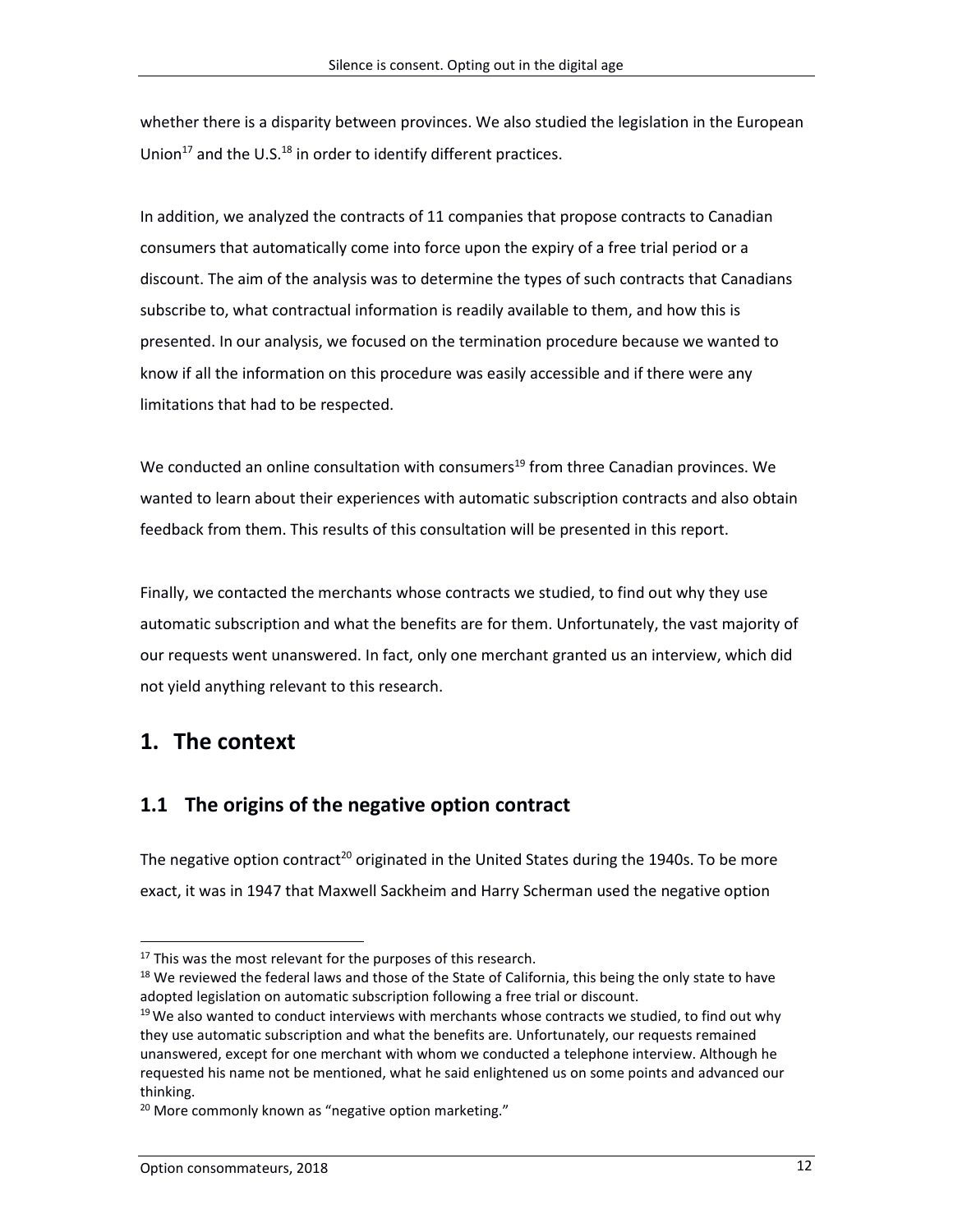model for the first time in their "Book-of-the-Month Club". <sup>21</sup> Previously, the club had sent its members a new book every month and paid for the return of unwanted books. The company's postal costs quickly skyrocketed. Messrs. Sackheim and Scherman then decided to trade the book for a postcard that members could return if they were not interested in receiving the book of the month.<sup>22</sup> If the card was not returned before the date the book was sent, the member received it in the mail<sup>23</sup> and had to pay for it.<sup>24</sup>

### **1.2 The 80s and 90s**

Noting the success of this business model, several companies took it up in the following decades. <sup>25</sup> For example, during the second half of the 1980s in the U.S., Bell used the negative option for some of its residential phone contracts. The company systematically made its Rocky Mountain Region subscribers pay for telephone cable maintenance and repair services.<sup>26</sup> Another company, Columbia House,<sup>27</sup> used this model in the late 1980s and the first half of the 1990s. The company faithfully followed the pattern used by the "Book-of-the-Month Club" to sell music on tapes and CDs and movies on VHS cassettes.

### **1.3 Model 2.0 or the Internet subscription economy**

The term subscription economy was popularized by the American company Zuora.<sup>28</sup> In 2016, in an interview with *Forbes*, President and company founder Mr. Tien Tzuo described the subscription economy as a new business model by means of which companies would no longer

<sup>24</sup> This company still exists but has changed to an Internet business model. See*:*  https*:* [//www.bookofthemonth.com/](https://www.bookofthemonth.com/) .

<sup>21</sup> Peter Bowal, "Commentary*:* Reluctance to Regulate*:* The Case of Negative Option Marketing" (1999) 36 *American Business Law Journal*, p. 378-379; Larry A. DiMatteo, Anita and Rene Sacasas CAVA, "Marketing and the Law" (1999) 27 *Journal of the Academy of Marketing Science*, p. 385.

<sup>22</sup> Peter Bowal, "Commentary*:* Reluctance to Regulate*:* The Case of Negative Option Marketing" (1999) 36 *American Business Law Journal*, pp. 378-379; Owen R. Phillips, "Negative Option Contracts and Consumer Switching Costs" (1993) 60.2 *Southern Economic Journal*, p.304.

<sup>23</sup> Peter Bowal, "Commentary*:* Reluctance to Regulate*:* The Case of Negative Option Marketing.," *supra*, note 22, pp. 378-379.

<sup>25</sup> Sophia Wang, "One Size Does Not Fit All*:* The Shortcomings of Current Negative Option Legislation" (2016) 26 *Cornell Journal of Law and Public Policy,* p. 4.

<sup>26</sup> O.R. Phillips "Negative Option Contracts and Consumer Switching Costs," *supra*, note 21, p. 305.

 $27$  A search on Google using the term "Columbia House" allowed us to trace the history of this famous company.

<sup>&</sup>lt;sup>28</sup> Zuora is a California company that sells software allowing companies to sell subscriptions to services or goods See*:* https*:* [//www.zuora.com/.](https://www.zuora.com/)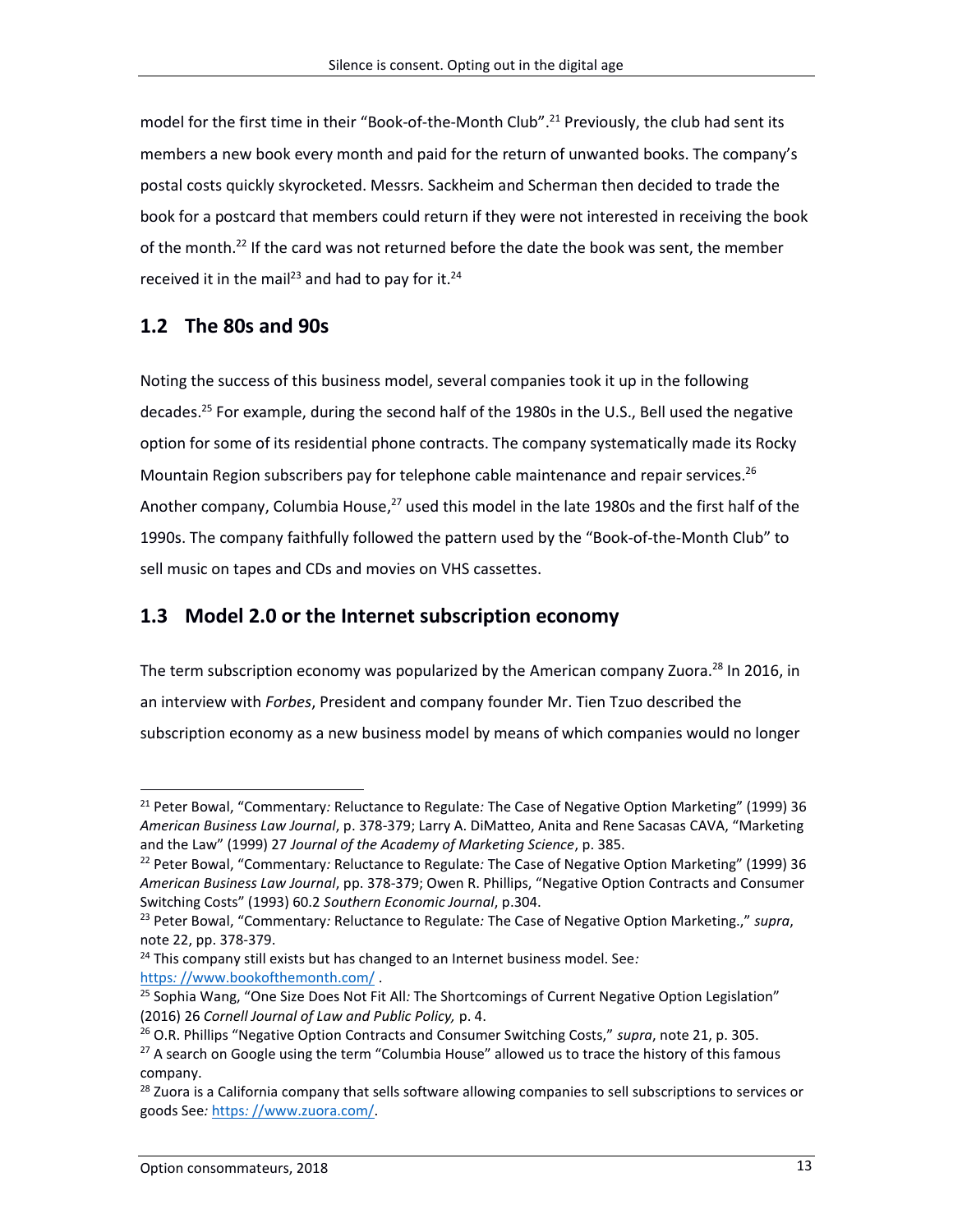offer a good or service in exchange for a single payment, but would provide continuous access to goods or services in exchange for recurring payments.<sup>29</sup> This phenomenon is far from marginal: Netflix is using this model with more than 117 million users worldwide.<sup>30</sup>

Fifteen percent of respondents to a recent survey of 5093 Americans<sup>31</sup> (80% of whom shopped online) subscribed to a service that sent them boxes of goods every month. Some observers argue that the subscription economy is beneficial for merchants, as it allows them to get recurring revenues by establishing medium- to-long-term business relationships with their customers.<sup>32</sup> In order to establish this relationship, many companies resort to the negative option model: they begin by offering a free trial or discount, and when this expires, those who take no action find themselves subscribed automatically, and for an indefinite period.

<sup>&</sup>lt;sup>29</sup> Kimberley A. Whitler, "How The Subscription Economy Is Disrupting The Traditional Business Model," *Forbes*, January 17, 2016, online*:* https*:* [//www.forbes.com/sites/kimberlywhitler/2016/01/17/a-new](https://www.forbes.com/sites/kimberlywhitler/2016/01/17/a-new-business-trend-shifting-from-a-service-model-to-a-subscription-based-model/#740fdd104a5f)[business-trend-shifting-from-a-service-model-to-a-subscription-based-model/#740fdd104a5f](https://www.forbes.com/sites/kimberlywhitler/2016/01/17/a-new-business-trend-shifting-from-a-service-model-to-a-subscription-based-model/#740fdd104a5f) . <sup>30</sup> https*:* [//media.netflix.com/about-netflix](https://media.netflix.com/about-netflix) .

 $31$  Survey conducted by McKinsey & Company in November 2017.

See*:* http*:* [//fortune.com/2014/06/06/welcome-to-the-subscription-economy/](http://fortune.com/2014/06/06/welcome-to-the-subscription-economy/) .

<sup>32</sup> E. Bury, *supra*, note 9.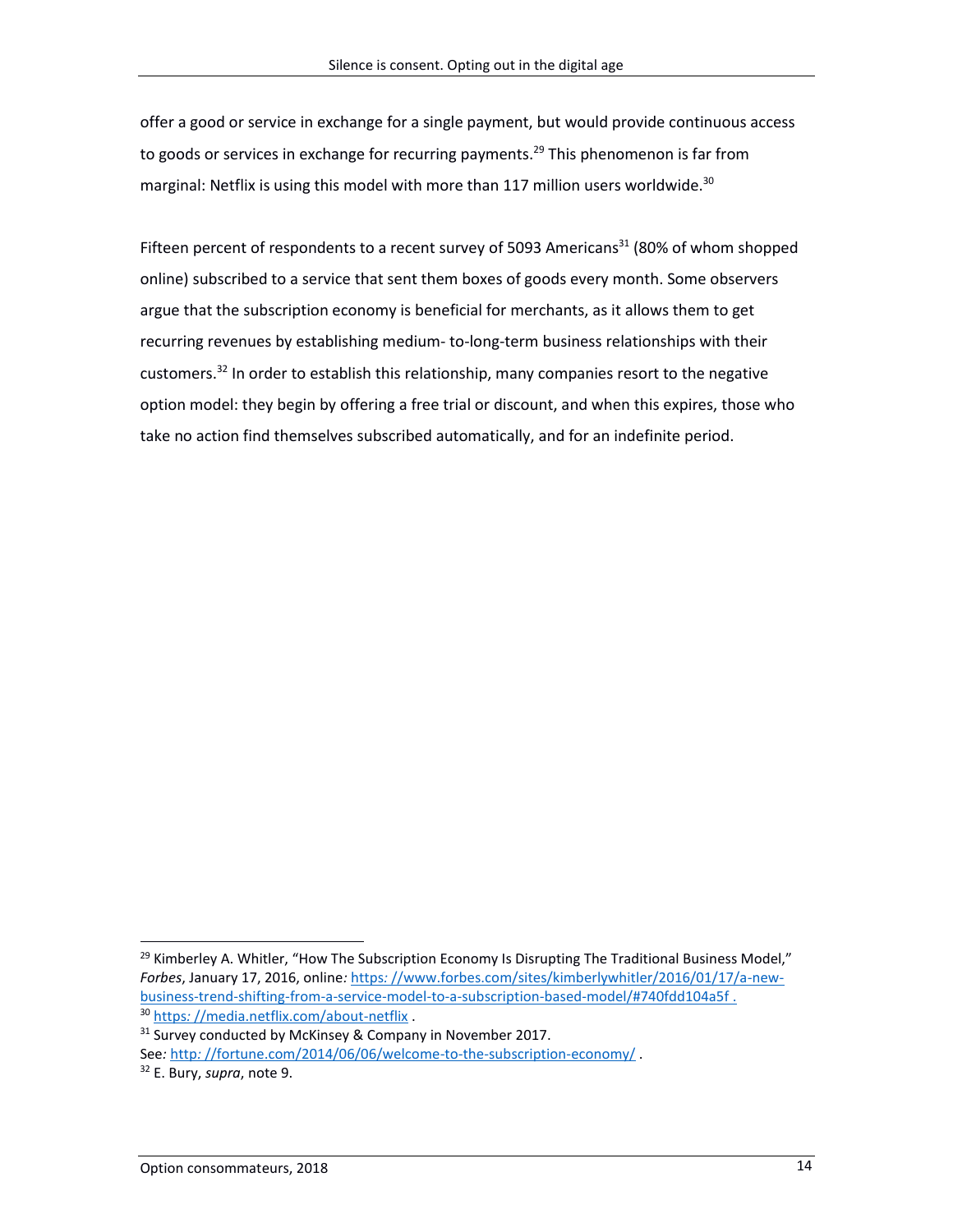# **2. The legislative framework in Canada**

On July 4, 2016, as previously mentioned, an application for authorization for a class action<sup>33</sup> was filed at the Montreal Court House against 25 defendants accused of contravening Section 230c) of the *Consumer Protection Act*, <sup>34</sup> which governs subscriptions ensuing from the expiry of a free trial period or a discount.

This experience prompted us to inquire whether there existed similar legislation to the Québec Act in the other Canadian provinces and in Canadian federal legislation. We will begin the presentation of the results of our research by explaining the Québec legislation with regard to automatic subscription following a free trial period or a discount, and we will later study any relevant provisions in the legislation of each of the nine other provinces.<sup>35</sup> We will conclude with an overview of the federal legislation.

# **2.1 Québec**

 $\overline{a}$ 

Section 230c) of the *Consumer Protection Act*<sup>36</sup> came into force in 2010. <sup>37</sup> It was included among

a series of legislative amendments that, according to Kathleen Weil,<sup>38</sup> were intended:

[...] to ensure adequate consumer protection, particularly against sequential performance contracts for services that are provided at a distance. This term primarily includes cellular and home phones services, pay TV and Internet.<sup>39</sup> [TRANSLATION]

<sup>36</sup> CQLR c. P-40.1 (hereinafter CPA).

<sup>&</sup>lt;sup>33</sup> For more details, consult the Québec Superior Court Class Action Register, request for authorization of class action *Benabu v. Videotron* S.E.N.C. et al., case no. 500-06-000798-161

https:[//services12.justice.gouv.qc.ca/RRC/RRC\\_Public/Demande/DemandeRecherche.aspx](https://services12.justice.gouv.qc.ca/RRC/RRC_Public/Demande/DemandeRecherche.aspx) . <sup>34</sup> CQLR c P-40.1.

 $35$  We chose not to include the three Territories, as our search did not turn up any relevant legislation.

<sup>37</sup> Bill No. 60: *An Act to amend the Consumer Protection Act and other legislative provisions* (Assented – December 4, 2009), 1st Sess., 39th Parl. (Qc), s. 35.

<sup>&</sup>lt;sup>38</sup> At the time, Ms. Weil was Minister of Justice of Québec, Attorney General of Québec and Minister responsible for the Office de la protection du consommateur. She held the post from December 18. 2008 to August 10, 2010*:* http*:* [//www.assnat.qc.ca/en/deputes/weil-kathleen-33/index.html](http://www.assnat.qc.ca/en/deputes/weil-kathleen-33/index.html) .

<sup>39</sup>Québec National Assembly, *Hansard of the Citizen Relations Commission*, 1st Sess., 39th Parl., October 20, 2009, "Special consultations on *An Act to amend the Consumer Protection Act and other legislative provisions."* In this quote, we used the term «sequential performance contracts for services that are provided at a distance» since it is the official translation used the CPA.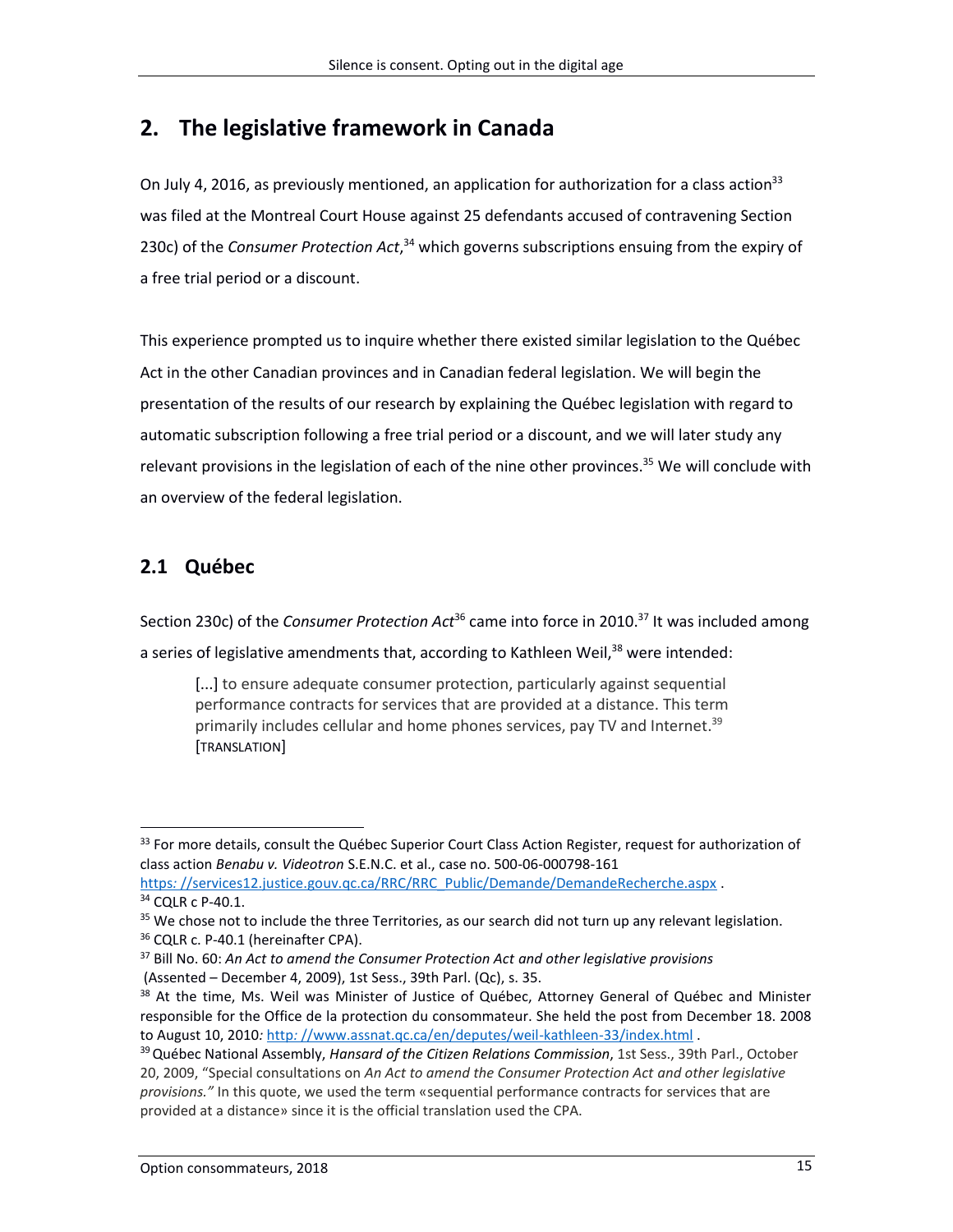Paragraph c) of Section 230 is found under Title II<sup>40</sup> of the CPA (Business Practices) and reads as follows:

230. No merchant, manufacturer or advertiser may, by any means whatsoever: [...]

c) require that a consumer to whom he has provided services or goods free of charge or at a reduced price for a fixed period send a notice at the end of that period indicating that the consumer does not wish to obtain the services or goods at the regular price.

The effect of this measure is that merchants "can no longer presume that the consumer is willing to continue to benefit from the good or service and to pay"<sup>41</sup> beyond the period in which it had been provided free or at a discount. The CPA considers the method to be an unfair commercial practice that has the effect of "unduly encouraging the consumer to make a purchase."<sup>42</sup>

The simple fact of a merchant making such an offer to consumers, even if no agreement is reached, constitutes a violation of the Act.<sup>43</sup> In the event of such a violation, the consumer is directly granted recourse under Section 272 of the Act, and may then request, at his option, that his obligations be reduced and that the contract be rescinded or nullified<sup>44</sup> in addition to claiming punitive damages. 45

We searched Québec case law for applications of para. c) of Section 230 CPA, but without success. We must therefore wait for the Québec Superior Court to rule in the context of *Benabu*  v. Videotron S.E.N.C. et al.<sup>46</sup> to know the interpretation that the courts will give to this

 $40$  Title II of the CPA includes ss. 215-251, which list a series of prohibited practices. "Encadrement des pratiques commerciales," in JurisClasseur Québec, *Droit de la consommation et de la concurrence*, fasc. 7, Montréal, LexisNexis Canada, para. 2.

<sup>41</sup> Pierre-Claude Lafond, *Law of Consumer Protection: Theory and Practice,* Cowansville, Yvon Blais, 2015, para. 199.

<sup>42</sup> Émilie Conway, "Encadrement des pratiques commerciales," in JurisClasseur Québec, *Droit de la consommation et de la concurrence*, fasc. 7, Montréal, LexisNexis Canada, para. 9.

<sup>43</sup> S. 217 CPA.

<sup>&</sup>lt;sup>44</sup> These are the remedies provided in paragraphs c), d) and f) of s. 272 of the CPA. We have not mentioned the remedies provided in paragraphs a), b) and e) because they are not applicable to situations involving automatic subscription.

<sup>45</sup> S. 272 para. 2 CPA.

<sup>&</sup>lt;sup>46</sup> For more details, consult Québec Superior Court Class Action Register, request for authorization of class action *Benabu v. Videotron* S.E.N.C. et al., case no. 500-06-000798-161: https:[//services12.justice.gouv.qc.ca/RRC/RRC\\_Public/Demande/DemandeRecherche.aspx](https://services12.justice.gouv.qc.ca/RRC/RRC_Public/Demande/DemandeRecherche.aspx) .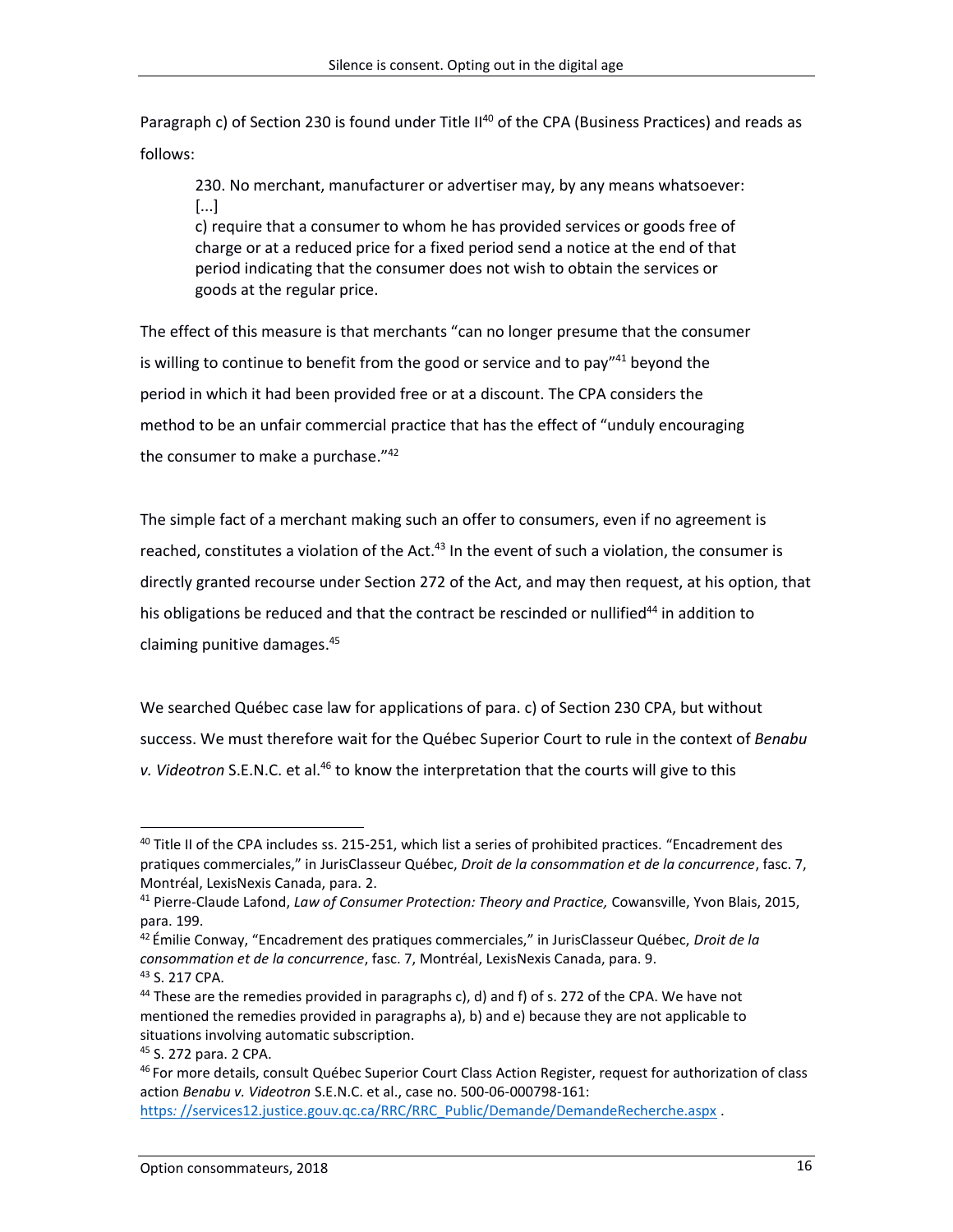paragraph. Based on our understanding of the section, however, we believe that a merchant who, on the Internet, invites consumers to subscribe to a service or receive a range of goods free of charge or at a discount for a period of one month or more, and thereafter, continues to provide the service or goods for the "regular" price, contravenes Québec law. It is important to note that even if the merchant with whom the consumer does business is located outside Québec, as is often the case in the context of contracts concluded online, it should be obliged to respect Québec's consumer legislation. 47

### **2.2 Manitoba**

In 1988, Manitoba passed a law<sup>48</sup> whose aim was to "provide protection in consumer-related transactions only."<sup>49</sup> In 2010,<sup>50</sup> a new section (Part XXI) called "negative option marketing" was added to the Act.

The website of Manitoba's Consumer Protection Office<sup>51</sup> gives examples of negative option marketing practices as defined under Part XXI of Manitoba's *Consumer Protection Act*, including the following:

"Example 2: A consumer, at the end of a free or introductory trial offer, continues to receive goods or services, and:

- [...]
	- the supplier debits their credit card or bank account for the goods or services [...]"<sup>52</sup>

As we will see later, this example is typical of the practice of automatic subscription after a trial period.

Section 174 (1) b) of the Manitoba CPA, which defines negative option marketing, also specifies that it is a "[...] practice in which a supplier [...] b) requires the consumer to pay for goods or services unless the consumer informs the supplier that the consumer does not want them.

<sup>47</sup> See Art. 3117 of the *Civil Code of Québec*, SQ 1991, c.64 and p.-C. Lafond, *supra*, note 42, para.174.

<sup>48</sup> *Consumer Protection Act* c C200 (hereinafter CPA Manitoba).

<sup>49</sup> http*:* [//www.gov.mb.ca/cca/cpo/acts/cpa.html](http://www.gov.mb.ca/cca/cpo/acts/cpa.html) .

<sup>50</sup> S.M. 2010, c. 31, s. 5.

<sup>51</sup> http*:* [//www.gov.mb.ca/justice/cp/cpo/info/negative\\_opt.html](http://www.gov.mb.ca/justice/cp/cpo/info/negative_opt.html) .

<sup>52</sup> http*:* [//www.gov.mb.ca/justice/cp/cpo/info/negative\\_opt.html](http://www.gov.mb.ca/justice/cp/cpo/info/negative_opt.html) .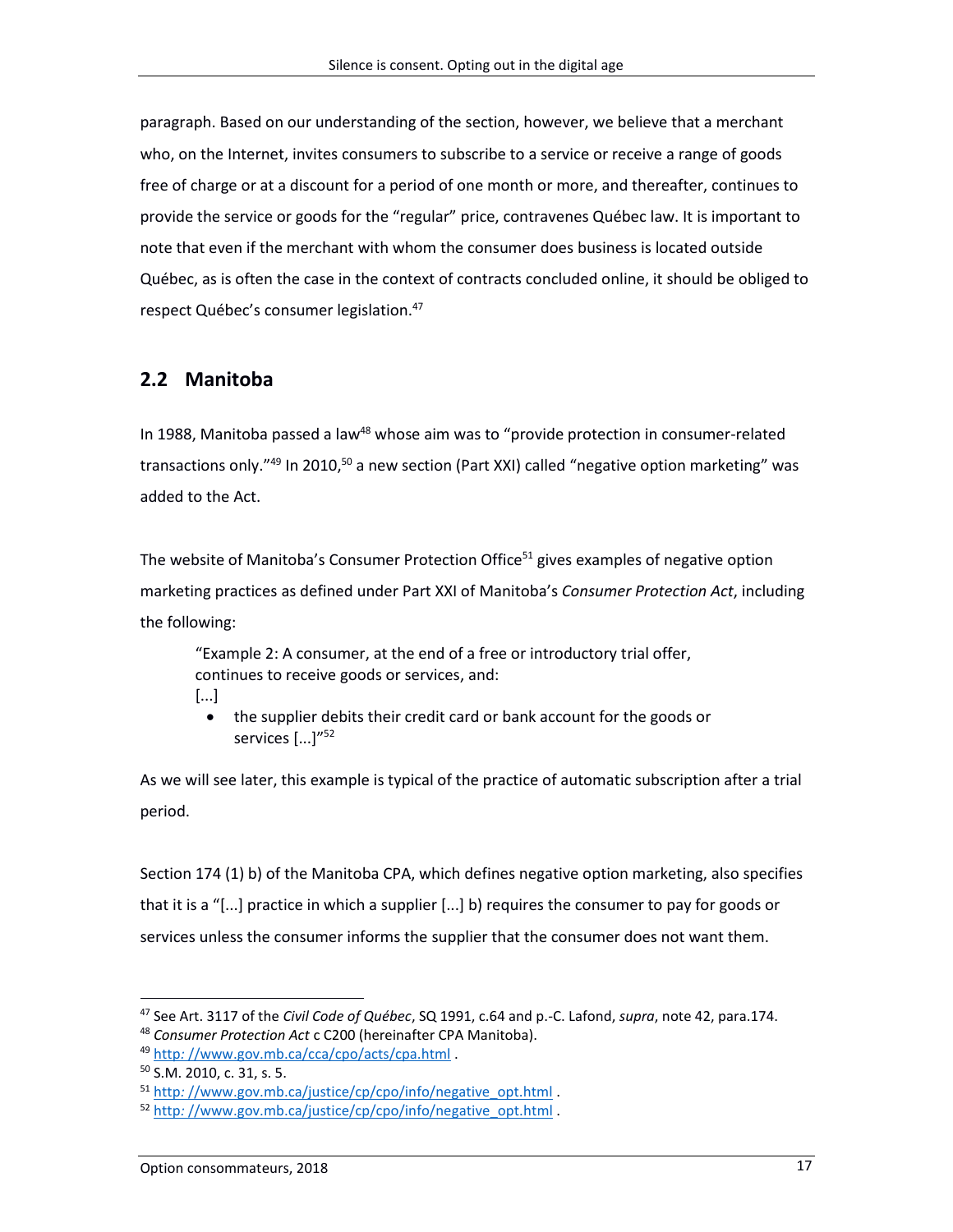So according to the criteria of the Manitoba Act, negative option marketing occurs when a merchant provides free services or goods to a consumer for a specified period, at the end of which the merchant automatically deducts an amount from the consumer's credit card or bank account, unless the latter gives him a notice informing him that he no longer wishes to obtain the services or goods. We can therefore conclude that the Manitoba Act partially regulates the type of practice now before us. In fact, the law seems to apply if the services or goods are provided free for a specified period, but not if they are provided at a discount.

Under Section 175 of the Manitoba CPA, the practice just described is prohibited. Moreover, Section 177 of the same Act provides that consumers who paid for a good or service when the merchant violated the law may request that the amounts paid be refunded. Consumers can make this request within a period of one year from the date of payment, and merchants have 30 days to make the refund from the time they receive the request. Also under Section 177 of the same law, any merchant who engages in the practice of negative option marketing is open to investigation by Manitoba's Consumer Protection Office and may be ordered to pay a fine of up to \$300,000. 53

As in Québec, the Manitoba legislature has intervened with regard to negative option marketing, but only in the case of a free trial period. Also, as in Québec, the intervention resulted in the practice being banned. Our research into the case law as well as the Manitoba Consumer Protection Office website did not permit us to determine whether Part XXI of the Manitoba CPA has ever been applied, but we believe it may be applicable in the case of Internet contracts that include automatic subscription following a free trial period.

### **2.3 Ontario**

 $\overline{a}$ 

Like other Canadian provinces, Ontario has adopted a law to protect consumers: the *Consumer Protection Act, 2002.* <sup>54</sup> Under Part II of this Act, "Consumer Rights and Warranties" is Section 13,

<sup>53</sup> See*:* http*:* [//www.gov.mb.ca/cca/cpo/faq\\_negative opt.html](http://www.gov.mb.ca/cca/cpo/faq_negative_opt.html); "Negative Billing" (2010) 30 *The Lawyers' Weekly*, No. 23.

<sup>54</sup> S.O. 2002, c. 30, Schedule A (hereinafter the 2002 Act).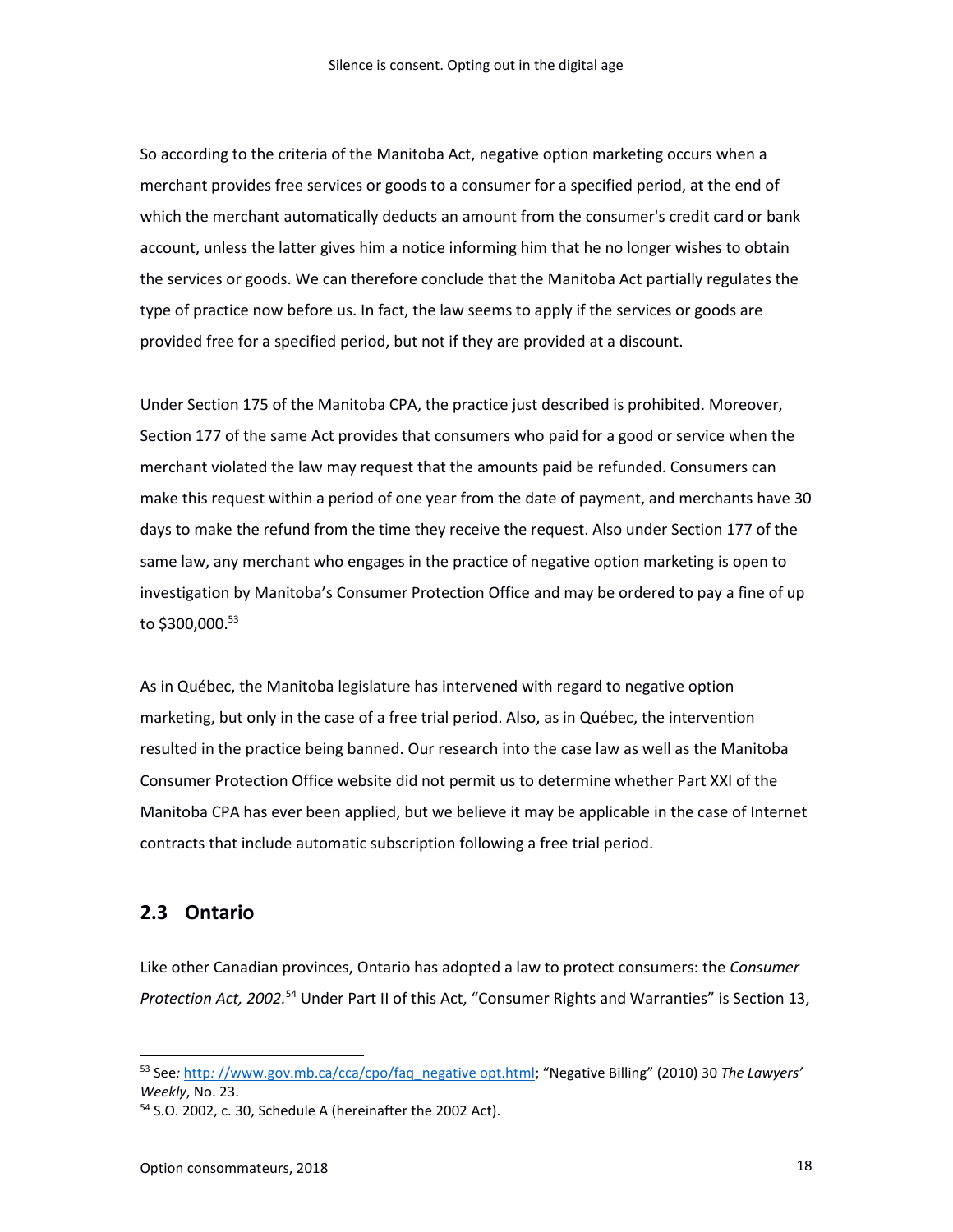subtitled "Unsolicited goods or services: relief from legal obligations." This section concerns goods or services that were not solicited by the consumer, <sup>55</sup> as is the case with free samples (see section on EU legislation p.25).

Of particular interest is paragraph 4 of Section 13, which states:

If a consumer is receiving goods or services on an ongoing or periodic basis and there is a material change in such goods or services, the goods or services shall be deemed to be unsolicited from the time of the material change forward unless the supplier is able to establish that the consumer consented to the material change.

The question arises as to whether this paragraph could be applied in the context of negative option marketing, since there is a "material change" when goods or services that are provided free or at a discount must suddenly be paid for at the regular price. A "material change" is defined in Section 20 of the *Regulations* <sup>56</sup>accompanying the 2002 Act, which states that there is a material change "if it is of such nature or quality that it could reasonably be expected to influence a reasonable person's decision as to whether to enter into the agreement for the supply of the goods or services." In the situation just mentioned, one might conclude that there is a material change, since, for example, a customer who receives a service free of charge may not want to continue receiving it if he has to pay the regular price. If he had known this, he could have chosen not to enter into the contract.

There is a problem, however. One of the criteria ensuring the applicability of paragraph 4 of Section 13 of the 2002 Act is that when there is a material change, the consumer must be receiving the goods or services "on a continuous or periodic basis." When the negative option comes into play, consumers are at the beginning of the contractual relationship with the merchant, and are therefore not receiving the goods or services on a continuous or periodic basis; they have received them only once. It is therefore difficult to conclude that Section 13 could apply in this case.

<sup>&</sup>lt;sup>55</sup> Bradley J. Freedman, Rosemary John, "Ontario consumer protection law will soon be in force," (2004) 23 *The Lawyer Weekly*, No. 48.

<sup>56</sup> *O. Reg. 17/05 under CPA 2002, c. 30, Sched. A* (hereinafter the Regulation).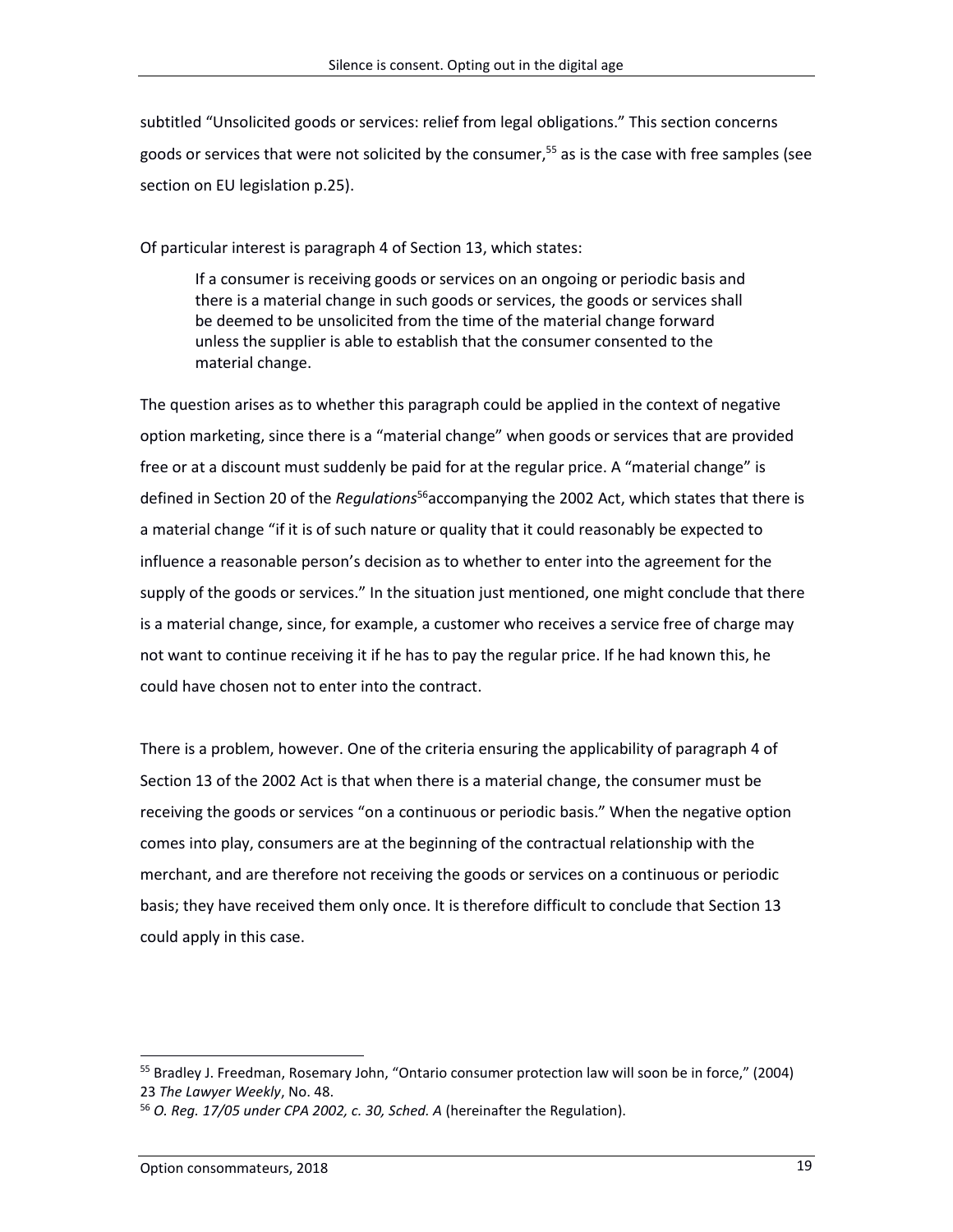A search for an interpretation of Section 13 in doctrine and jurisprudence proved fruitless. We therefore cannot say that Ontario law regulates the practice of automatic subscription following a free trial or discount.

### **2.4 Alberta**

This province also has a law intended to "improve consumer rights and level the playing field in the marketplace"<sup>57</sup> : the *Consumer Protection Act.*<sup>58</sup>. Part II, Division 3<sup>59</sup> of this document contains provisions to prohibit negative option marketing in two specific contexts.

The Alberta CPA defines a negative option as a transaction in which a supplier provides services or goods that a merchant provides to a consumer without the latter having requested them and for which the merchant requires the consumer to pay, unless the latter expressly informs the supplier that he does not want them.<sup>60</sup> As in Ontario, transactions involving services that a consumer is already receiving but to which the merchant has added an improvement without being requested to do so, are also considered a negative option.<sup>61</sup>

Once more, we could find no interpretation of the provisions of the Alberta CPA, either in doctrine or in jurisprudence, that leads us to believe that they apply to automatic subscription following a free trial period or discount.

## **2.5 British Columbia, Newfoundland and Labrador**

As in other provinces, British Columbia and Newfoundland and Labrador have their own laws to protect consumers.

<sup>57</sup> https*:* [//www.alberta.ca/consumer-protection-changes.aspx](https://www.alberta.ca/consumer-protection-changes.aspx) .

<sup>58</sup> RSA 2000, c. C-26.3 (hereinafter Alberta CPA).

<sup>59</sup> Ss. 20 to 23 of the Alberta CPA.

<sup>60</sup> S. 20 of Alberta CPA.

<sup>61</sup> S. 20a) of the Alberta CPA.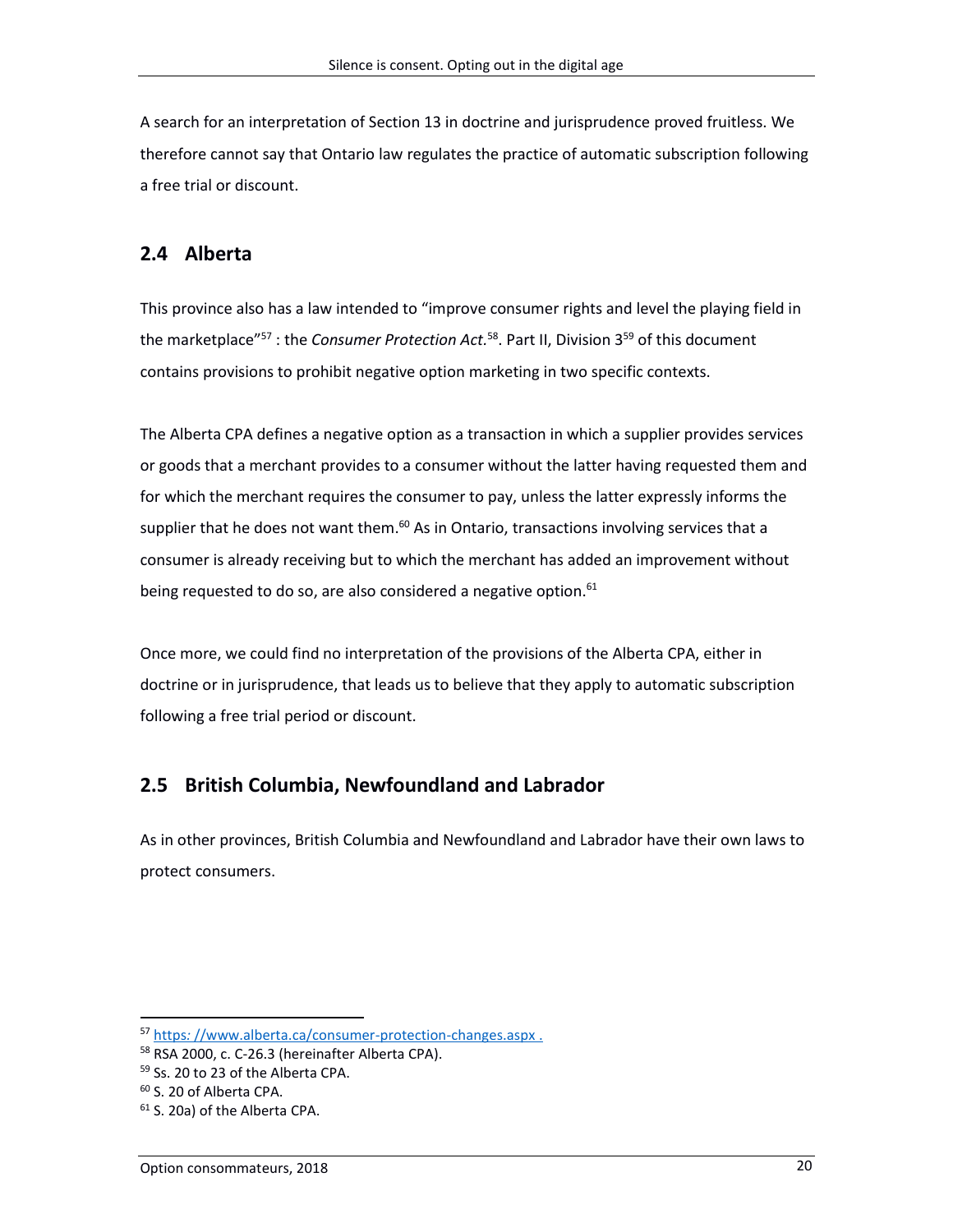Part II, Division 3 of British Columbia's *Business Practices and Consumer Protection Act*<sup>62</sup> contains provisions concerning unsolicited goods or services. <sup>63</sup> These provisions are intended to protect consumers who receive a service or a good they have not requested<sup>64</sup> as well as consumers who already receive a service or goods on an ongoing basis and whose contract has been changed without their having consented to the change.<sup>65</sup>

Part IV of Newfoundland and Labrador's *Consumer Protection and Business Practices Act*<sup>66</sup> contains<sup>67</sup> almost identical legislation<sup>68</sup> to the British Columbia Act with regard to these two situations.

In neither province did we find anything, either in the doctrine or in case law, implying that these provisions are applicable to regulating the practice of automatic subscription following a free trial or discount.

## **2.6 Saskatchewan, Nova Scotia, New Brunswick and Prince Edward Island**

For each of these four provinces, we verified the laws relating to consumer protection, contracts concluded by Internet, and marketing practices. <sup>69</sup> None of the laws contains provisions that might be applicable to automatic subscription following a free trial or discount.

<sup>62</sup> SBC 2004 c.3 (hereinafter BPCPA).

<sup>63</sup> Ss. 11 to 14 of BPCPA

<sup>64</sup> S. 11 (1) BPCPA

<sup>65</sup> S. 13 (2) BPCPA

<sup>66</sup>SNL 2009, c. C-31-1 (hereinafter CpBpa Newfoundland).

<sup>&</sup>lt;sup>67</sup> Ss. 18 to 22 of CpBpa Newfoundland.

<sup>68</sup> Ss. 18 and 20 (1) of CpBpa Newfoundland.

<sup>69</sup> We went through the following laws*: The Consumer Protection and Business Practices Regulations* C. C-30.2 Reg 1 (Saskatchewan), *Consumer Protection Act,* RSNS 1989, c. 92 (Newfoundland and Labrador) and *The Internet Sales Contract Regulations* RSNS 1989, c. 92 (Nova Scotia) *The Consumer Product Warranty and Liability Act*, SNB 1978, c C-18.1 (New Brunswick), *The Consumer Protection Act*, RSPEI 1988, c. C-19 and *The Business Practices Act*, RSPEI 1988, c B-7 (Prince Edward Island).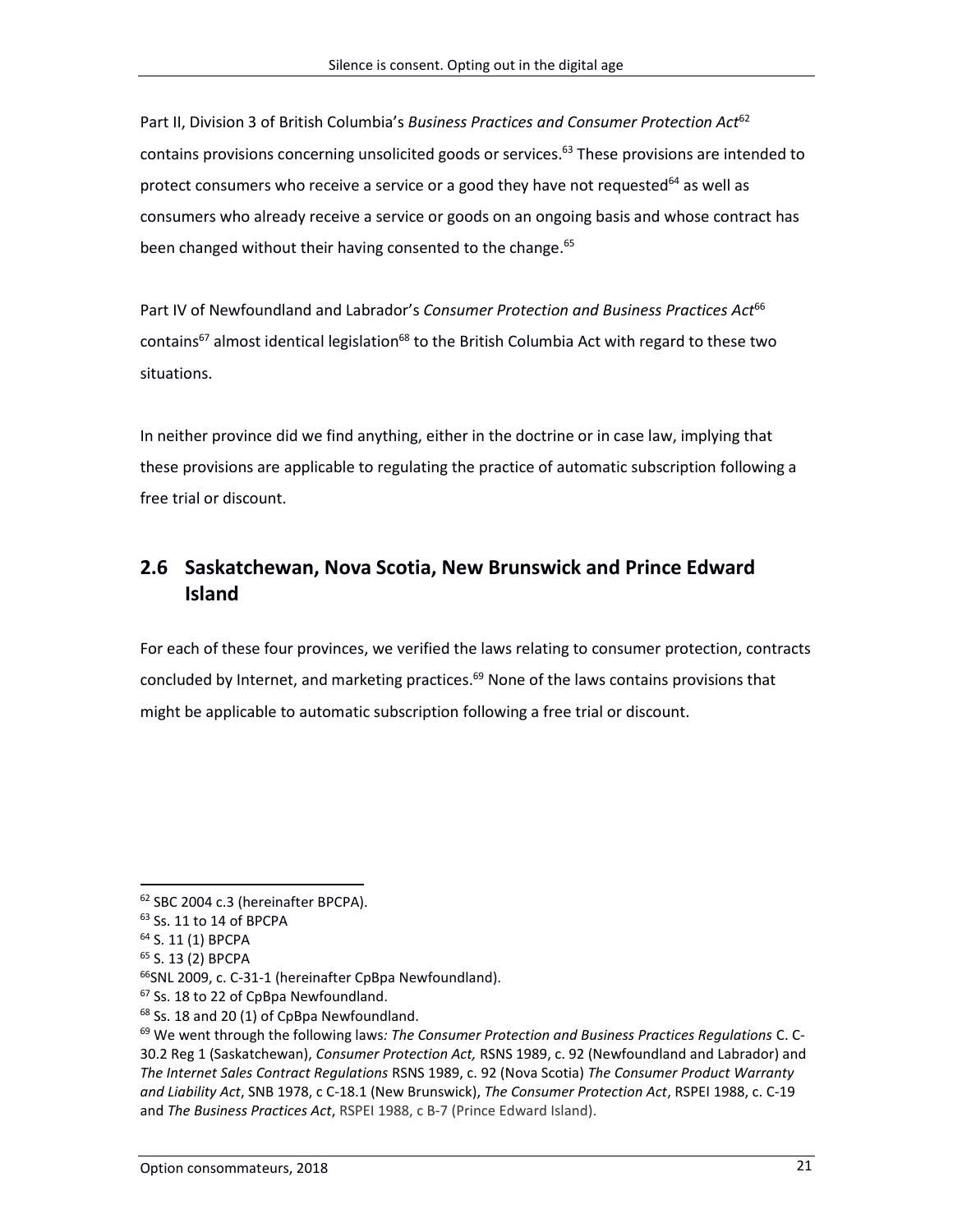### **2.7 Federal laws**

At the level of Canadian federal legislation, we went through the *Competition Act*<sup>70</sup> one of whose purposes is to "provide consumers with competitive prices and product choices.<sup>71</sup> "We found no provisions that could apply to automatic subscription.

We also consulted the *Negative Option Billing Regulations*, <sup>72</sup> but this applies only to products and services offered by financial institutions.<sup>73</sup>

### **2.8 In summary**

We found that the laws of provinces other than Québec and Manitoba do not regulate automatic subscriptions following a free trial or discount. Four provinces have no legislation respecting negative option contracts and four other provinces have legislation that targets unsolicited goods and unsolicited changes to contracts. Québec, however, is the only province that prohibits automatic subscription following a free trial period or a trial period at a discount. The Manitoba legislation applies only to automatic subscription following a free trial period. The federal legislation also does not address the type of negative option under consideration.

Hence, automatic subscription is unregulated by the laws of 8 out of 10 provinces. By contrast, Québec and Manitoba have chosen a strict legislative framework that prohibits the practice and provides remedies to consumers for violations of the law. So there is a wide discrepancy between the protections afforded to Canadian consumers.

 $70$  RSC 1985, c. C-34 (hereinafter CA)

<sup>71</sup> S. 1.1 CA

<sup>72</sup> SOR/2012-23 (hereinafter *Negative Option Regulation*).

<sup>73</sup> S. 2 of the *Negative Option Regulation.* The term "institution" is defined in s. 1 of the *Negative Option Regulation*.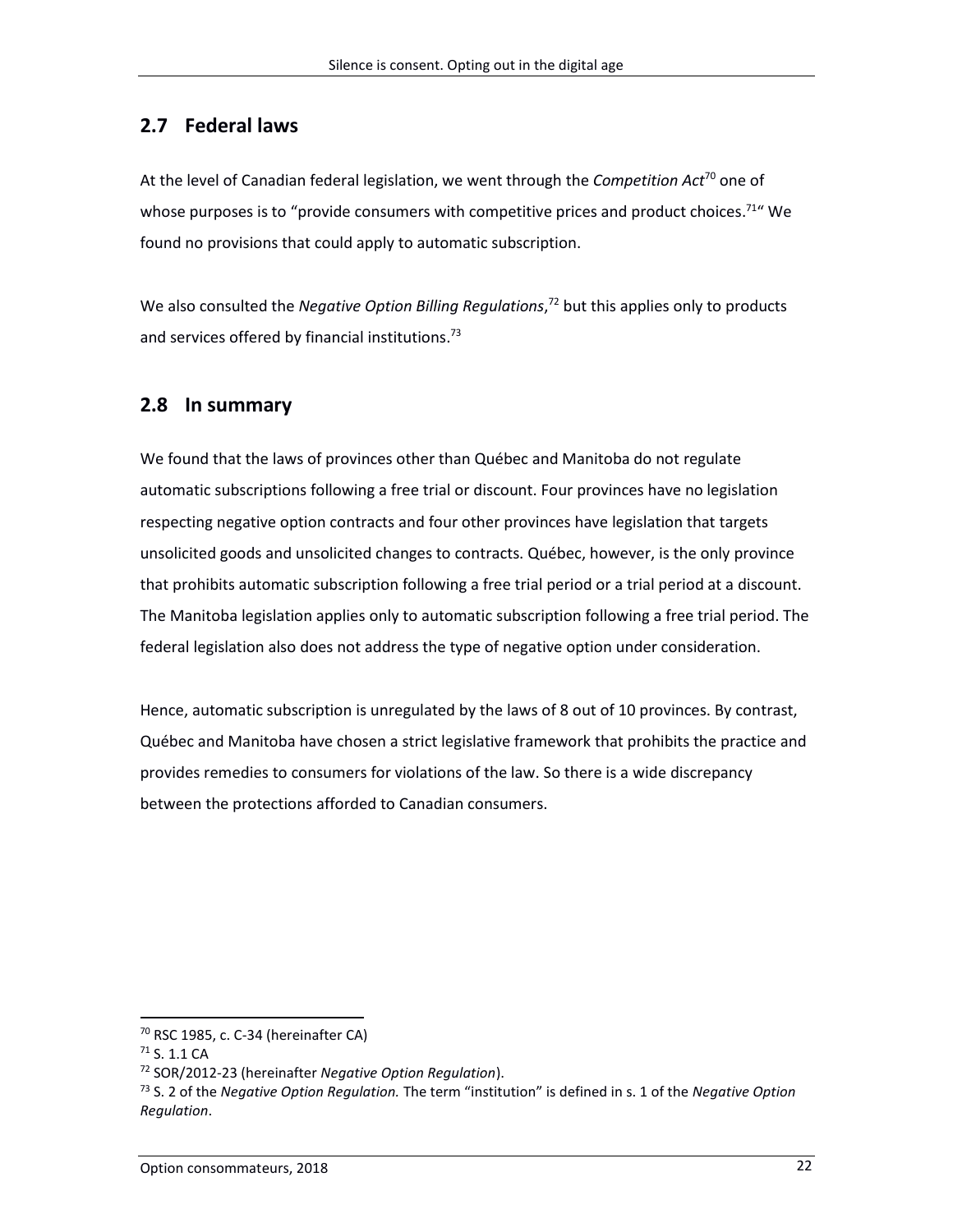# **3. Study of the foreign legislation**

In our attempt to discover whether similar legislation exists in Europe and the U.S.,<sup>74</sup> we first studied the applicable laws in the European Union, and focused on the particular case of England, where we found a relevant legislative initiative. We then turned our attention to U.S. laws, especially recent legislative amendments in California.

## **3.1 The European Union**

A few years ago, various European agencies began to express concern about free trials offered on the Internet as well as the subscriptions that resulted from them.<sup>75</sup> The phenomenon had become so widespread that the European Commission commissioned a study that compiled the experience of some 24,500 European consumers.<sup>76</sup> Many of the problems identified resulted from free samples offered online,<sup>77</sup> which is not the object of our study. On the other hand, of the three business models that were studied there, the one relating to streaming video and music services is most similar to what we have seen so far. We can therefore see whether our model complies with the laws applicable in Europe or if it contravenes them<sup>78</sup> and whether the EU legislation contains provisions comparable to those of Québec with regard to negative option billing.

 $74$  In order to facilitate understanding and not to complicate the text, we have not included the full text of the sections of the laws we cite. However, the reader will find all references to sections of laws in the footnotes.

<sup>75</sup> See among others Citizens Advice, "Locked in*:* Consumer issues with subscriptions traps", UK, 2016, online*:* https*:* [//www.citizensadvice.org.uk/Global/CitizensAdvice/Consumer%20publications/Finaldraft-](https://www.citizensadvice.org.uk/Global/CitizensAdvice/Consumer%20publications/Finaldraft-Lockedinconsumerissueswithsubscriptiontraps%20(1).pdf)[Lockedinconsumerissueswithsubscriptiontraps%20\(1\).pdf](https://www.citizensadvice.org.uk/Global/CitizensAdvice/Consumer%20publications/Finaldraft-Lockedinconsumerissueswithsubscriptiontraps%20(1).pdf) and The European Consumer Centres Network, *Too good to be true? It probably is! Unfair Commercial Practices year Unsolicited Goods*, Sweden, 2013, online*:*https*:*[//forbrukereuropa.no/wpcontent/uploads/2017/02/Too\\_good\\_to\\_be\\_true\\_It\\_probably\\_is\\_](https://forbrukereuropa.no/wpcontent/uploads/2017/02/Too_good_to_be_true_It_probably_is_Unfair_Commercial_Practices_and_Unsolicited_Goods.pdf) Unfair Commercial Practices and Unsolicited Goods.pdf .

<sup>76</sup> Consumer Markets Expert Group*: Misleading "free" trials and subscription traps for Consumers in the EU,* Enforcement and European Consumer Centres, 2016, *supra,* Note 12.

 $77$  Free samples of various products are made available to consumers online and in exchange, they are asked to provide their payment information in order to cover shipping costs of said samples. Later, consumers find themselves subscribing to delivery services for very expensive products. For more details, see *Little Black Book of Scams*, 2nd edition, published by the Competition Bureau of Canada, pp. 10-11, online*:* http*:* [//www.bureaudelaconcurrence.gc.ca/eic/site/cb-bc.nsf/vwapj/Little-Black-Book-Scams-2](http://www.bureaudelaconcurrence.gc.ca/eic/site/cb-bc.nsf/vwapj/Little-Black-Book-Scams-2-f.pdf/$file/Little-Black-Book-Scams-2-f.pdf)) [f.pdf/\\$file/Little-Black-Book-Scams-2 -f.pdf\)](http://www.bureaudelaconcurrence.gc.ca/eic/site/cb-bc.nsf/vwapj/Little-Black-Book-Scams-2-f.pdf/$file/Little-Black-Book-Scams-2-f.pdf)) .

<sup>78</sup> The next part of the report is largely based on the report, *Misleading ''free'' trials and subscription traps for consumers in the EU, supra* note 76.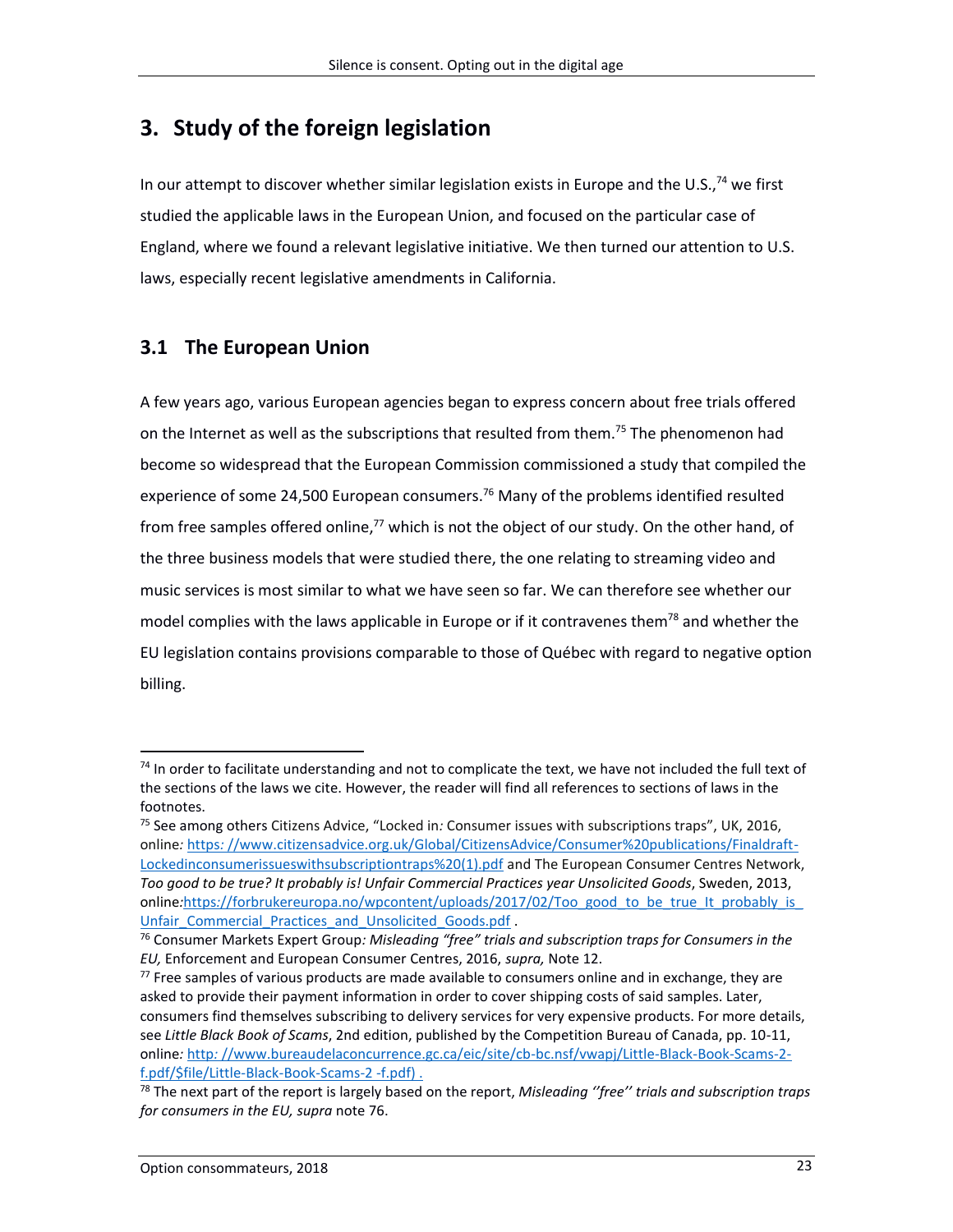### **3.1.1 The European Directives**

The European Union was instituted by its member States in order to achieve common objectives.<sup>79</sup> Toward this end, the EU adopted a "secondary legislation," which comprises three binding legal instruments: regulations, directives and decisions.<sup>80</sup>

One of the EU's objectives is the protection of consumers.<sup>81</sup> With this aim in view, the European Parliament adopted a number of directives.<sup>82</sup> A directive can be described as "indirect legislation" that is binding on the Member States of the European Union that obliges them to integrate the rights and obligations it provides into their national legislation $^{83}$  within a prescribed time limit. The choice of applying sanctions for individual failure to respect the rights and obligations stipulated under the directive is usually left to the discretion of Member States; each is free to impose the sanctions it deems appropriate.<sup>84</sup> This rule is not absolute, however, and there are some cases in which the sanction for the violation is specified in the Directive and the member States will have no choice but to implement it in their laws. <sup>85</sup> No one residing on EU territory can directly invoke a directive against another individual in the event of a violation, except when a member State has failed to integrate it within its national laws within the prescribed time. 86

We chose to study the European Directives because they constitute the legislative standards for the 28 member countries of the European Union. Even though they do not give consumers the right of direct appeal, they impose a set of rules with which merchants must comply in order not to be in violation of the laws of the various member States of the European Union.<sup>87</sup>

<sup>79</sup> Art. 1 para. 1 of *Article 288 Treaty on the Functioning of the EU,* 2012/C 326/EU (hereinafter TFEU). <sup>80</sup> Art. 288 TFEU.

 $81$  Art. 169 TFEU states that the Union shall promote consumer interests and ensure a high level of protection.

<sup>82</sup> Elise Poillot, *Droit européen de la consommation et uniformisation du droit des contrats*, Bibliothèque de droit privé, t. 463, Paris, L.G.D.J., 2006, p.37.

<sup>83</sup> Robert Schütze, *European Union Law*, Cambridge (UK), Cambridge University Press, 2015, p. 96. <sup>84</sup> S. 288 para. 3 TFEU.

<sup>85</sup> This is the case, for example, with the *Directive concernant les services de paiement dans le marché intérieur* that we will study in this section.

<sup>86</sup> In this case, an individual may invoke the Directive directly only against a State that has failed to incorporate its provisions within its national law. See, in this regard. R. Schütze, *supra*, note 83, p. 96-97.  $87$  Our study of European legislation is aimed at identifying best practices and verifying whether certain laws are similar to those of Québec. To avoid repetition and in the interests of simplicity, but also because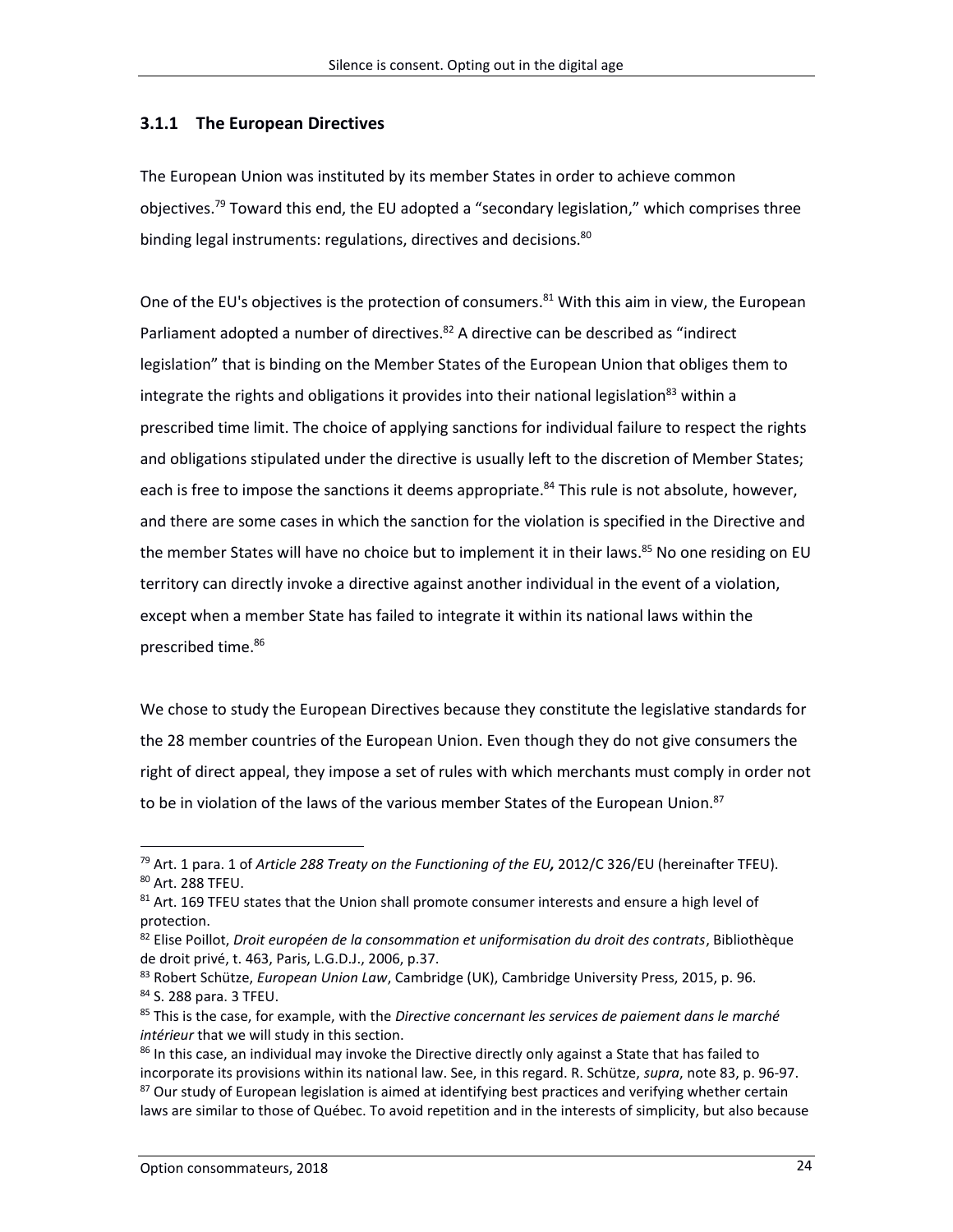Within the context of negative option subscription upon the expiry of a free trial period or a discount, we identified the following five directives that could govern this practice:

- *Unfair Contract Terms Directive* <sup>88</sup>
- *Directive on certain legal aspects of information society services, in particular electronic commerce, in the Internal Market* <sup>89</sup>
- Directive on unfair business-to-consumer commercial practices in the internal market <sup>90</sup>
- *Directive on payment services in the internal market*<sup>91</sup>
- *Consumer Rights Directive*<sup>92</sup>

These directives can be applied at different stages of the contractual process: during the precontractual phase, at the start of the trial period, and also when the contract is in force.<sup>93</sup>

### **3.1.1.1 Unfair Contract Terms Directive**

As stated in the first section (paragraph 1), this Directive covers contracts between a merchant and a consumer. Article 3 states that in order to be regarded as unfair, a clause must fulfil two criteria: it has to create a "significant imbalance" between the rights of the consumer and those of the merchant, and the contract in which it is located must not have been the subject of negotiation. Article 5 states that to avoid unfair terms, clauses should "always be drafted in plain, intelligible language." For example, if an automatic subscription contract is hard or impossible to obtain or hard to understand,<sup>94</sup> it may be regarded as contravening the Directive.

[content/FR/ALL/?uri=CELEX%3A31993L0013](https://eur-lex.europa.eu/legal-content/EN/ALL/?uri=CELEX%3A31993L0013) .

this could in itself constitute the subject of a separate study, we chose not to include a study of the integration of the directives in the laws of each of the Member States of the European Union. <sup>88</sup> 93/13/EEC (hereinafter the *Unfair Contract Terms Directive*). This directive was amended by *The Consumer Rights Directive*, 2011/83/EU. Art. 32 of the 2011 Directive resulted in Art. 8a being inserted within the 1993 directive, which does not relate to the topic under consideration in this report. The 1933 Directive remains in force to this day. See*:* https*:* [//eur-lex.europa.eu/legal-](https://eur-lex.europa.eu/legal-content/EN/ALL/?uri=CELEX%3A31993L0013)

<sup>89</sup> 2000/31/EC (hereinafter the *E-commerce Directive*)

<sup>90</sup> 2005/29/EC (hereinafter the *Unfair Commercial Practices Directive*).

<sup>91</sup> 2015/2366/EU (hereinafter the *Payment Services Directive*).

<sup>92</sup> 2011/83/EU (hereinafter the *Consumer Rights Directive*).

<sup>93</sup> Consumer Markets Expert Group*: Misleading "free" trials and subscription traps for consumers in the EU*, *supra,* note 12, p. 18.

<sup>94</sup> Consumer Markets Expert Group*: Misleading "free" trials and subscription traps for consumers in the EU*, *supra,* note 12, p. 23.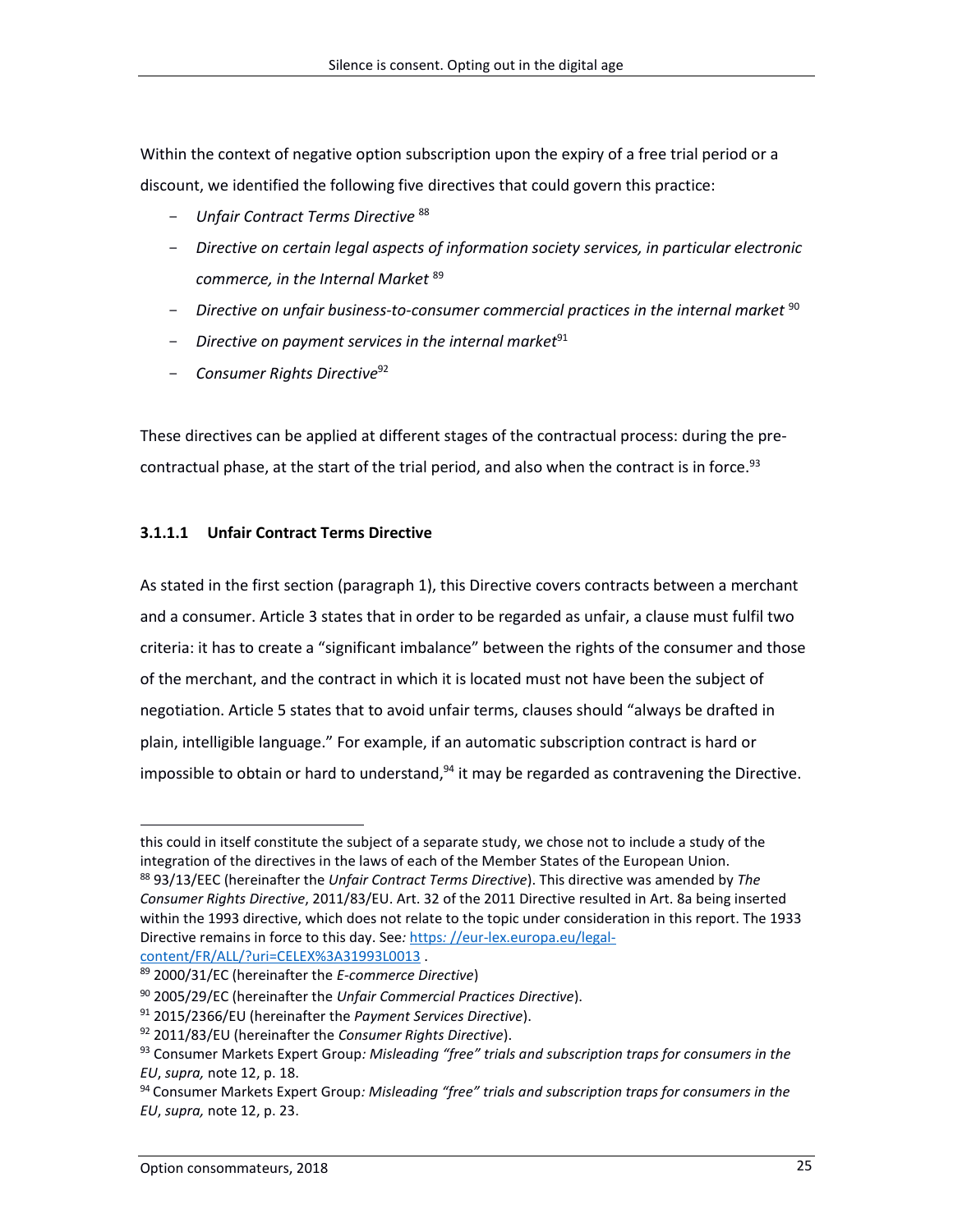#### **3.1.1.2 The E-Commerce Directive**

Article 1, paragraph 2 states that this Directive covers contracts concluded by electronic means, that is to say, contracts concluded over the Internet within the European Union. Article 5, paragraph 2 states that if companies on the Internet refer to prices, these must "be indicated clearly and unambiguously and, in particular, must indicate whether they are inclusive of taxes and delivery costs." Moreover, Article 6c stipulates that promotions such as gifts and discounts must be clearly identified and that "the conditions which are to be met to qualify for them shall be easily accessible and be presented clearly and unambiguously."

To comply with what is stipulated within the Directive, companies offering free trial periods must clearly indicate if any delivery charges and/or taxes are required. They must also state the length of time that the service is free or at a discount as well as the conditions for the free trial or discount to apply<sup>95</sup> (membership service that automatically renews, or subscription to the company's newsletter, for example).

Article 10, paragraph 3, adds the obligation for the merchant to provide the consumer with a contract containing all the relevant conditions and to do so in such a way as to ensure that the consumer is able to retain a copy.

#### **3.1.1.3 Directive on Unfair Commercial Practices**

Article 3, paragraph 1 of this Directive covers "unfair business-to-consumer commercial practices [...] before, during, and after a commercial transaction [...]." According to Article 5, paragraph 2, a practice is unfair on two conditions: that it is contrary to the requirements of "professional diligence" and that "it materially distorts or is likely to materially distort the economic behaviour with regard to the product of the average consumer [...]. " According to this Directive, an unfair practice may take the form of a misleading action as described in Article 6 or a misleading omission as described in Article 7. Several practices related to automatic

<sup>95</sup> Consumer Markets Expert Group*: Misleading "free" trials and subscription traps for consumers in the EU*, *supra*, note 12, p. 20.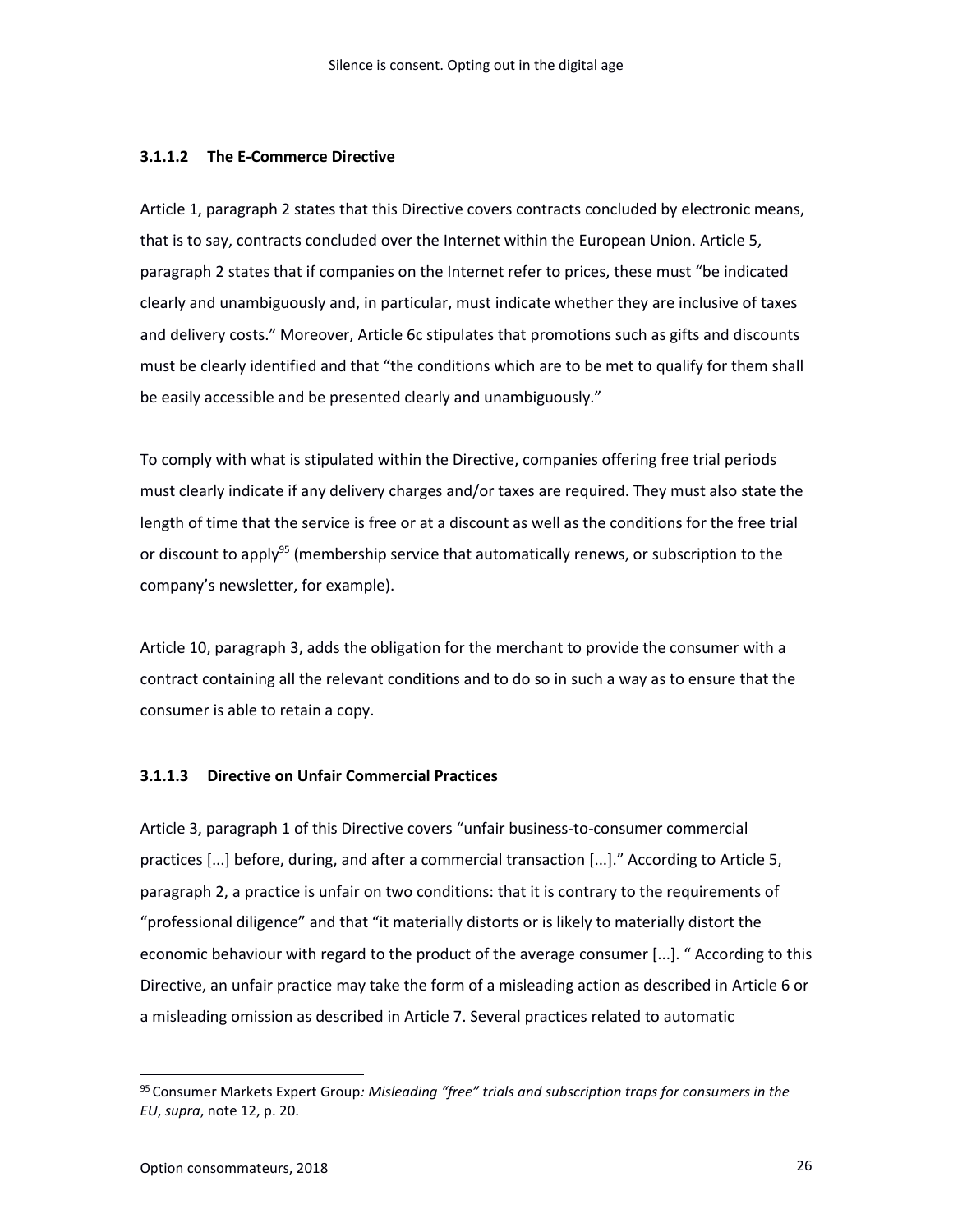subscription following a free trial or discount may contravene Articles 6 and 7 of the Directive. This will happen if the content of the free trial is not clearly disclosed, if there are charges to the consumer's credit cards that are not clearly mentioned or are not mentioned at all, if fees are charged to the consumer during the trial period, if consumers are not reminded during the trial period about the fees that will be required at the end, and finally, if it is not clear when and how they can unsubscribe before the end of the trial period, or how to do so once the trial period has ended.

To facilitate interpretation of the Directive, Appendix I provides a list of practices that are considered unfair in every circumstance, with no need for a case-by-case assessment. 96 Paragraph 20 could relate to situations in which a company offers a product for free, and the consumer has to pay charges other than those requested for delivery. This would apply in a case when the consumer has to pay the costs of the second month's subscription before the end of the free period.

It is worth mentioning that even when the Directive establishes that a practice is unfair, whenever European consumers adhere to a contract containing such practices, the Directive states that they are not exempted from the obligations set forth in the contract.<sup>97</sup> This Directive only gives the authorities in member States the power to order the cessation of unfair commercial practices. 98

### **3.1.1.4 Payment Services Directive**

The scope of this Directive is more limited than the Directives we have discussed until now. As the title of this Directive suggests, it applies only to payment services within the European

<sup>96</sup> The European Consumer Centres Network, *Too Good To Be True? It Probably Is! Unfair Commercial Practices and Unsolicited Goods*, *supra*, note 76, p. 26.

<sup>97</sup> The European Consumer Centres Network, *Too Good To Be True? It Probably Is! Unfair Commercial Practices and Unsolicited Goods*, *supra*, note 76, p. 27.

<sup>98</sup> The European Consumer Centres Network, *Too Good To Be True? It Probably Is! Unfair Commercial Practices and Unsolicited Goods*, *supra*, note 76, p. 27.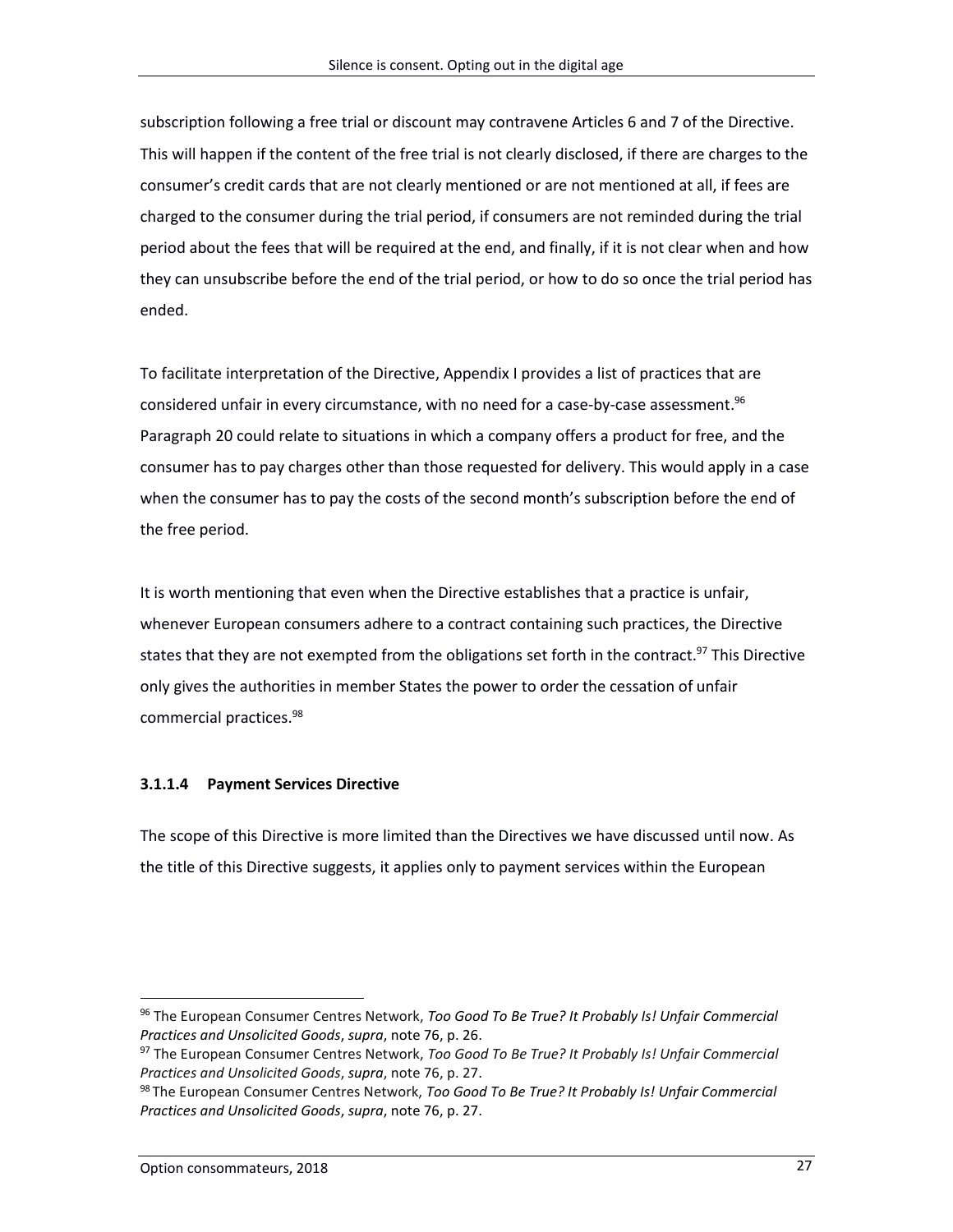Union.<sup>99</sup> In fact, the purpose of this Directive is to protect consumers in the event of an unauthorized transaction in their bank or credit card account.<sup>100</sup>

Article 64 of the Directive states how to obtain the consent of the consumer and makes it very clear that in the absence of such consent, the payment "[...] is deemed unauthorized [...]." Articles 73 and 76 state respectively that if there has been an unauthorized payment, the consumer has the right to request an immediate refund from his bank or the issuer of his credit card within thirteen months from the time the charges appeared on his account.<sup>101</sup>

In the context of automatic subscription, this Directive may be pertinent if the consumer is left with ambiguous charges or charges that were not clearly mentioned previously.

### **3.1.1.5 Consumer Rights Directive**

The aim of this Directive could not be clearer: the first Article states that its purpose is to provide consumers with a high level of protection. In this context, this of course means that the Directive covers contracts concluded between a consumer and a merchant.<sup>102</sup> The Directive incorporates several elements of the directives already introduced.

Article 6, paragraph 1 concerns the merchant's obligation to inform the consumer prior to the conclusion of any contract reached at a distance (contracted by phone or Internet). The paragraph states that the merchant is obliged to disclose the price to the consumer, and more specifically, in the case of a contract involving a subscription, to disclose the total price including the total charges per billing period. In the event of an automatic subscription with a trial period, the merchant must, in order to comply with the Directive, clearly disclose the monthly fee that will be charged to the consumer upon expiry of the trial period. Article 6, paragraph 1 also states that the merchant must disclose, before concluding the contract, the conditions, the time, and the terms for withdrawing from the contract. Merchants practicing automatic subscription will

<sup>99</sup> Art. 1, para 1 of the *Payment Services Directive*.

<sup>100</sup> The European Consumer Centres Network, *Too Good To Be True? It Probably Is! Unfair Commercial Practices and Unsolicited Goods*, *supra*, Note 76, p. 28.

<sup>101</sup> The European Consumer Centres Network, *Too Good To Be True? It Probably Is! Unfair Commercial Practices and Unsolicited Goods*, *supra*, note 76, p. 28. 102Art. 3, para. 1 of the *Consumer Rights Directive*.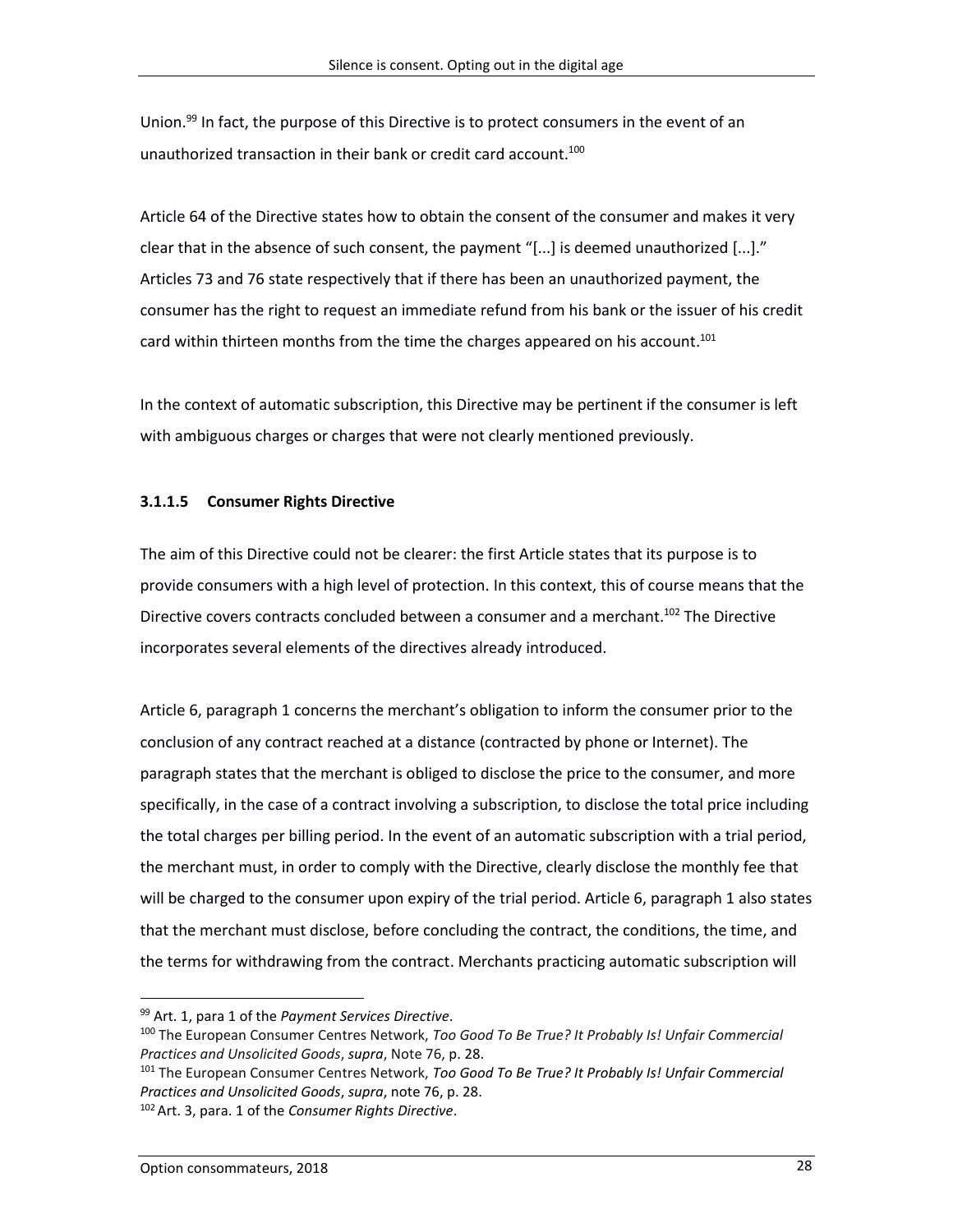have to clearly disclose the procedure for withdrawal and the related time limits and conditions, and whether withdrawal must take place before or after the end of the trial period.<sup>103</sup>

Article 8 complements the disclosure obligations stated in Article 6. It states that the merchant must provide the information referred to in Article 6 in a form that is legible, and it must be communicated in plain, intelligible language on a durable medium. Failure on the part of a merchant to comply with the requirements of Articles 6 and 8 may result in the consumer no longer being bound by the contract, which would then become inapplicable.<sup>104</sup>

Finally, Article 22 of the Directive concerns payments made by the consumer. This Article states that prior to the conclusion of the contract, the merchant must obtain the express consent of the consumer for any payment other than what was initially agreed upon. This Article may be applicable to automatic subscription if the merchant offering a free trial period or a discount does not mention to the consumer that at the end of this period, he will be automatically subscribed and will have payments (or additional payments) to make. Article 22 is intended to prevent consumers becoming subscribers without their consent upon the expiry of a trial period.<sup>105</sup> In the event of such a situation occurring, Article 22 gives the consumer the right to seek reimbursement of any amounts paid without his consent.

### **3.1.2 An attempt at legislation in the UK**

In March 2016, the UK organization Citizens Advice published the results of a survey of British consumers in a study entitled *Locked In: Consumer issues with subscription traps.* <sup>106</sup> In this study, the consumer rights organization attempted to understand the problems of consumers faced with subscriptions following a free trial or a discount.<sup>107</sup> They discovered that 16.8 million British consumers had concluded a subscription contract in 2014-2015 and that 2 million of these had

<sup>103</sup> Consumer Markets Expert Group*: Misleading "free" trials and subscription traps for Consumers in the EU,* Enforcement and European Consumer Centres, 2016 *supra*, note 76, p. 24.

<sup>104</sup> The European Consumer Centres Network, *Too good to be true? It probably is! Unfair Commercial Practices on Unsolicited Goods*, *supra*, note 76, p. 19.

<sup>105</sup> The European Consumer Centres Network, *Too good to be true? It probably is! Unfair Commercial Practices on Unsolicited Goods*, *supra*, note 76, p. 22.

<sup>106</sup> Citizens Advice, "Locked in*:* Consumer issues with subscriptions traps", *supra*, note 76.

<sup>107</sup> Citizens Advice, "Locked in*:* Consumer issues with subscriptions traps", *supra*, note 76,p. 2.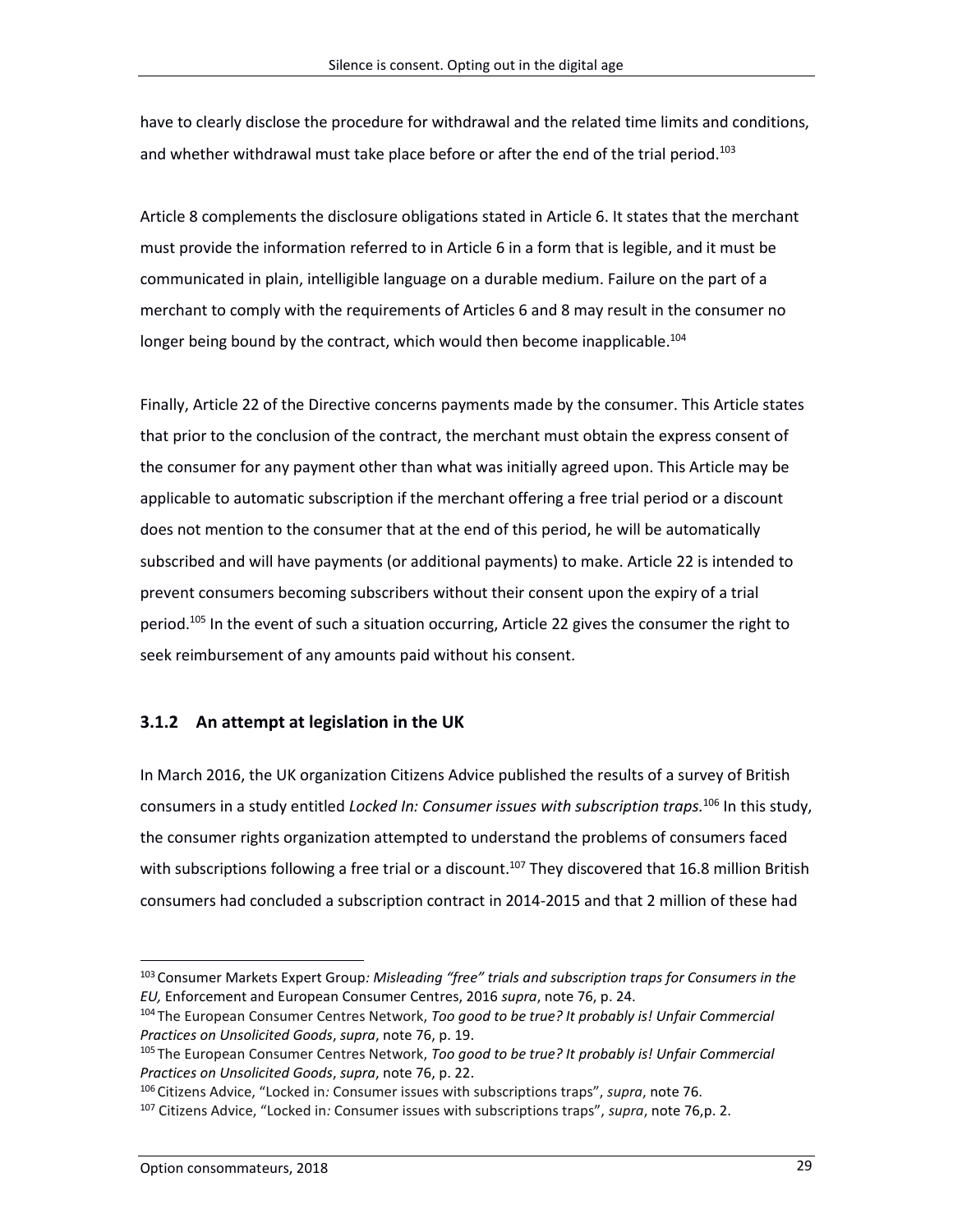tried unsuccessfully to cancel their subscription.<sup>108</sup> One of the most alarming findings of the study was that 84% of consumers surveyed did not realize that by obtaining a service or a product for a trial period, they had also agreed to a long-term subscription contract.<sup>109</sup>

About a year after the release of the Citizens Advice report, in March 2017, British Chancellor of the Exchequer Philip Hammond announced that measures to protect consumers from subscription traps $110$  were to be included in the 2017 spring budget. Among the measures announced was a prohibition on merchants requiring consumers to provide payment information when registering for a free trial period.<sup>111</sup> The media reported that the British government was concerned that millions of consumers would spend money on subscriptions they did not want.<sup>112</sup>

Regarding the announcement by Chancellor Hammond, we were able to locate only one article in an English daily, dated October, 2017, which reported that the British government had not followed up on the announcement made in the spring of 2017.<sup>113</sup>

[//www.telegraph.co.uk/news/2017/03/04/budget-2017-chancellor-philip-hammond-announce-ban](https://www.telegraph.co.uk/news/2017/03/04/budget-2017-chancellor-philip-hammond-announce-ban-baffling/)[baffling/](https://www.telegraph.co.uk/news/2017/03/04/budget-2017-chancellor-philip-hammond-announce-ban-baffling/); Moira O'Neill, "Budget 2017*:* Plans to end subscription traps and overhaul small print" (2017) Money Wise, online*:* https*:* [//www.moneywise.co.uk/news/2017-03-08/budget-2017-plans-to-end](https://www.moneywise.co.uk/news/2017-03-08/budget-2017-plans-to-end-subscription-traps-and-overhaul-small-print)[subscription-traps-and-overhaul-small-print](https://www.moneywise.co.uk/news/2017-03-08/budget-2017-plans-to-end-subscription-traps-and-overhaul-small-print) ; "Spring budget2017*:* Crackdown on 'subscription traps' planned"(2017) *BBC,* online: http*:* [//www.bbc.com/news/uk-39167860](http://www.bbc.com/news/uk-39167860) ; Emma Mundbodh "Finally! The 'subscription traps' costing Brits million under attack -what's changing, "(2017) *The Mirror*online[:https](https://www.mirror.co.uk/money/finally-subscription-traps-costing-brits-9959164)*:*  [//www.mirror.co.uk/money/finally-subscription-traps-costing-brits-9959164](https://www.mirror.co.uk/money/finally-subscription-traps-costing-brits-9959164) .

 $\overline{a}$ <sup>108</sup> Citizens Advice, "Locked in*:* Consumer issues with subscriptions traps", *supra*, note 76,p. 2. <sup>109</sup> Citizens Advice, "Locked in*:* Consumer issues with subscriptions traps", *supra*, note 76,p. 3. <sup>110</sup> Steven Swinford, Katie Morley, "Budget 2017*:* Chancellor Philip Hammond to announce ban is baffling small print in consumer rip-off crackdown" (2017) *The Telegraph,* online*:* [https](https://www.telegraph.co.uk/news/2017/03/04/budget-2017-chancellor-philip-hammond-announce-ban-baffling/)*:* 

<sup>111</sup> Steven Swinford, Katie Morley, "Budget 2017*:* Chancellor Philip Hammond to announce ban is baffling small print in consumer rip-off crackdown" *supra,* note 111; "Spring Budget 2017*:* Crackdown on 'subscription traps' planned', *supra,* Note 111.

<sup>112</sup> Steven Swinford, Katie Morley, "Budget 2017*:* Chancellor Philip Hammond to announce ban is baffling small print in consumer rip-off crackdown" *supra,* note 111; "Spring Budget 2017*:* Crackdown on 'subscription traps' planned', *supra,* note 111.

<sup>113</sup> Janice Clee "Subscription traps*:* beware the lure of 'free samples'" (2017) *The Telegraph*, online*:* https*:* [//www.telegraph.co.uk/money/consumer-affairs/subscription-traps-beware-lure](https://www.telegraph.co.uk/money/consumer-affairs/subscription-traps-beware-lure-free-samples/)[free-samples/](https://www.telegraph.co.uk/money/consumer-affairs/subscription-traps-beware-lure-free-samples/) .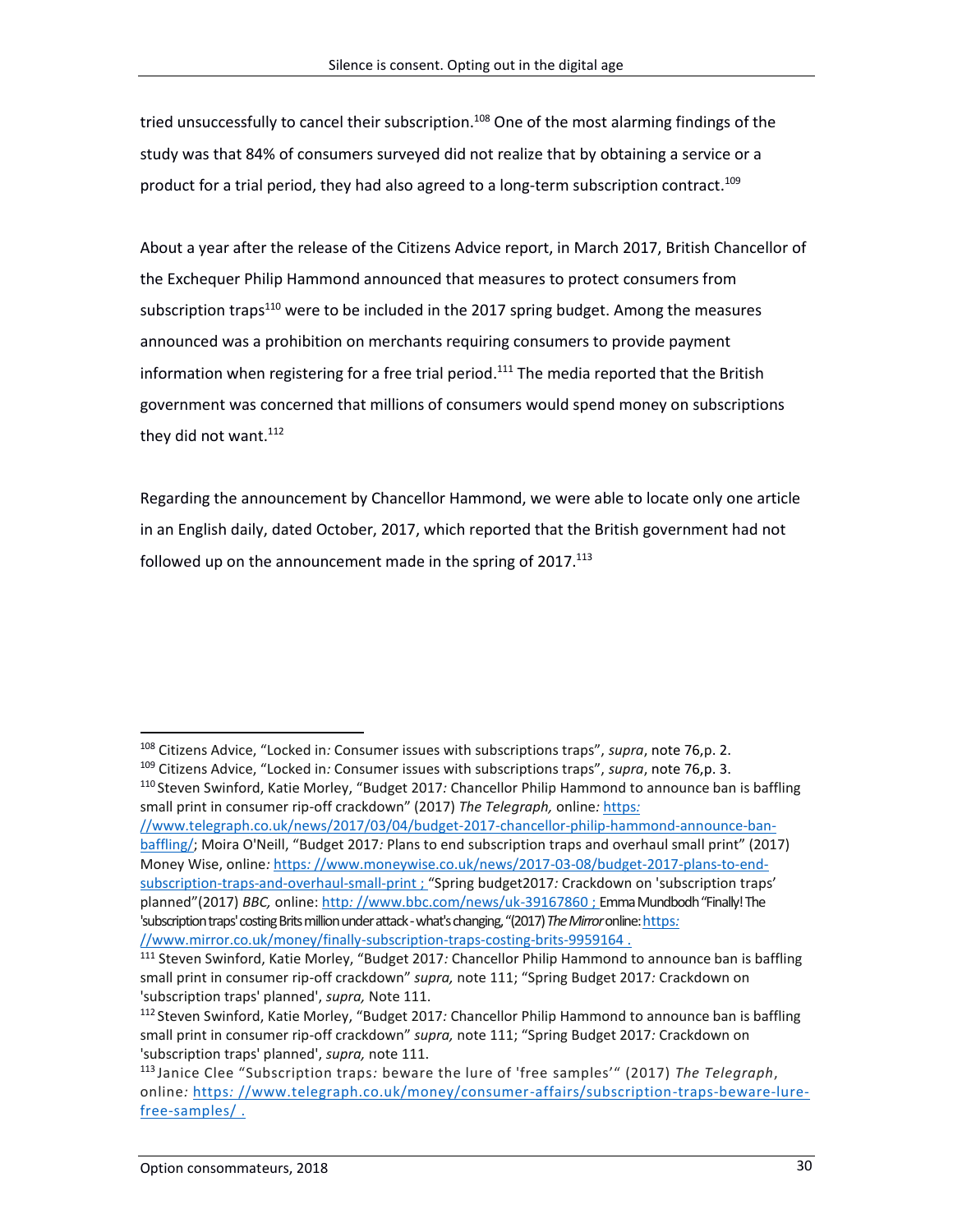So, to date, Britain has not adopted any special measures to regulate automatic subscriptions following a free trial period or discount. However, despite Brexit,<sup>114</sup> "For the time being, the United Kingdom remains a full member of the EU and rights and obligations continue to fully apply in and to the UK,<sup>115</sup>" meaning that the measures specified in the European Directives cited previously apply in the UK.

### **3.1.3 In summary**

The EU has adopted several legislative standards aimed at ensuring consumer rights are protected. As noted earlier, these rules are applied through the national law of the member States of the Union, which are duty-bound to integrate them within their own laws. Nevertheless, the Directives we have just seen lay down the minimum rights granted to consumers and the minimum obligations that merchants will have to assume with regard to Internet contracts associated with a free trial or discount followed by automatic subscription.

Thanks to the Directives, consumers will have the following rights:

- The right to request a refund from the credit card issuer or financial institution if they did not clearly consent to the charges they were billed;
- The right not to be bound by a subscription contract if the merchant did not provide a copy of his contract and if did not fulfil his disclosure obligations.

The merchant, meanwhile, will have the following obligations:

- To provide the consumer with clear contracts written in understandable language;
- Provide consumers with easy access to contracts that they can keep;
- If there is a free trial period:
	- explain to the consumer the conditions related to obtaining the trial;
	- clearly explain the content of the free trial period or discount;
	- state whether a fee will be charged during the free trial period;

<sup>&</sup>lt;sup>114</sup> On June 23, 2016, the citizens of the United Kingdom voted in favour of leaving the European Union. For details, see*:* https*:* [//europa.eu/european-union/about-eu/countries/member](https://europa.eu/european-union/about-eu/countries/member-countries/unitedkingdom_en)[countries/unitedkingdom\\_en#brexit](https://europa.eu/european-union/about-eu/countries/member-countries/unitedkingdom_en) .

<sup>115</sup> Official website of the European Union, online*:* https*:* [//europa.eu/european-union/about](https://europa.eu/european-union/about-eu/countries_en)[eu/countries.](https://europa.eu/european-union/about-eu/countries_en)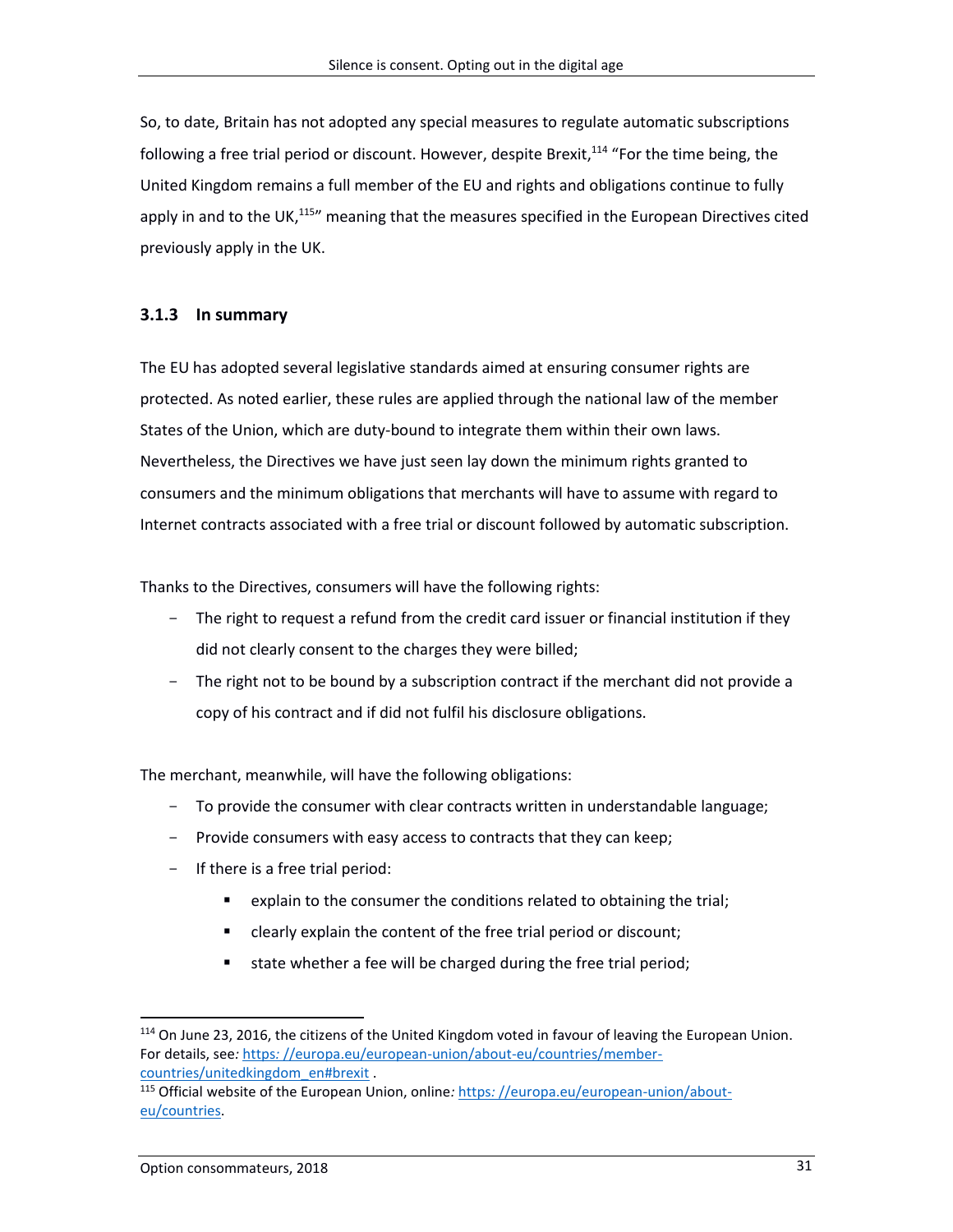- Clearly inform the consumer, before concluding the contract, of the price that will be charged per billing period;
- When quoting prices, include references to all applicable charges, including taxes;
- Before sending an invoice to consumers:
	- send them prior notification;
	- **EXECUTE:** clearly obtain their consent;
- Provide consumers with clear information on cancellation (procedure, deadlines, applicable charges, etc.).

### **3.2 United States**

Several jurisdictions in the U.S. have introduced legislation aimed at protecting consumers in their dealings with merchants. In addition to the relevant federal laws, all 50 states have some form of consumer legislation, $^{116}$  which can vary greatly from one state to another. $^{117}$ 

#### **3.2.1 Federal legislation**

The Federal Trade Commission<sup>118</sup> (FTC) is a federal agency with the dual mission of protecting consumers and promoting competition. <sup>119</sup> All the Commission's powers derive from the *Federal Trade Commission Act.*<sup>120</sup> Section 5<sup>121</sup> of the *FTC ACT* states that "unfair methods of competition (…) and unfair or deceptive acts" may be declared illegal.

A report by FTC staff in 2009<sup>122</sup> states that negative option billing practices are governed by Section 5 of the *FTC ACT*. To ensure that merchants do not act in violation of the law, the FTC

<sup>116</sup> Mitja Kovac, Ann-Sophie Vandenberghe, "Regulation of Automatic Renewal Clauses*:* A Behavioral Law and Economics Approach," *supra,* note 12, p. 294.

<sup>117</sup>Mitja Kovac, Ann-Sophie Vandenberghe, "Regulation of Automatic Renewal Clauses*:* A Behavioral Law and Economics Approach," *supra,* note 12, p. 294.

<sup>118</sup> Hereinafter FTC.

<sup>119</sup> For details on the mission and functions of the FTC, please visit*:* https*:* [//www.ftc.gov/about-ftc/what](https://www.ftc.gov/about-ftc/what-we-do)[we-do](https://www.ftc.gov/about-ftc/what-we-do) .

<sup>120</sup> 1938 15 USC §§ 41-58 (hereinafter *FTC ACT*).

<sup>121</sup> 1938 15 USC §§ 45.

<sup>122</sup> A Report by the Staff of The FTC's Division of Enforcement, *Negative Options*, Washington, Federal Trade Commission, 2009, p.26.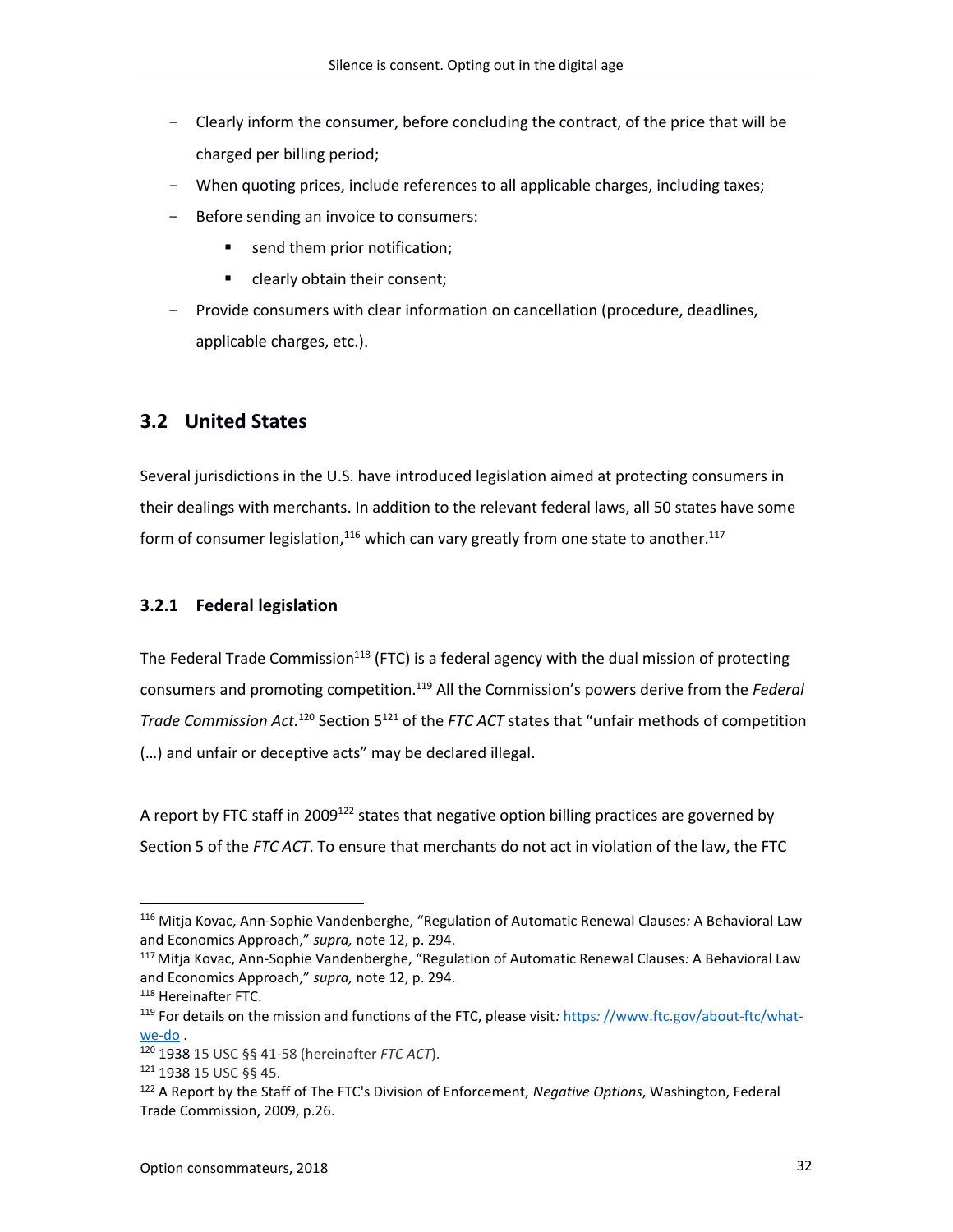has developed, based on recent case law, five guiding principles to assist merchants in achieving compliance.

The first principle is that the material terms of the offer must be disclosed in an understandable manner.<sup>123</sup> This implies that when merchants offer consumers a free trial period or discount followed by automatic subscription, they should at least mention that the automatic subscription will occur at the end of the trial period and indicate what the cost of the subscription (including all charges) will be upon billing. They must also mention the opt-out procedure or how to cancel the offer before the end of the trial period.<sup>124</sup>

The second principle is that merchants must make sure that the information is disclosed in a "clear and conspicuous" <sup>125</sup> manner. This means that the information must be situated in a place on the webpage, along with the offer, that consumers will easily see.<sup>126</sup> The merchant should avoid placing this information at the bottom of the web page together with other conditions, or displaying it in very small print or in any other form that would make it unreadable.<sup>127</sup> The merchant may not replace the warning about automatic subscription with another statement that might lead the consumer into error.<sup>128</sup>

The third principle requires the dealer to disclose the details regarding automatic subscription before the consumer adheres to the services and has incurred any financial obligation.<sup>129</sup>

The fourth principle states that the merchant must obtain the consumer's consent at the time of accepting the offer, $130$  which can be ascertained by asking the consumer to click the "submit" button. 131

- <sup>125</sup> *Ibid.* p.27.
- <sup>126</sup> *Ibid.* p. 27.
- <sup>127</sup> *Ibid.* p. 27.
- <sup>128</sup> *Ibid.* p. 27.
- <sup>129</sup> *Ibid.* p. 27.
- <sup>130</sup> *Ibid.* p. 27.
- <sup>131</sup> *Ibid.* p. 28.

<sup>123</sup> *Ibid.* p.26.

<sup>124</sup> *Ibid.* p.26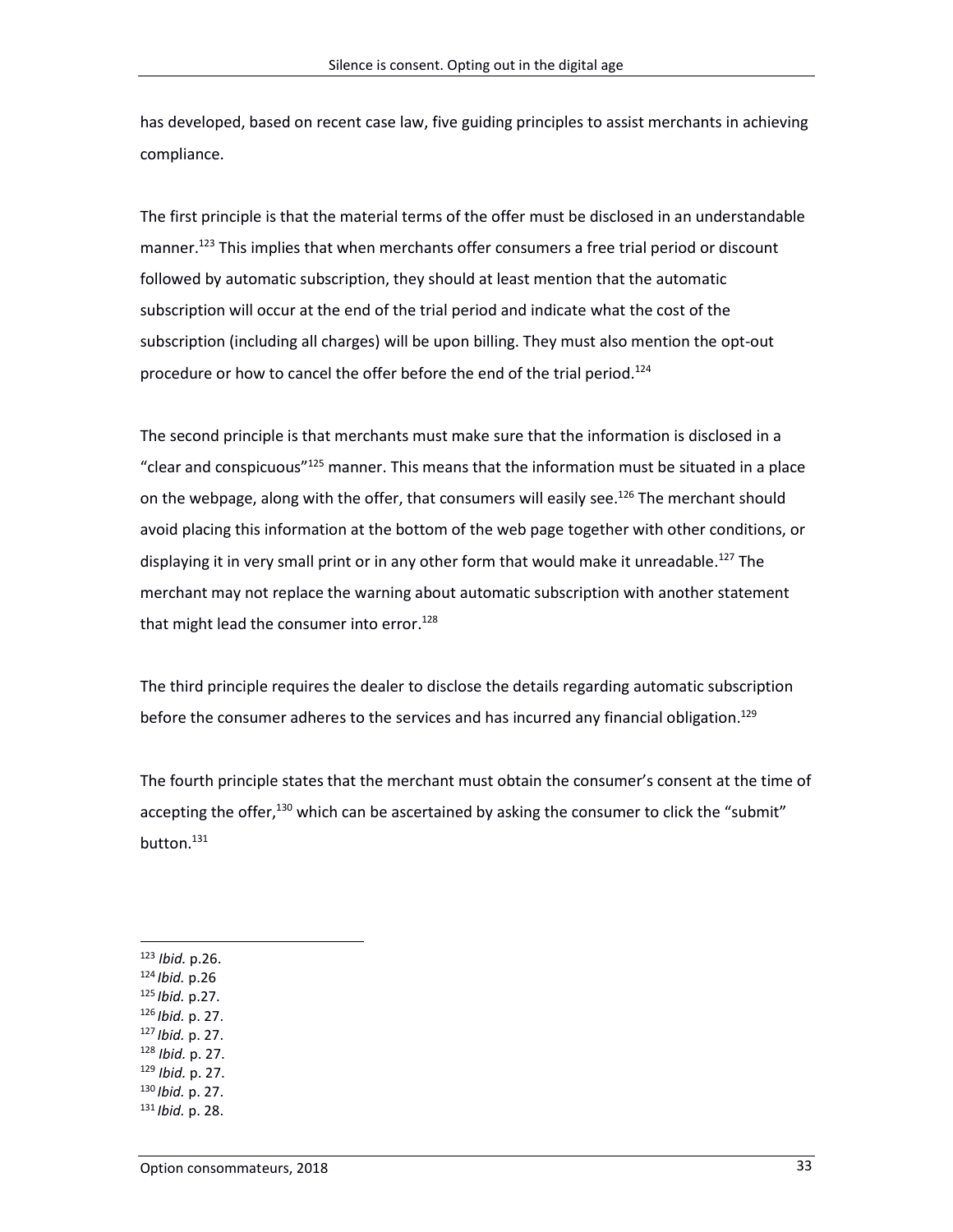The fifth and final principle states that the merchant must not impede the cancellation process.<sup>132</sup> If consumers want to opt out, they must be able to do so easily. The merchant must not make false representations regarding this process or make it burdensome to perform. 133

As mentioned, by following these five guiding principles, merchants will be able to comply with Section 5 of the *FTC ACT*<sup>134</sup> regarding negative option billing practices. On the other hand, if a merchant fails to respect one of these principles, the FTC could then find him in violation of Section 5 of the FTC ACT.<sup>135</sup> By itself, the Act does not provide any direct recourse for consumers. It provides only that the FTC will investigate and lay charges against a company if it finds that there has indeed been a breach of the law.<sup>136</sup> The FTC could then order the merchant to cease the practice, but there is no way in which a consumer can instigate direct action against a merchant under this legislation.

At an 2014 conference,<sup>137</sup> an FTC lawyer mentioned that other federal legislation exists that applies to negative option contracts. These laws are the *Electronic Fund Transfer Act, <sup>138</sup> The Negative Option Rule, <sup>139</sup> The Telemarketing Sales Rules, <sup>140</sup>* and the *Restore Online Shoppers Confidence Act. 141*

Our examination of these laws brought us to the conclusion that they do not apply to the type of negative option contracts we are considering in this report.

<sup>132</sup> *Ibid.* p. 28.

<sup>133</sup> *Ibid*. p. 28.

<sup>134</sup> *Ibid.* p. 28.

<sup>135</sup> *Ibid.* p. 28.

<sup>136</sup> §§ 45 (a) (2) *FTC ACT*.

<sup>137</sup> Sarah C. Depaul *When Silence Is not Consent: Negative Option Marketing* Conference Section of Antitrust Law, Federal Trade Commission, Washington, 2014, online*:*  https:[//www.americanbar.org/content/dam/aba/publications/antitrust\\_law/20140624\\_at140624\\_materi](https://www.americanbar.org/content/dam/aba/publications/antitrust_law/20140624_at140624_materials.authcheckdam.pdf)

[als.authcheckdam.pdf](https://www.americanbar.org/content/dam/aba/publications/antitrust_law/20140624_at140624_materials.authcheckdam.pdf) .

<sup>138 15</sup> USC § 1693.

<sup>139</sup> 16 CFR Part 425.

<sup>140</sup> 16 CFR Part 310.

<sup>141 15</sup> USC § 8401.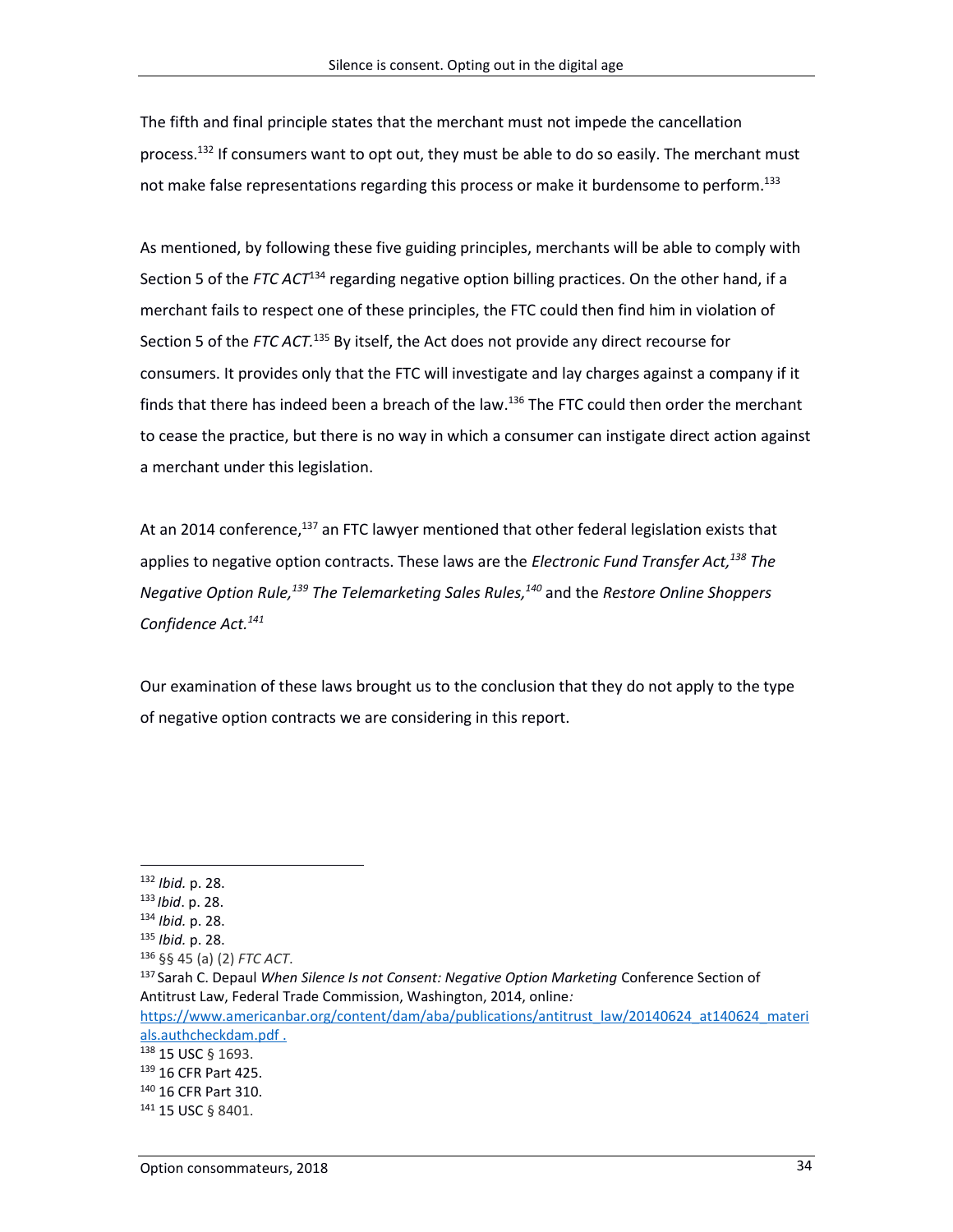The *Electronic Fund Transfer Act* applies only to pre-authorized payments from bank accounts<sup>142</sup>and excludes payments by credit cards, which are not governed by U.S. federal law; here, credit card companies make their own rules.<sup>143</sup> The primary intent in this law is that before a merchant can debit an amount from a consumer's bank account, the merchant must obtain written consent from the latter, which is usually the case when the customer accepts the contract online.

*The Negative Option Rule<sup>144</sup>* creates disclosure obligations for merchants, regarding, for example, shipping costs or the time allowed to refuse the selection of the month after receiving pre-notification.

*The Restore Online Shoppers' Confidence Act, <sup>145</sup>* which is applied in conjunction with the *Telemarketing Sales Rules, <sup>146</sup>* is primarily intended to prevent online merchants selling information submitted by a consumer for billing purposes to third parties. 147

### **3.2.2 State legislation**

As explained previously,<sup>148</sup> negative option contracts appeared in the U.S. in the 1940s. U.S. states passed a range of legislation in the 1970s in an attempt to regulate them.<sup>149</sup> This legislation covers only two types of negative option contracts: those with pre-notification and those relating to unsolicited goods<sup>150</sup> it contains nothing with regard to automatic subscription following a free trial period or discount.

<sup>&</sup>lt;sup>142</sup> W. Stancil, "A Better Way to Cancel Your Gym Membership (and Avoid Other Hazards of Autopayment)" *supra,* note 12, p. 131.

<sup>143</sup> *Ibid*., p. 133.

<sup>144</sup> 16 CFR Part 425.

<sup>145 15</sup> USC § 8401.

 $146$  16 CFR Part 310. This law is being cited to provide a definition for "negative option." <sup>147</sup> https*:* [//www.ftc.gov/enforcement/statutes/restore-online-shoppers-confidence-act](https://www.ftc.gov/enforcement/statutes/restore-online-shoppers-confidence-act)

<sup>&</sup>lt;sup>148</sup> See the section on contextualization p. 49.

<sup>149</sup> Sophia Wang, "One Size Does Not Fit All*:* The Shortcomings of Current Negative Option Legislation" *supra,* Note 25, p.206.

<sup>150</sup> Sophia Wang, "One Size Does Not Fit All*:* The Shortcomings of Current Negative Option Legislation" *supra,* Note 25, p.206.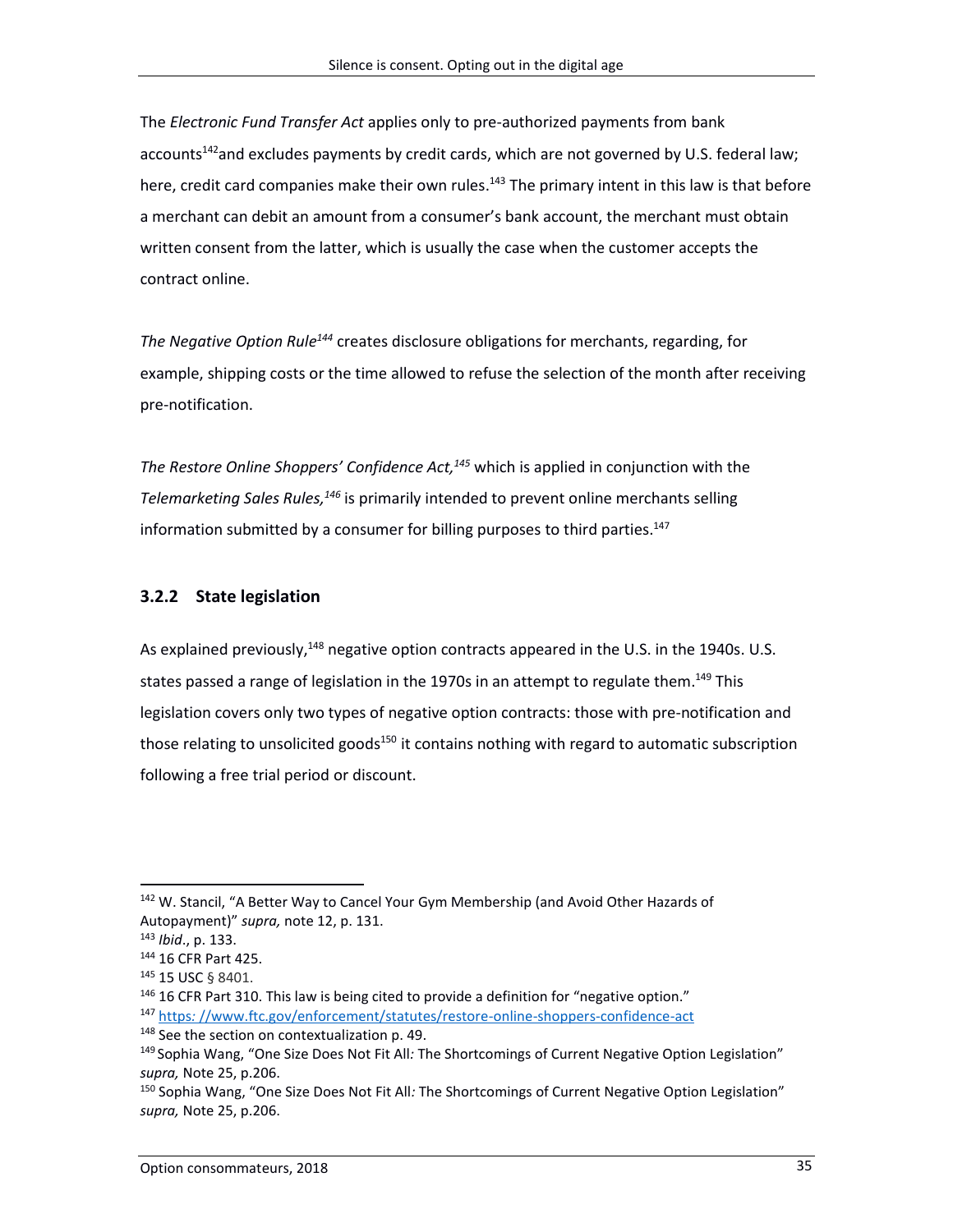Since 2000, legislators from various U.S. states have continued to adopt legislation aimed at negative option contracts. States that have done so include Illinois, <sup>151</sup> Florida, Arkansas, Connecticut, New Mexico, North Carolina, New York, Pennsylvania, Tennessee and Utah. <sup>152</sup> The legislation contains obligations of disclosure towards consumers. <sup>153</sup> For example, merchants must make clear to consumers that the contract will be renewed automatically upon expiration by sending them a notice within the prescribed period; they must also state that, if the consumer does not respond, their contract will be automatically renewed. 154

#### **3.2.3 Pending California legislation**

In 2017, Bill 313<sup>155</sup> was presented to the California Senate. This bill is intended to address numerous complaints from California consumers against companies that offer products or services over the Internet free of charge or at a discount, followed by automatic subscription and charges deducted from their credit cards or bank accounts. 156

Specifically, the Bill requires that merchants who offer a free trial period or a discount must include in their offer a clear, conspicuous explanation of the price they will later require the consumer to pay.<sup>157</sup> It also requires that before asking consumers to pay any charges whatsoever, the merchant must obtain their consent<sup>158</sup> and explain the cancellation policy.<sup>159</sup> Finally, it requires that the merchant who supplied the consumer with the free trial period or discount over the Internet must provide access to an "easy-to-use mechanism for cancellation"<sup>160</sup>; this procedure must be carried out exclusively on the Internet.<sup>161</sup>

 $\overline{a}$ 

https:[//leginfo.legislature.ca.gov/faces/billTextClient.xhtml?bill\\_id=201720180SB313](https://leginfo.legislature.ca.gov/faces/billTextClient.xhtml?bill_id=201720180SB313)

<sup>157</sup> Bill No. 313, s. 2, 17602 (a) (1).

<sup>151</sup>Mr. Kovac, A.-S. Vandenberghe, "Regulation of Automatic Renewal Clauses*:* A Behavioral Law and Economics Approach," *supra,* note 12, p. 294.

<sup>152</sup> *Ibid*., p. 295.

<sup>153</sup>S. WANG, "One Size Does Not Fit All*:* The shortcoming of Current Legislation Negative Option" *supra,* note 25, p.206-207.

<sup>154</sup> *Ibid.* p. 294.

<sup>155</sup> Senate Bill No. 313, ch. 356, *An act to amend, repeal, and add Section 17502 of the Business and Professions Code, relating to advertising* (hereinafter Bill No. 313). Online*:* 

<sup>156</sup> Consumer federation of California, *California Senate Oks CFC sponsored SB 313 to make it easy to cancel automatic renewals*, 2017. Online*:* https*:* [//consumercal.org/sb313/](https://consumercal.org/sb313/) .

<sup>158</sup> Bill No. 313, s. 2, 17602 (a) (2).

<sup>159</sup> Bill No. 313, s. 2, 17602 (a) (3)

<sup>160</sup> Bill No. 313, s. 2, 17602 (b).

<sup>161</sup> *Ibid*.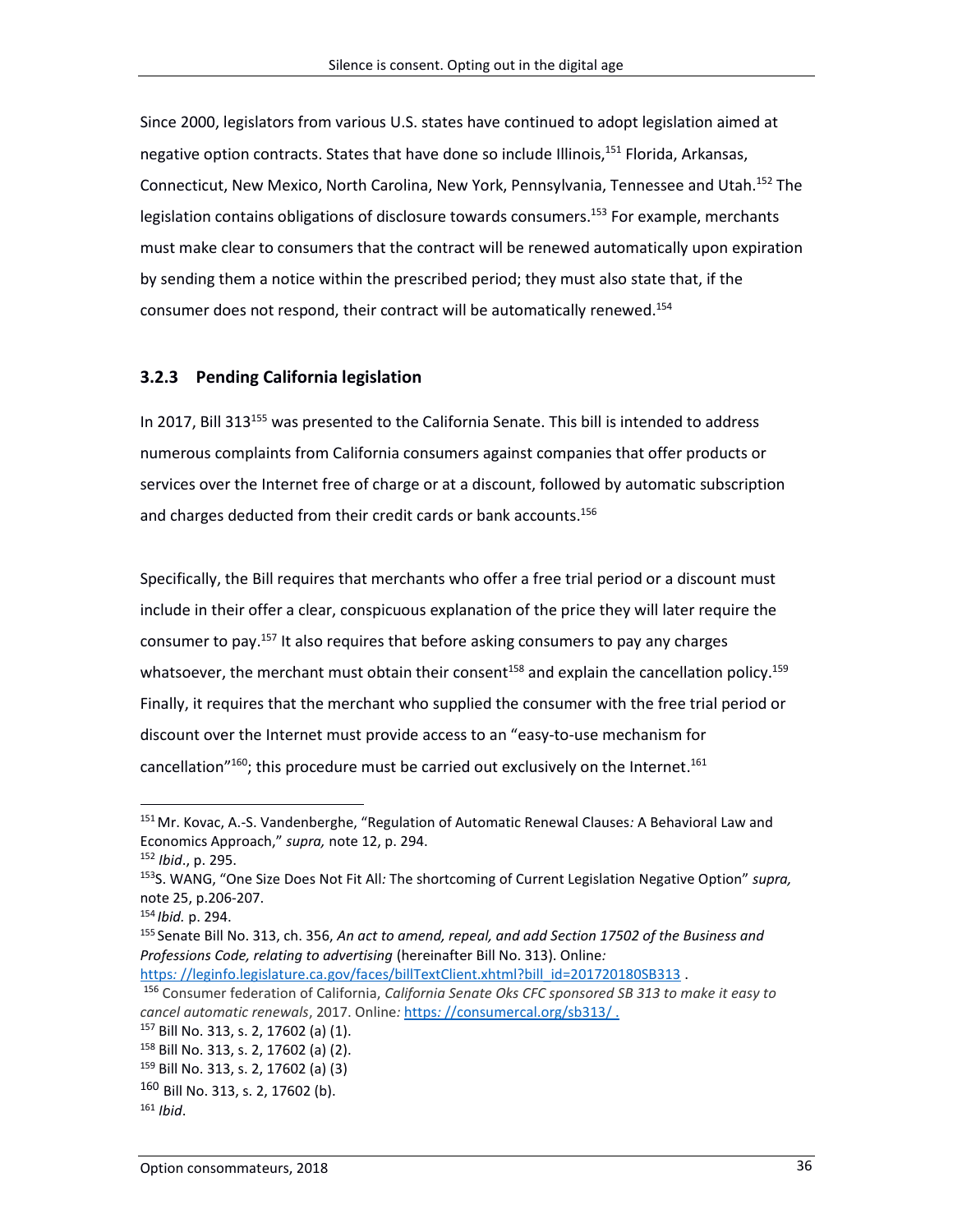The Bill was approved by the Governor of California on September 28, 2017 and is planned to come into force on July 1, 2018<sup>162</sup>. These new legislative provisions will not result in preventing consumers from being automatically subscribed to a service or compelled to purchase goods following a free trial period or discount. Rather, they create obligations for the merchant with regard to disclosure and obtaining consent. Also, they give consumers the right to unsubscribe more easily.

#### **3.2.4 In summary**

U.S. legislation on negative option contracts has been the object of a great deal of criticism. One of the claims is that the laws do not provide adequate solutions to the problems caused<sup>163</sup> by negative option contracts, mainly because they were created to address only the most serious problems and ignore other, smaller ones.<sup>164</sup> Critics also deplore the excessive disparity between the laws of one state and another,<sup>165</sup> which means that not all U.S. consumers are afforded equal protection.

<sup>162</sup> Bill No. 313, s. 2, 17602 (f).

<sup>&</sup>lt;sup>163</sup> W. Stancil "A Better Way to Cancel Your Gym Membership (and Avoid Other Hazards of Autopayment)" *supra,* note 12, p. 129; S. Wang "One Size Does Not Fit All*:* The Shortcoming of Current Negative Option Legislation" *supra,* Note 25,p. 106.

<sup>164</sup>W. Stancil "A Better Way to Cancel Your Gym Membership (and Avoid Other Hazards of Autopayment)" *supra,* note 12, pp. 106-107.

<sup>165</sup> *Ibid*., p. 106.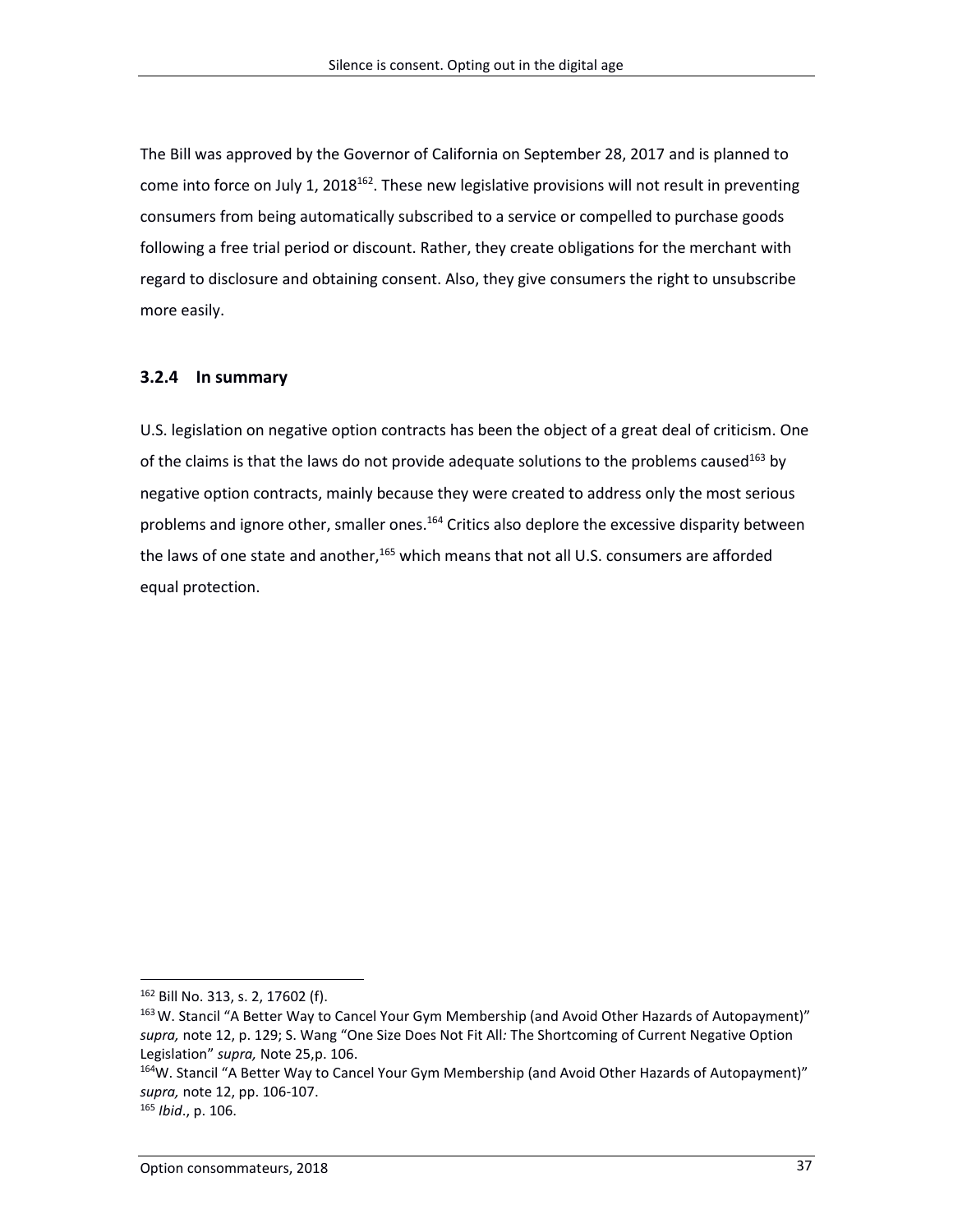# **4. Contract analysis**

Our study would not have been complete without an analysis of the contracts related to automatic subscriptions following a free trial period or a discount concluded between a company and a consumer. The purpose of this analysis is not to determine whether or not merchants are in compliance with their legal obligations, but rather to know what types of contracts consumers subscribe to, what contractual information is easily accessible, and how this is presented.

We chose to focus on the cancellation procedure because, as we have seen, many consumers subscribe to this type of contract with the intention of unsubscribing at the end of the trial period.<sup>166</sup> We wanted to know if it was easy to access all the information related to opting-out and whether there are any related constraints.

For the purposes of our analysis, we collected the contracts of 11 companies<sup>167</sup> that provide goods or services to Canadian consumers over the Internet. <sup>168</sup> We also included contracts of companies that offer product rental services. Although these firms represent only a small proportion of companies offering automatic subscriptions following a free trial period or a discount, we felt it was important to look at their contracts.

<sup>&</sup>lt;sup>166</sup> See p.10 Introduction.

<sup>&</sup>lt;sup>167</sup> We began selecting the contracts online in July and August 2017. We found all the relevant information on the companies' websites, so we did not have to take out a subscription to access more information. <sup>168</sup> We started our selection of contracts by consulting newspaper articles as well as blogs about companies offering Internet subscriptions following a free trial period or a discount in order to determine the names of companies most often associated with such contracts. This allowed us to establish a preliminary list of companies, which we subsequently edited in order to retain only those offering goods or services in Canada. We divided the firms into three categories*:* those selling goods, those providing services and those offering product rentals. For companies selling goods, we chose those that offer various types of goods and, when several companies offered the same type of product, we selected those that seemed most popular with consumers. For companies offering services, we selected only those offering streaming services. Here again, we chose those that seemed to be the most popular in Canada. For product rentals, we used the same selection method as for those selling products.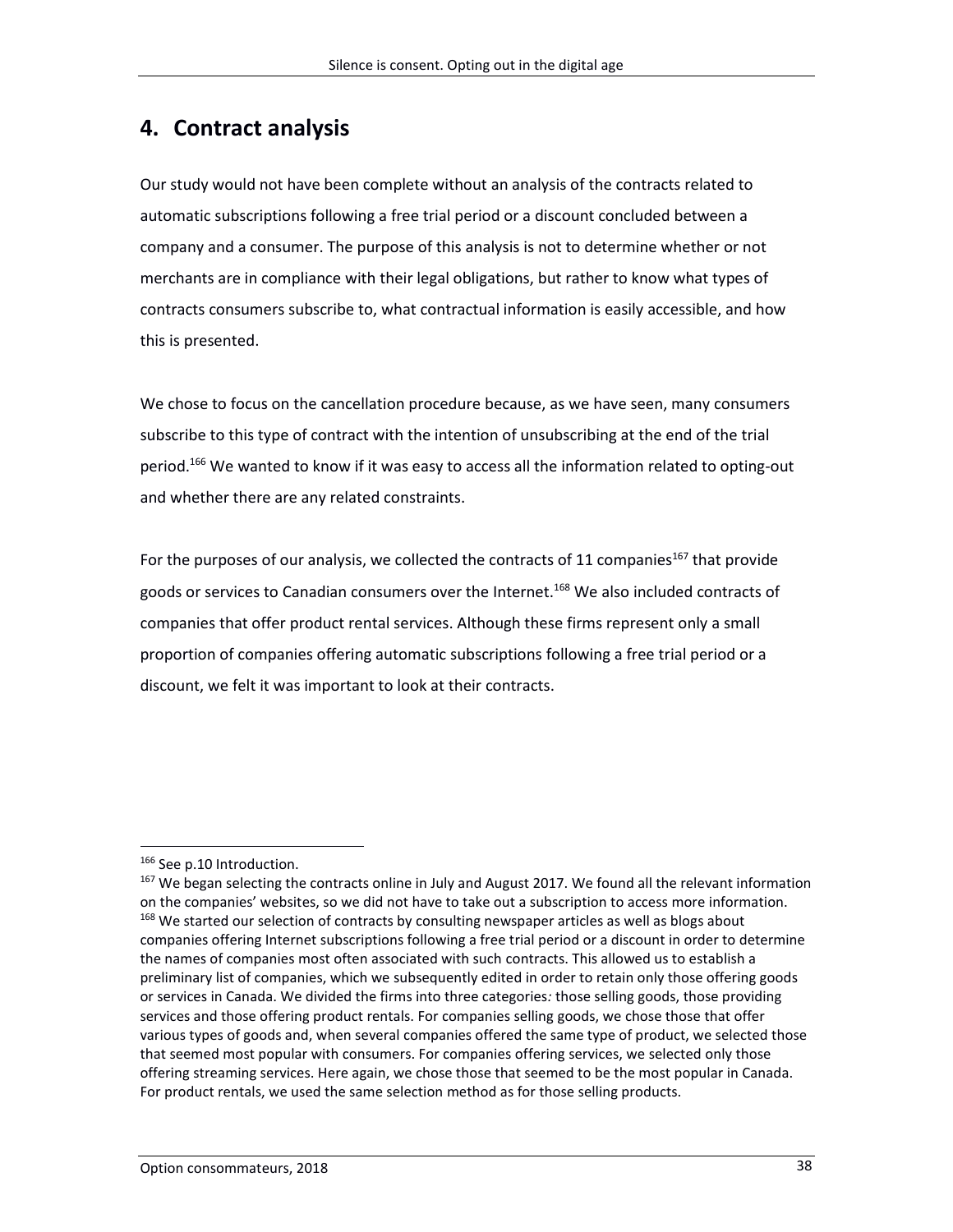## **4.1 Characteristics of the company: type of contract, service and product offerings and discounts**

The companies whose contracts we collected are FabFitFun, My Tea Box, Good Food, The Candy Box, Netflix, CraveTV, Spotify Premium, Tou.tv Extra, Chic Marie, Shades Monthly, and Gem Haul.<sup>169</sup> Of these 11 companies, 7 offer goods by mail<sup>170</sup> and 4 offer online streaming of music, movies or TV series.

In our selection, there were fewer companies offering free trial periods $171$  than discounted trial periods<sup>172</sup> (4 vs. 6). All the free trials were for the first month of service while the discount, which usually amounted to 10 or 15%, came in different forms: as a percentage or as a predetermined amount deducted from the regular price or a discount on the first order, the first month or as a special type of subscription.

## **4.2 Billing: frequency, price and payment methods**

We wanted to know how often consumers had to pay, how much they had to pay each time and how the payment should be made. We also wanted to know how much a subscription cost, both short-term and long-term.

Most of the companies we studied (9) sent subscribers a monthly bill. Others adopted different billing intervals: more than once a month, quarterly, twice a year, or once a year.<sup>173</sup>

<sup>&</sup>lt;sup>169</sup> These companies will not be named later because we do not want to associate a company with one specific fact. The aim of our study is not to denounce the practices of some companies by name, but to obtain an overall view of the situation.

<sup>170</sup> The products offered were diverse*:* cosmetics, clothing or jewellery for women, leisure accessories, physical training accessories, leaf tea, candy, and sunglasses. Three of these companies offered their products for rent. In this case, the rented assets were mailed to the consumer who, at the end of the month, had either to return them to the company or buy them.

<sup>&</sup>lt;sup>171</sup> These were companies offering a streaming service.

<sup>&</sup>lt;sup>172</sup> These were mostly businesses offering products.

<sup>&</sup>lt;sup>173</sup> Two of the companies that offered an option other than monthly billing also offered more than one type of billing.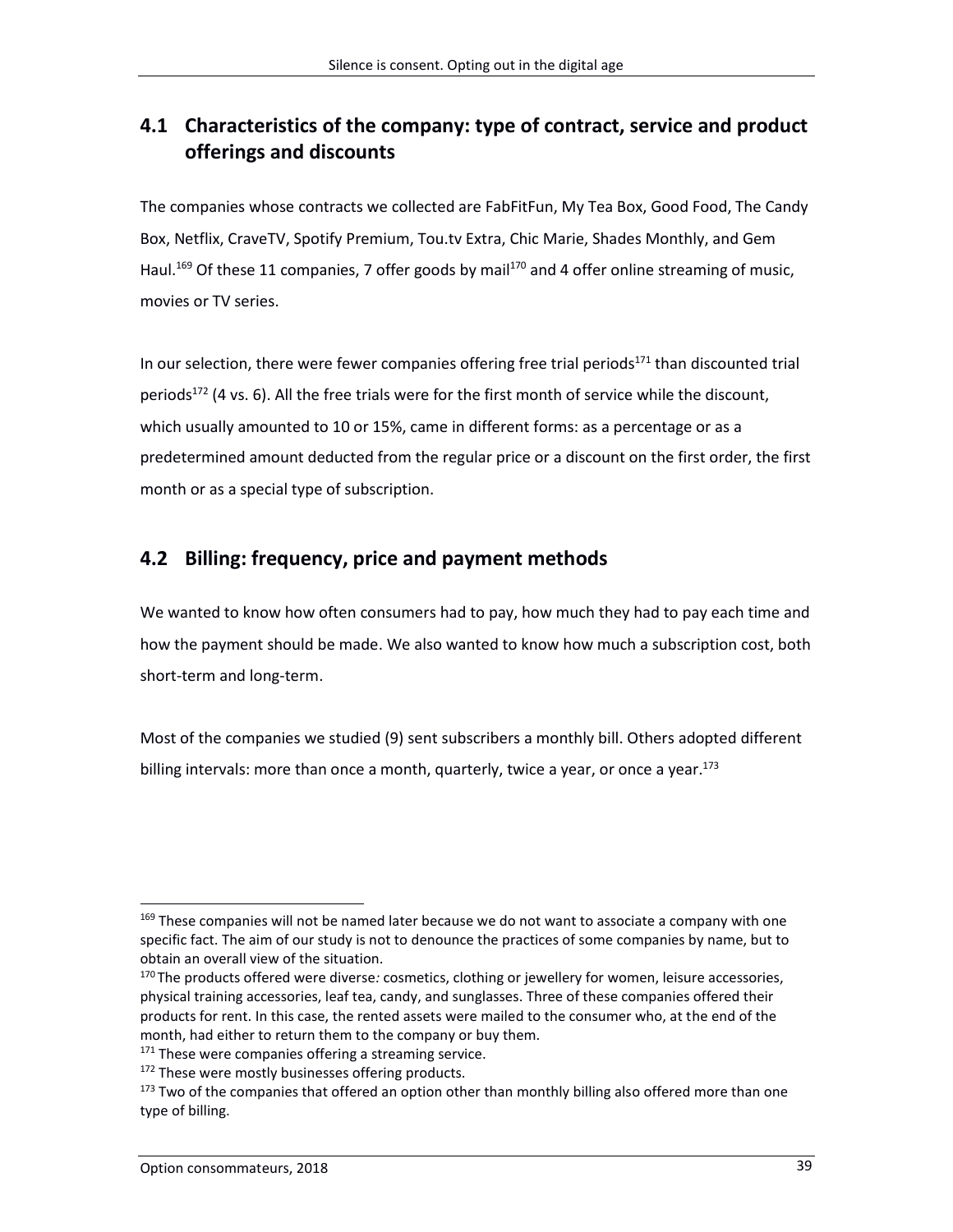The amounts billed often depended on the service or product offered. <sup>174</sup> The four companies offering streaming services requested \$6.99 to \$13.99 per month<sup>175</sup> and only one of these offered different prices depending on the options chosen. The prices of the three companies offering product rentals<sup>176</sup> ranged from \$25.82 to \$95 per month.<sup>177</sup> So these are the kinds of prices that a consumer who forgets to discontinue the service following a free trial period or discount will have to pay.

Companies offering products for sale charged various prices. For example, for boxes of accessories, beauty products and jewelry, the monthly price was \$21.14,<sup>178</sup> for tea, it was \$24.99, while for candy boxes, it was \$27.<sup>179</sup> A company offering fresh food boxes had packages costing \$260, \$300 and \$312.<sup>180</sup> The wide variation in price is largely explained by the very different nature of the goods offered from one company to another.

As for the payment method used for automatic subscription, all 11 companies included in our selection asked for pre-authorized payment. Consumers supply their payment information at the time they sign the contract (just before the start of the trial period) and, if nothing is done to cancel it, the company automatically deducts periodic payments once the trial period is over.<sup>181</sup> All these companies accept payment by credit card and, for 8 of them, this was the only method

<sup>174</sup> Of the 11 companies, 10 billed in Canadian dollars and one billed in U.S. dollars. In order to get a more accurate picture of the situation, we decided to convert the amount of \$49.99 USD into Canadian dollars, which gave us a total of \$63.43 CAD, based on the average conversion rate for July 2017, as posted on the Bank of Canada's website. For details, see*:* https*:* [//bit.ly/2IwhE9B](https://bit.ly/2IwhE9B) .

 $175$  The amounts requested were \$6.99, \$7.99, \$8.99, \$9.99, \$10.99 and \$13.99. Note that one streaming services company proposed three billing options, which justifies our quoting six different prices here, rather than four.

<sup>176</sup> These three companies also offered other so-called "prepaid" packages. We excluded these from our evaluation because they did not include a free trial or discount.

<sup>177</sup> The three amounts requested were \$25.82, \$25.82 and \$95.

 $178$  This amount was originally in U.S. dollars; we made the conversion.

 $179$  One such price was requested for a period of 3 months. In order to make a comparison and because the other prices were valid for a period of one month, we have divided this by three.

<sup>&</sup>lt;sup>180</sup> This company asked for weekly payments that varied depending on the number of meals and portions chosen. To be as faithful as possible to a consumer's experience of shopping with the company, we decided to take the 3 prices posted on the company's website regardless of the number of meals and portions.

<sup>&</sup>lt;sup>181</sup> See Payments Canada website, for more information on paying by pre-authorized debit and applicable rules*:* https*:* [//www.paiements.ca/ressources/guides-de-paiement/consommateurs/paiement-par-débit](https://www.paiements.ca/ressources/guides-de-paiement/consommateurs/paiement-par-débit-préautorisé-debit)[préautorisé-debit.](https://www.paiements.ca/ressources/guides-de-paiement/consommateurs/paiement-par-débit-préautorisé-debit) Note*:* pre-authorized payments are made on a credit card account in the same way as a bank account, but only in the latter case are they governed by Payments Canada.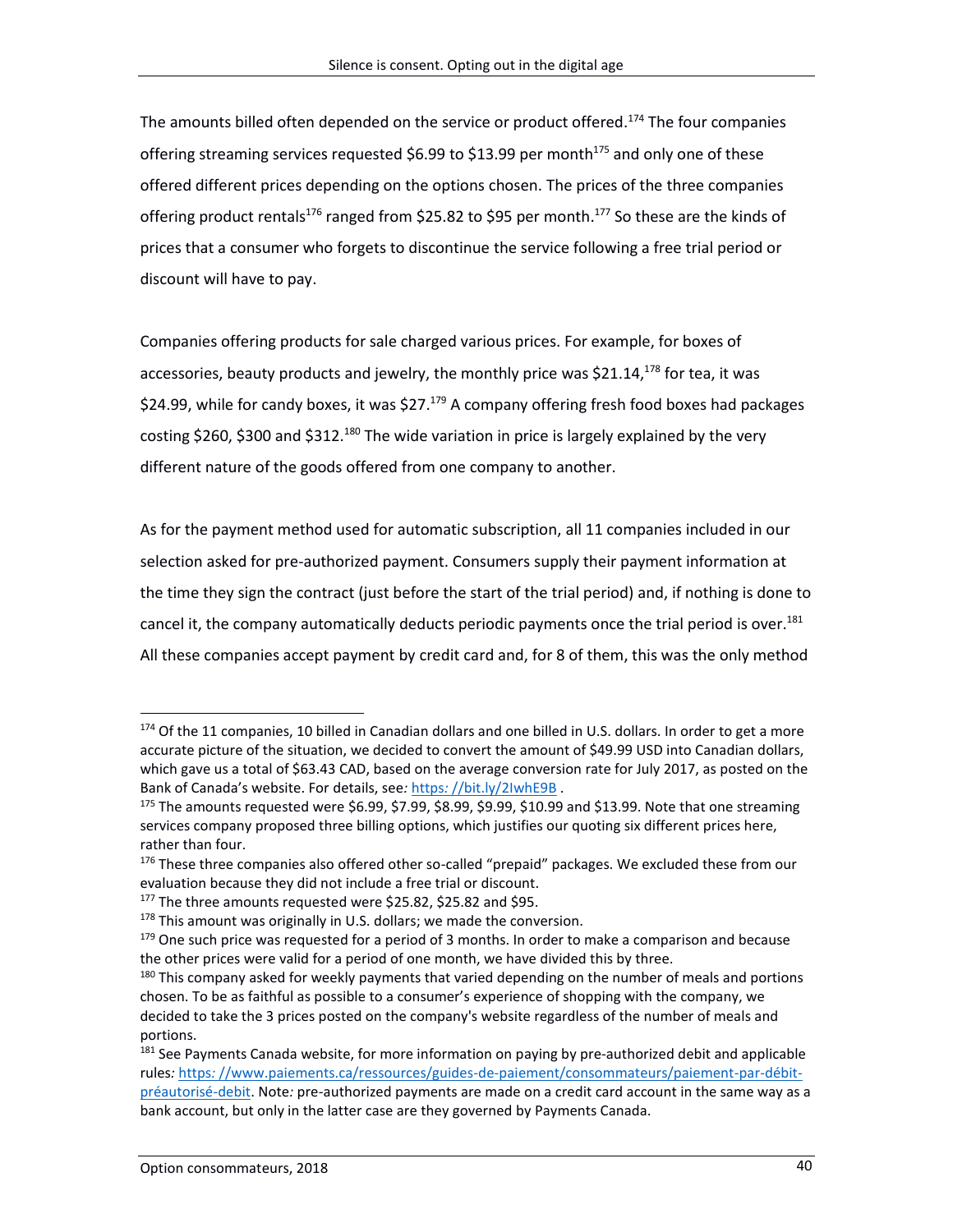of payment that could be used. The other three companies accepted pre-authorized payment either through a bank account or the PayPal payment service.<sup>182</sup> Two companies<sup>183</sup> offered gift cards that could be used as a payment method.

In summary, we noted that the majority of companies we studied use monthly billing, and the prices they charge can vary greatly depending on the good or service consumers order and the type of contract (sale or rental) they subscribe to. It should be mentioned that consumers have no real choice regarding the method of payment; every company requires pre-authorized payment and, in most cases, this is charged to the consumer's credit card.

### **4.3 Access to contracts: availability, language and length**

The contract is the document that allows consumers to know the extent of their obligations and how these are related. This is why it is important that they can access it easily. We tested whether this was the case. It is also important for consumers to be able to peruse the contract, or even read it thoroughly, in order to understand all its ins and outs. We therefore checked to see if it was possible to obtain the contracts in both official languages<sup>184</sup> and also if it contained many pages. As we shall see later, consumers will probably not read a contract that is too bulky, which would consequently take too long to read.

To locate the contracts, we went to the website of each of the 11 companies selected. We first scrutinized the home page, looking for any link that could lead us to the document in question. As we did so, we were on the lookout for terms such as contract conditions, terms of service, or terms and conditions. 185

<sup>182</sup> For more details*:* https*:* [//www.paypal.com/ca/home](https://www.paypal.com/ca/home) .

<sup>&</sup>lt;sup>183</sup> Netflix and CraveTV.

<sup>184</sup> French and English are the two official languages of Canada under section 16 (1) of the *Canadian Charter of Rights and Freedoms,* Part I of the *Constitution Act*, 1982 [Schedule B of the 1982 Canada Act, 1982, c. 11 (UK)].

<sup>&</sup>lt;sup>185</sup> When a company offered only English version of its website, our search was restricted to English terms such as "contract," "terms of use," and "terms and conditions."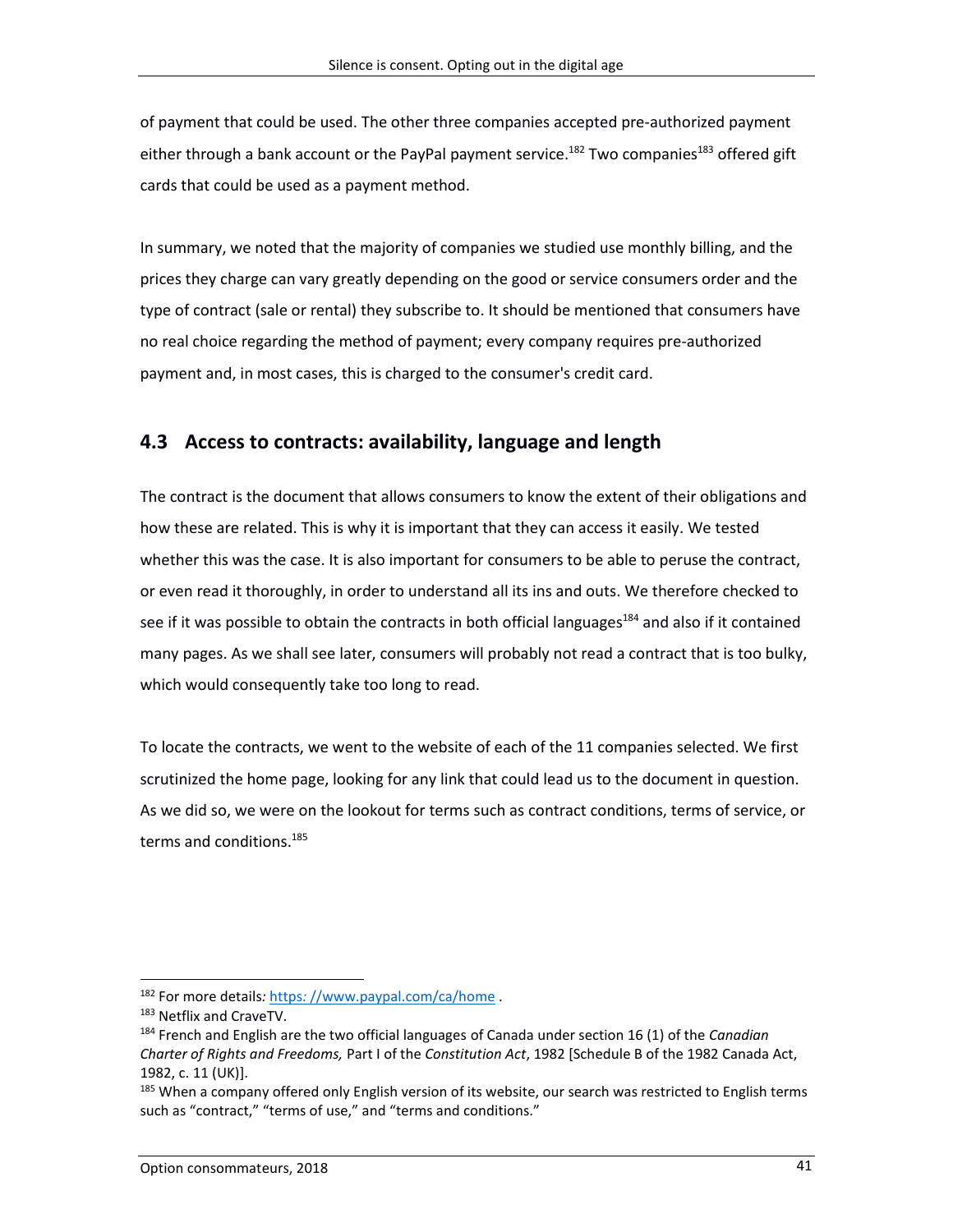We successfully accessed the contract on each of the 11 companies' websites by clicking on a link that was situated either at the bottom or the top of the home page. On the other hand, it was not always clear, based on title of the link, know that it led to a contract. These titles were:

| <b>Frequently Asked Questions</b> |                |
|-----------------------------------|----------------|
| or FAQ                            | 2              |
| Terms of use                      | $\overline{2}$ |
| <b>Terms and Conditions</b>       | 2              |
| <b>Terms of Service</b>           | 1              |
| Terms of subscription             | 1              |
| How it works                      | 1              |
| <b>Box Membership Terms</b>       | 1              |

We also found the form of these contracts to be unusual;<sup>186</sup> they have no titles, there are no actual clauses, and the names of the parties are not stated. They are made up of a series of statements that seem to be intended to inform consumers about the subscription and to answer the most common questions. It is by searching among statements like these that consumers can find the essential elements of the contract.<sup>187</sup>

Note that only 7 of 11 companies offer contracts in both French and English. The others are only in English. They all, however, do business in Canada and Québec. Though our selection is far from exhaustive, we find this a matter for concern: if francophone Canadian consumers cannot have access to contracts they subscribe to in a language they understand, how can they know what they are getting into? Or, more simply, how do they know they are engaging in a contractual relationship?

<sup>186</sup> None of them resembled the model contracts in Schedules 3, 4 and 5 of the *Consumer Protection Act*, CQLR c. P- 40.1.

<sup>&</sup>lt;sup>187</sup> The key features of automatic subscription are the nature, frequency, price, and date of delivery of the services or goods supplied, and the terms for terminating the contract.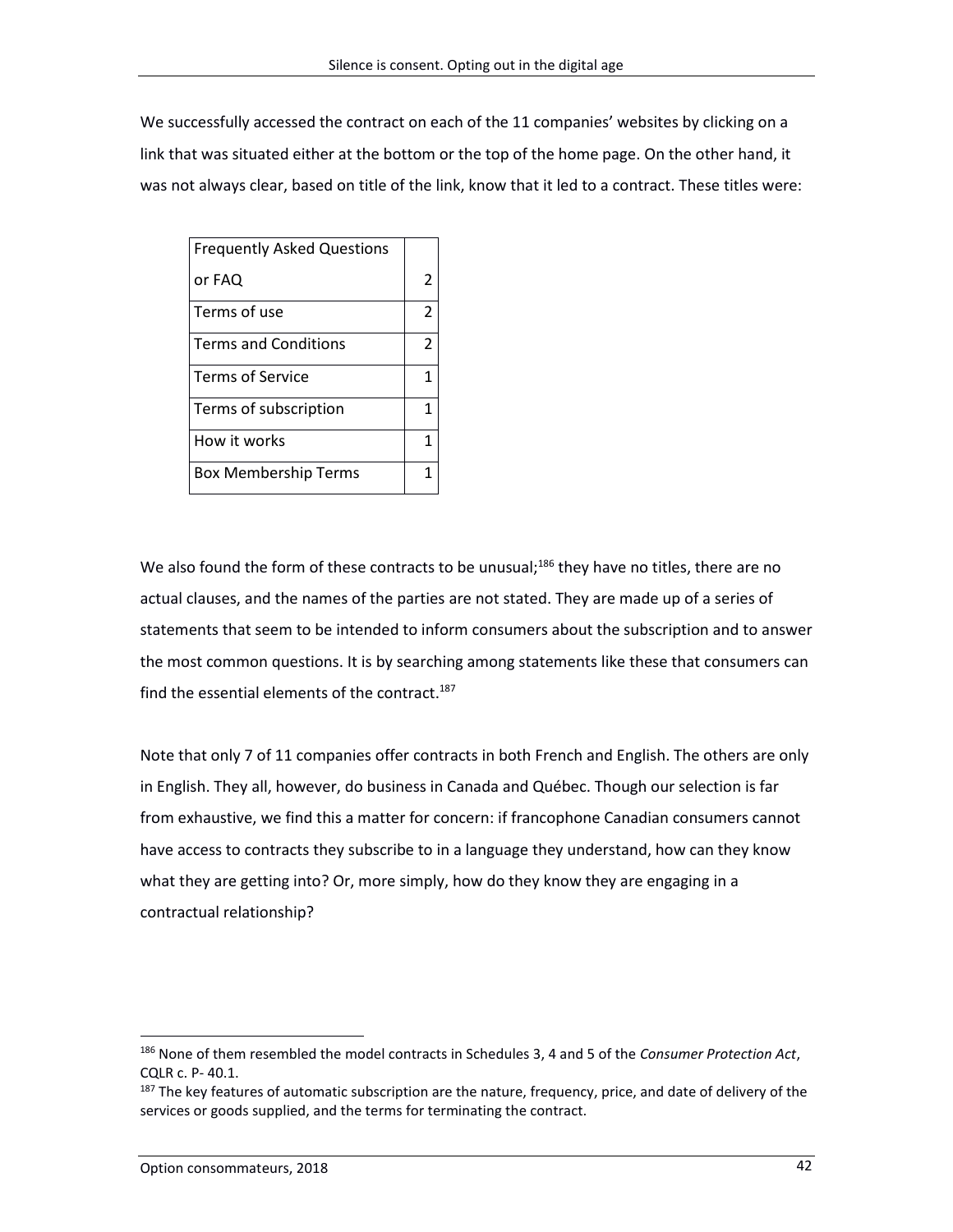As we mentioned, the number of pages in a contract may affect whether a consumer reads it or not. A long contract will have a deterrent effect, since consumers may be afraid they will not understand it, or will simply not want to invest the time needed to read it. We therefore printed out the contracts to determine how many pages were included in each. These are the results:

| 1 page       | 1 |
|--------------|---|
| 3-5 pages    |   |
| 6-10 pages   |   |
| More than 20 |   |
| pages        | 2 |

Most contracts were 3 to 5 pages in length. Although this is not very long, it may still be enough to deter many consumers.<sup>188</sup> Even more alarming was that two of the contracts in our selection contained over 20 pages. We believe that it is unreasonable that a document of this length should be provided to consumers, especially for a monthly subscription of \$10 or less.<sup>189</sup> In such cases, the burden on consumers in terms of determining the terms of their contractual obligations is disproportionate to the service provided and the related financial obligations.

### **4.4 Cancellation clauses**

We felt it was essential to verify that the contracts of the companies we studied were equipped with a cancellation clause and take a look at it. This clause has the effect of restoring the contractual balance between the parties by allowing consumers to avoid being bound by a contract they do not want. It constitutes a kind of insurance policy for consumers: before they agree to the contract, they know that if they are not satisfied with the product or service, they can cancel. For this to be possible, there has to be a cancellation clause inside the contract, and it is has to be comprehensible and not have too many constraints on its implementation.

The contract of each of the 11 companies studied contained a cancellation, termination or optout clause. The vast majority of the time, this clause was relatively easy to identify – in 10 of the

<sup>&</sup>lt;sup>188</sup> See subsection 5.5 "Reading contracts/terms of use" of Section 5 "Consultation with consumers." <sup>189</sup> Contracts over 20 pages in length related to streaming services that cost less than \$10 per month.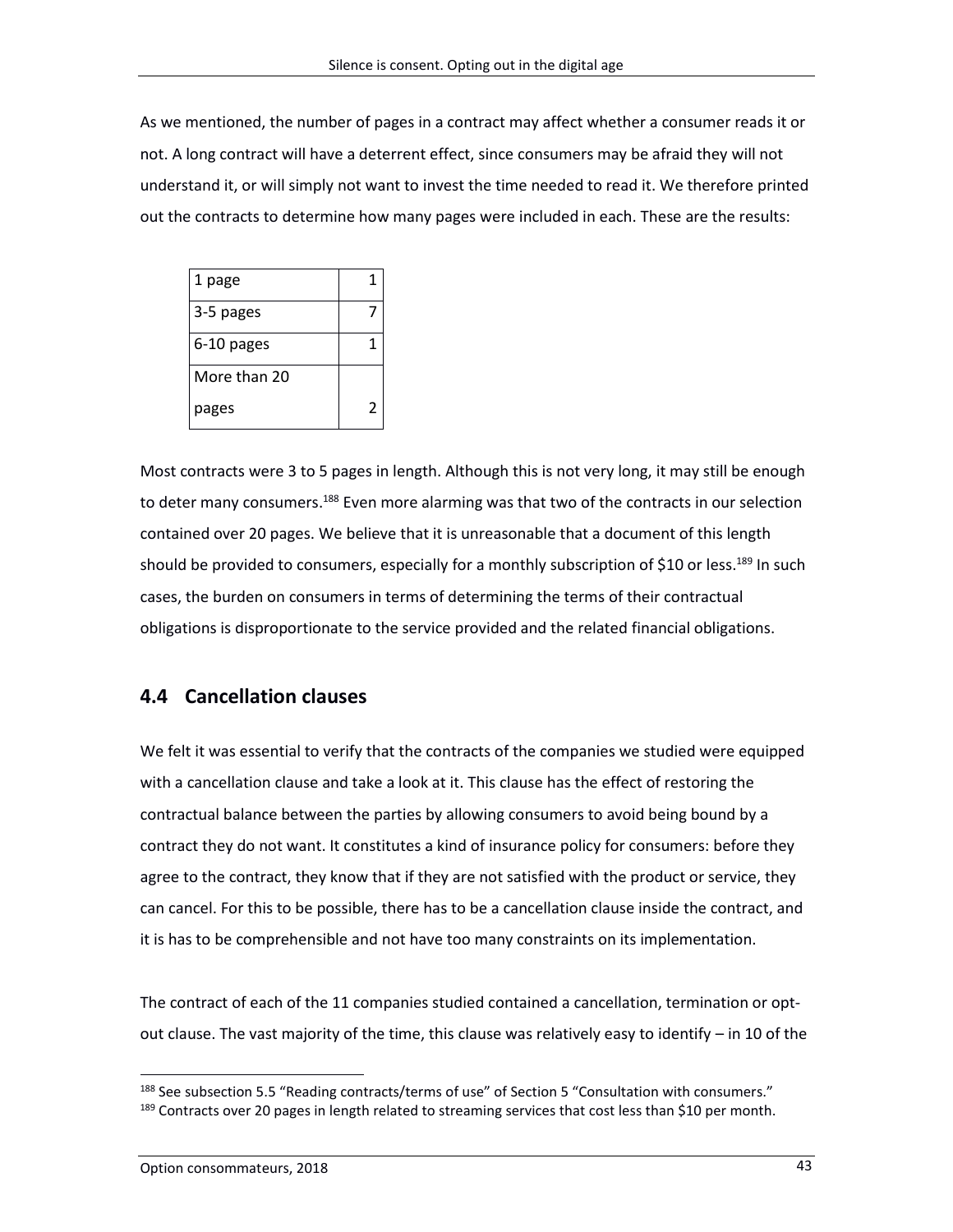11 contracts, the title contained a term related to termination: cancellation, cancel, opting-out, opt-out, or termination of service. In only one contract was it hard to find; it had been placed under the heading "Invoicing, ordering and information on the credit card." It was therefore impossible to find the cancellation procedure quickly; we had to read through the content of every clause.

We then looked at where the cancellation clause was to be found. In two contracts it was on the very first page, which is ideal - when consumers start reading the contract, they see it right away. In seven contracts, it was on the 2nd, 3rd or 5th page. Since 6 of these contracts were 3 to 5 pages long, the clause was relatively far away. In the other two contracts, the cancellation clause was on page 15 and page 23, which is unacceptable. Consumers overwhelmed with so much information are unlikely to find the termination procedure.

The clarity and length of the cancellation clause can also influence whether consumers are likely to read it. At first sight, the results seemed positive, because without actually conducting a readability analysis, we found that in the majority of contracts this clause was relatively easy to read. In addition, it was usually quite short.

Unfortunately, several of the cancellation clauses did not include all the relevant information. For instance, one said it was possible to unsubscribe but did not specify the procedure,<sup>190</sup> and another presented an incomplete cancellation procedure. <sup>191</sup> Yet another failed to mention the conditions or deadlines.<sup>192</sup> Moreover, there was one that was difficult to read because the contract in which it was located was printed in white on a black background.

<sup>190</sup> For example*:* "Customers may cancel at any time, subject to the time frame below." Monthly Rebillable Subscriptions can be cancelled at any time. Subscribers may opt out of auto-renewal at any time." <sup>191</sup> For example*:* "You can cancel your subscription by contacting our team [...] or through our live chat, email [...] or telephone [...] (Mon-Fri 8:00 am.-8:00 pm, Sat-Sun 9:00 am – 5 pm)." <sup>192</sup> For example*:* "Cancellation is easy-easy. Simply login to your account to cancel or make a change to your subscription."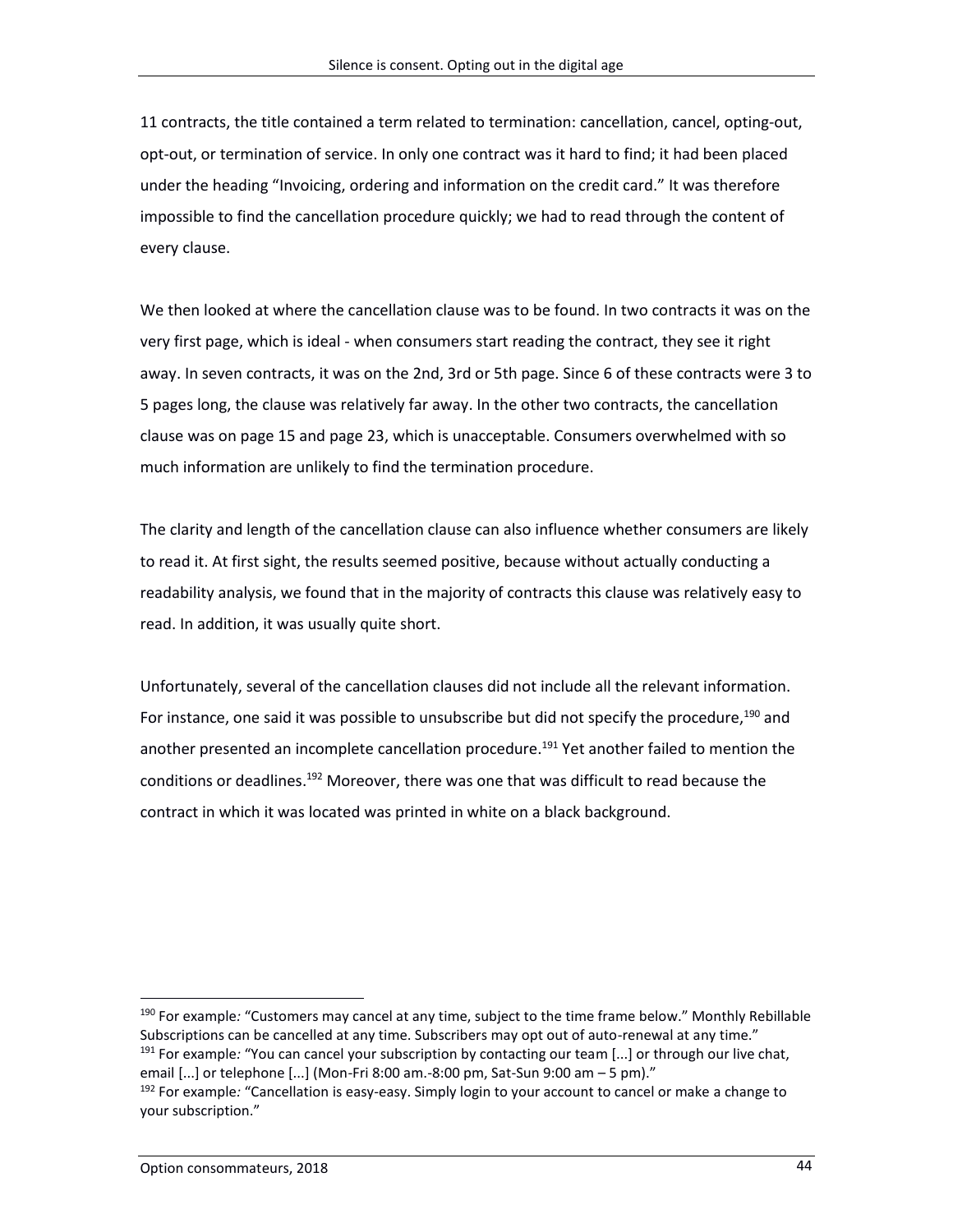One might think that relatively long clauses are more detailed and comprehensive, but this was not the case. They included little more information about the termination procedure or about related conditions and deadlines; in some cases the information given was irrelevant.<sup>193</sup>

As we have seen, the problems observed with termination or cancellation clauses were mainly ascribable to the fact that they were incomplete with regard to the procedure or applicable constraints.

We wanted to know what steps to take to terminate an automatic subscription contract, if there was more than one way of doing so, and what conditions and constraints were involved.<sup>194</sup>

For the majority of companies surveyed (or 9 out of 11), there was only one step involved in unsubscribing: simply signal your intention to do so to the company. This could be done by email, telephone or online (by choosing the unsubscribe option on the company's website).<sup>195</sup> Eight of the 11 companies offered consumers only one option. Only 3 companies offered all three options.

Only one company asked consumers to contact it by e-mail to request the termination procedure; we considered that in this case unsubscribing included more than one step. After creating a dummy user account on the website of the company, we found that there was an unsubscribe option in the client's account. 196

<sup>&</sup>lt;sup>193</sup> One of the clauses states that the company itself may terminate the contract itself, and why. Such statements have the effect of making the clause long and confusing. Information about termination by the company should have been in a separate clause. In another case, the clause states what the opt-out procedure is if a third party is involved in paying. The explanation was incomplete and it is difficult to know what situations are covered by this measure.

<sup>&</sup>lt;sup>194</sup> The information in this section comes mainly from opt-out clauses contained in the contracts. For the 4 companies whose opt-out procedure was not fully explained or not explained at all, we had to create fictitious profiles on company websites in order to gain access to information. In no case did we go directly from subscribing to unsubscribing.

 $195$  Five companies offered opt-out by email, 3 by telephone, and 9 online.

 $196$  This procedure was not explained clearly in the contract.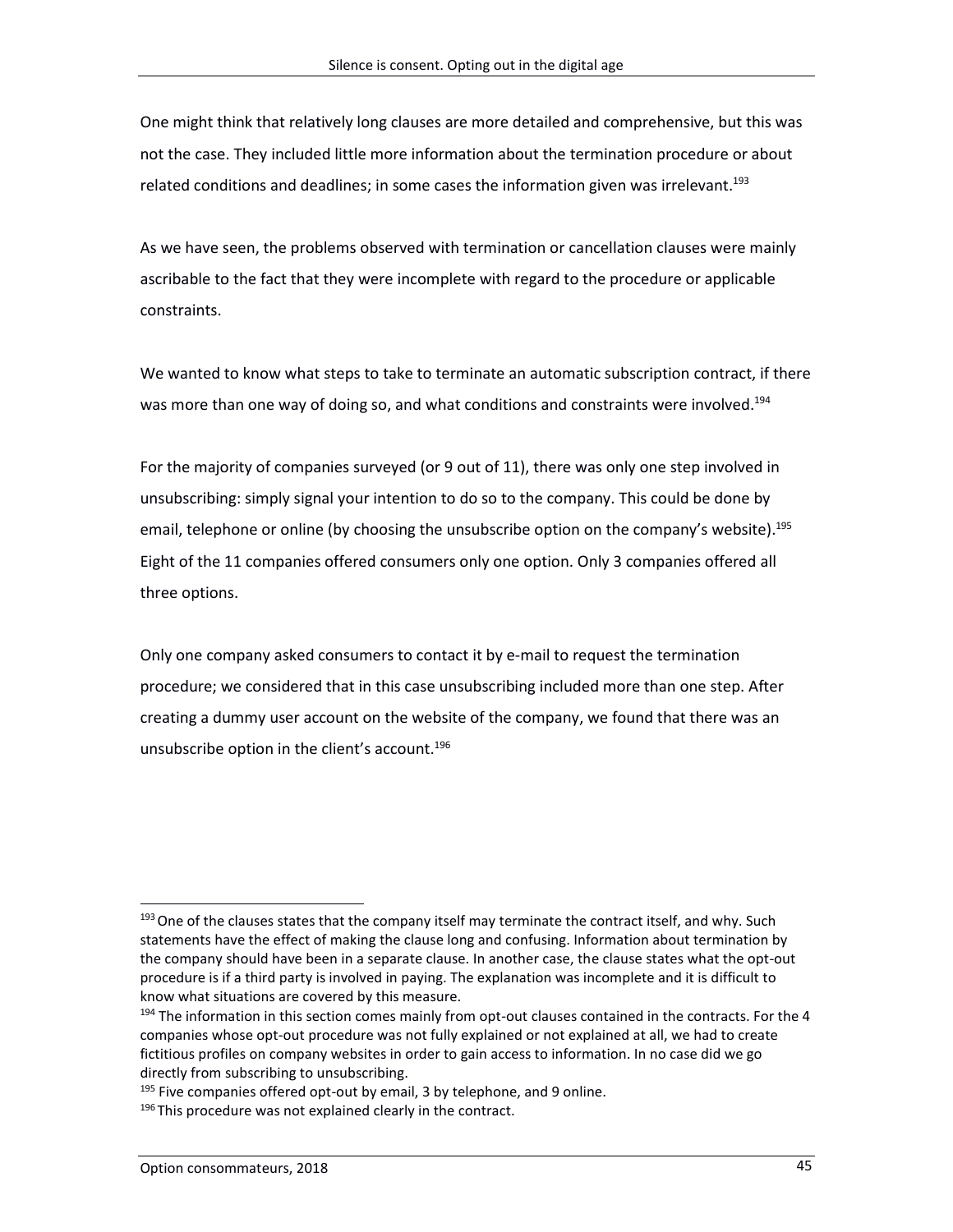Generally, cancellation is not complicated. Consumers can do it themselves, without contacting the company. However, 7 companies impose certain conditions,<sup>197</sup> the most common<sup>198</sup> being that the contract must be terminated before the start of the next billing period.<sup>199</sup> This constraint has the potential effect of creating financial consequences for consumers. If they do not cancel their contract on time, they will be forced to pay for another month.

When the cancellation was conducted by phone, we were asked to call at certain specific times. Also, as mentioned above, in one case, consumers were asked to contact the company to find out what the procedure was.

### **4.5 In summary**

The companies studied most often offer a free or discounted trial period, the latter being generally offered by companies offering streaming services. Billing usually occurs on a monthly basis. The asking price varies greatly depending on the good or service in question, but also depends on the type of contract offered (sale or rental). The amounts involved in these contracts can take up a considerable part of a consumer's budget; on average, even by paying the lowest price, a consumer who subscribes to one of these companies will spend more than \$100 per year. 200

All 11 companies asked for a pre-authorized payment, mostly by credit card. Since they have to issue approval for this type of payment, consumers risk having billing problems. If such problems occur, it is up to them to take steps to get a refund, since they cannot oppose the billing before the amount due is paid.

The contract for each of the 11 companies studied was available online and could be accessed by clicking on a link on the home page of the company's website. However, the contract was not always easy to spot. Often, the contract terms were listed under "Frequently Asked Questions,"

 $197$  In contrast, 4 companies did not impose any conditions on terminating their contracts.

<sup>&</sup>lt;sup>198</sup> Five of 7 companies imposed limitations.

 $199$  The time involved depends on the company. It could be 3 days, 14 days or a month and a day. <sup>200</sup> This sum was obtained by taking the lowest average amounts requested by companies. The lowest average was \$9.82/month for companies providing services.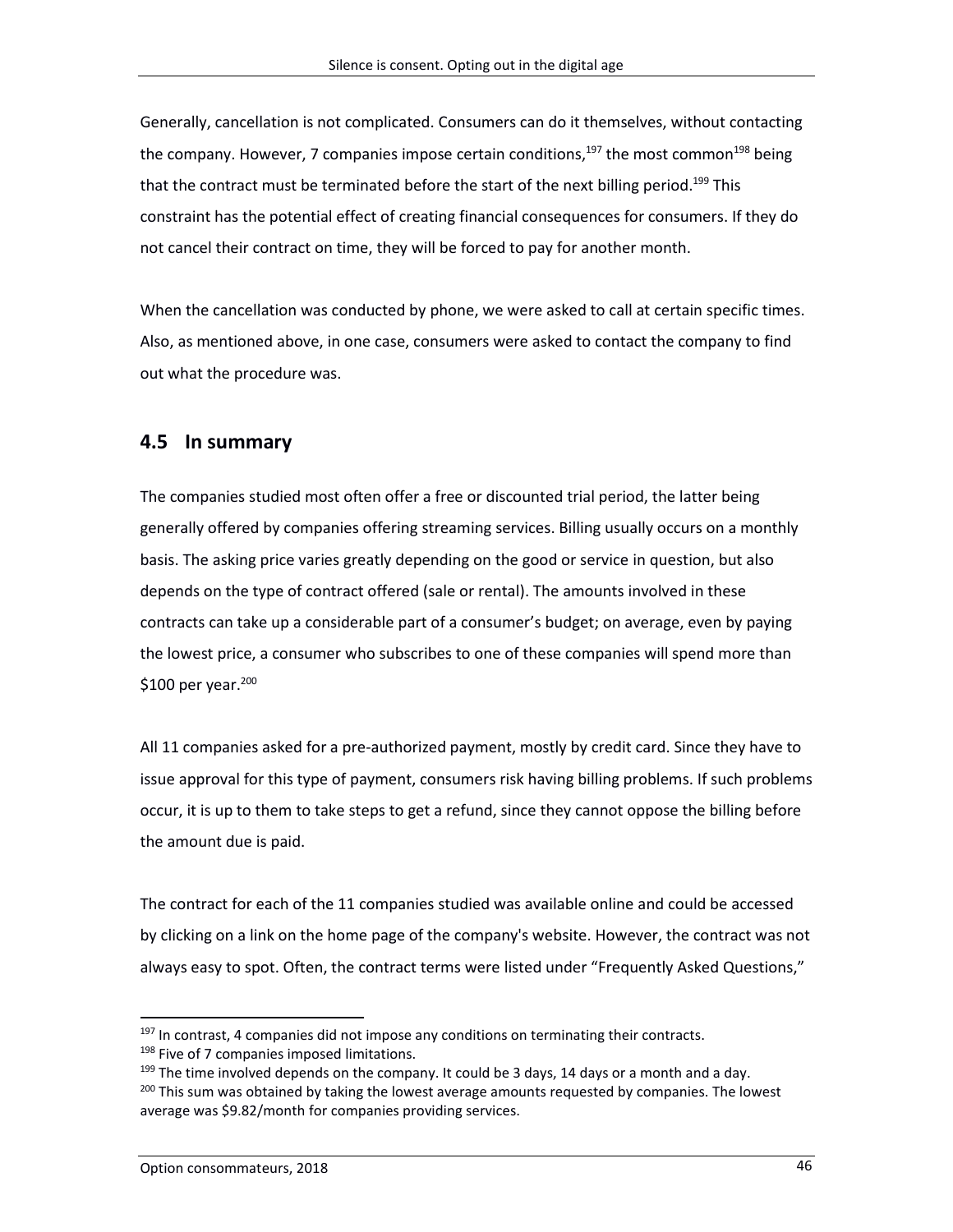"Subscription Conditions" or "Terms and Conditions." The contracts neither had the same form from one company to another, nor did they contain the same information. Sometimes there was no French version. The contracts contained an average of 3 to 5 pages, which is relatively short.

All the contracts contained a cancellation clause, but it was often necessary to look for this, because it was rarely presented early on. Generally, the clause was relatively short and did not always contain all the necessary information. The problem was the same in the longer clauses.

The majority of companies have adopted a simple cancellation procedure. On the other hand, few offer more than one way of proceeding. Most often, consumers have to go through their customer account, which is on the company's website. This is an advantage for them, since they can do it themselves. On the other hand, to avoid being charged for an additional period, certain requirements must be met, mainly with regard to the time required to act.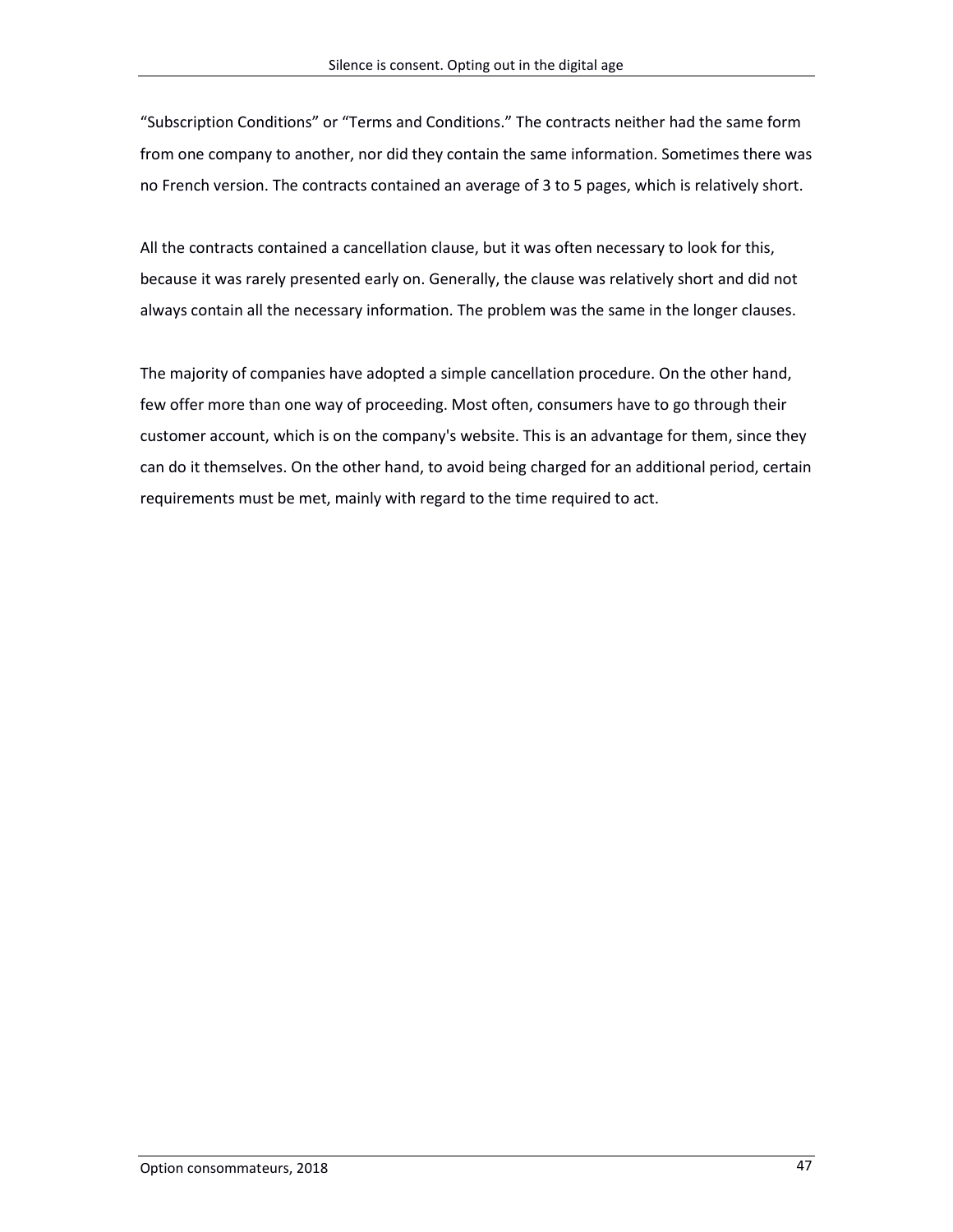# **5. Consultation with consumers**

By means of an online questionnaire, we conducted a consultation<sup>201</sup> with Canadian consumers who had done business with companies whose contracts involve a negative option. Participants must have shopped online in the past year or subscribed to services or been sent goods periodically while benefitting from a free trial or discount. We wanted to learn about their experiences, as well as get feedback on this type of contract.

A total of 54 people from three provinces took part in our consultation.<sup>202</sup> This sample is restricted and is not intended in any way to constitute a representative picture of the Canadian population as a whole. Although the data presented in this study is qualitative, rather than statistical, it provides hitherto non-existent data on automatic subscription following a free trial period or discount. It also provides an interesting glimpse into the experiences and opinions of consumers on the topic. The results obtained from the consultation are presented below. 203

### **5.1 Profile of respondents**

The 54 participants in the online consultation were from three provinces.<sup>204</sup> British Columbia, Ontario, and Québec.<sup>205</sup> Thirty-three of the participants (61.1%) were women and 21 (38.9%) were men.

In terms of age, 42 participants (77.7%) were between 25 and 45 (see Table 1.1 for more information on this).

<sup>&</sup>lt;sup>201</sup> The consultation was conducted in the winter of 2018.

<sup>&</sup>lt;sup>202</sup> The questionnaire consisted of twenty-nine questions, all multiple choice, and the consumers were contacted on the Internet. See the questionnaire in Appendix I.

<sup>&</sup>lt;sup>203</sup> In order to make it easier to illustrate the data, we present it inside table in the form of a percentage.

The exact figures are in also included in the text. <sup>204</sup> There were 18 participants per province.

<sup>&</sup>lt;sup>205</sup> We chose these three provinces because of their different consumer legislation, which may have an influence on the consumers' experience.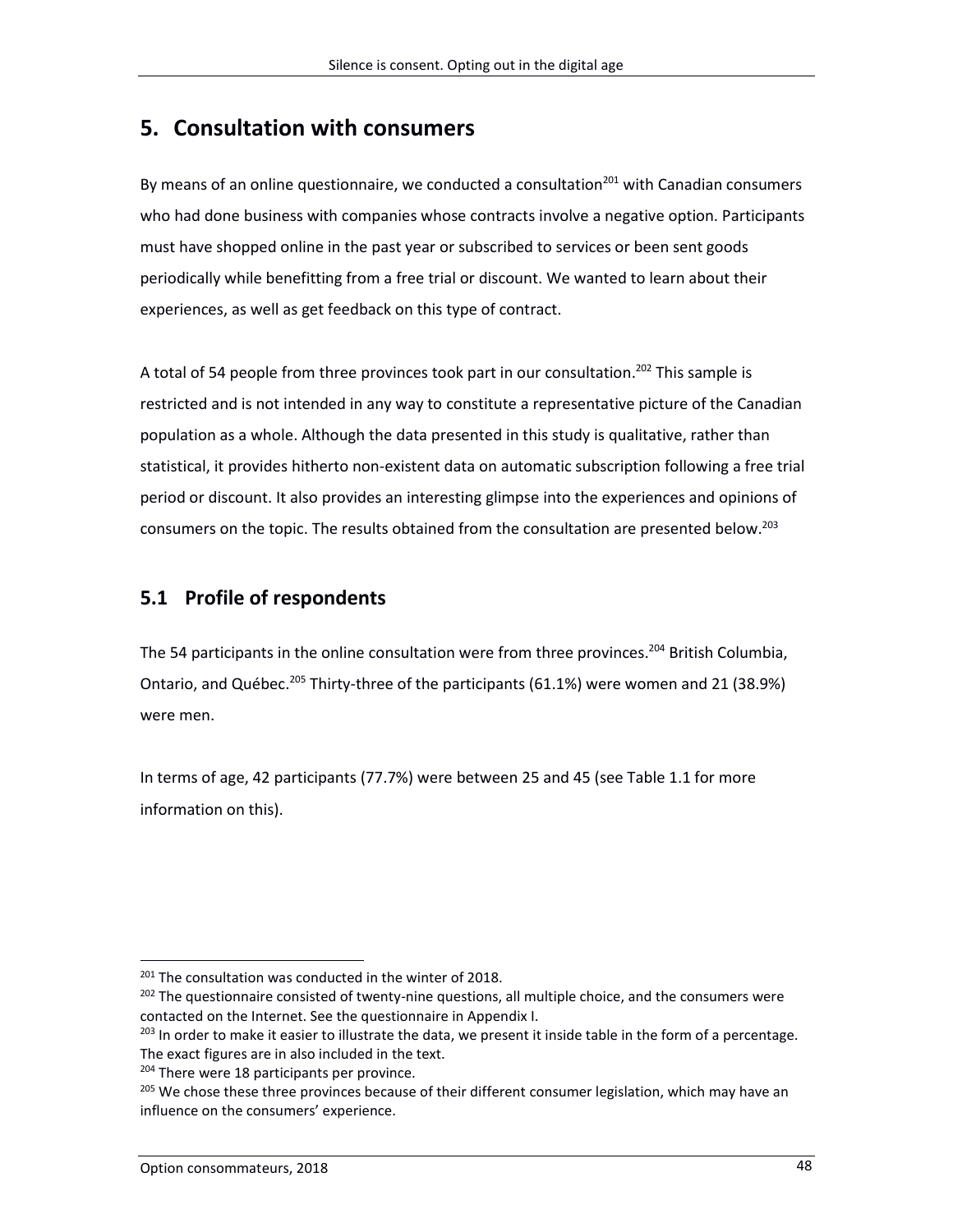| 18 to 24 | 5.6%  |
|----------|-------|
| 25 to 34 | 44.4% |
| 35 to 44 | 33.3% |
| 45 to 54 | 5.6%  |
| 55 to 64 | 9.3%  |
| 65 to 74 | 1.9%  |

**Table 1.1 Age (Question B)**

As for level of education, 45 participants (83.3%) had at least a college degree and of these, 27 participants (50%) had a university degree (see Table 1.2).

**Table 1.2 Highest level of education (Question C)**

| Secondary  | 16.7% |
|------------|-------|
| College    | 33.3% |
| University | 50.0% |

## **5.2 Types of contracts and payment methods**

Most of the participants had subscribed to a contract providing a service (75.9%; i.e. 41 participants) (see Table 1.3 for distribution). Very few had subscribed to a product rental contract.

| Services         | 75.9% |  |
|------------------|-------|--|
| Sale of products | 22.2% |  |
| Product rental   | 1.9%  |  |

**Table 1.3 Type of services subscribed to (Question 1)**

The participants told us what company they had procured services or goods from. Netflix was the company most frequently named (25 participants, or 46.3%), followed by Amazon Prime (8 participants, or 14.8%) and Spotify (7 participants, or 13%). A total of 40 consumers (74.1%) subscribed to one of these services (see Table 1.4).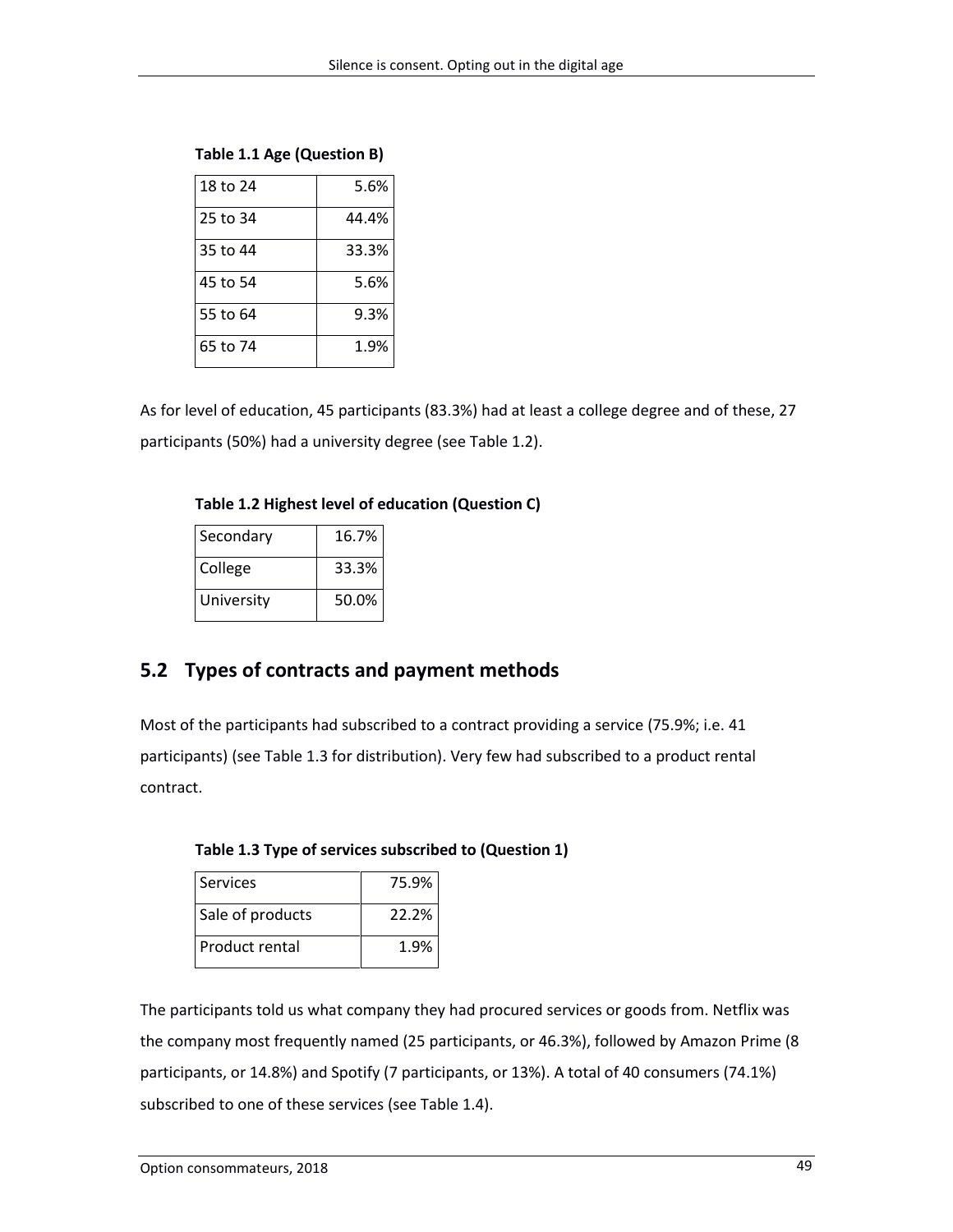| Tout.tv        | 1.9%  |
|----------------|-------|
| Other          | 7.4%  |
| <b>Netflix</b> | 46.3% |
| Amazon Prime   | 14.8% |
| Spotify        | 13.0% |
| FabFitFun      | 7.4%  |
| GoodFood       | 5.6%  |
| The Candy Box  | 1.9%  |
| My Tea Box     | 1.9%  |

### **Table 1.4 (Question 1.1)**

Most participants had obtained a free trial (41 participants representing 75.9%) rather than a trial period with discount or other promotion (see Table 1.5).

### **Table 1.5 (Question 2)**

| <b>Free Trial Period</b>   | 75.9% |
|----------------------------|-------|
| Trial period with discount | 22.2% |
| <b>Other</b>               | 1.9%  |

The credit card was the payment instrument most preferred by businesses; the vast majority of consumers (52 participants) had to provide their credit card number when subscribing (see Table 1.6).

### **Table 1.6 (Question 3)**

| Credit card                         | 96.3% |
|-------------------------------------|-------|
| PayPal or other payment application | 3.7%  |
| Bank account                        | 1.9%  |
| Other                               | 1.9%  |
| I don't remember                    | 1.9%  |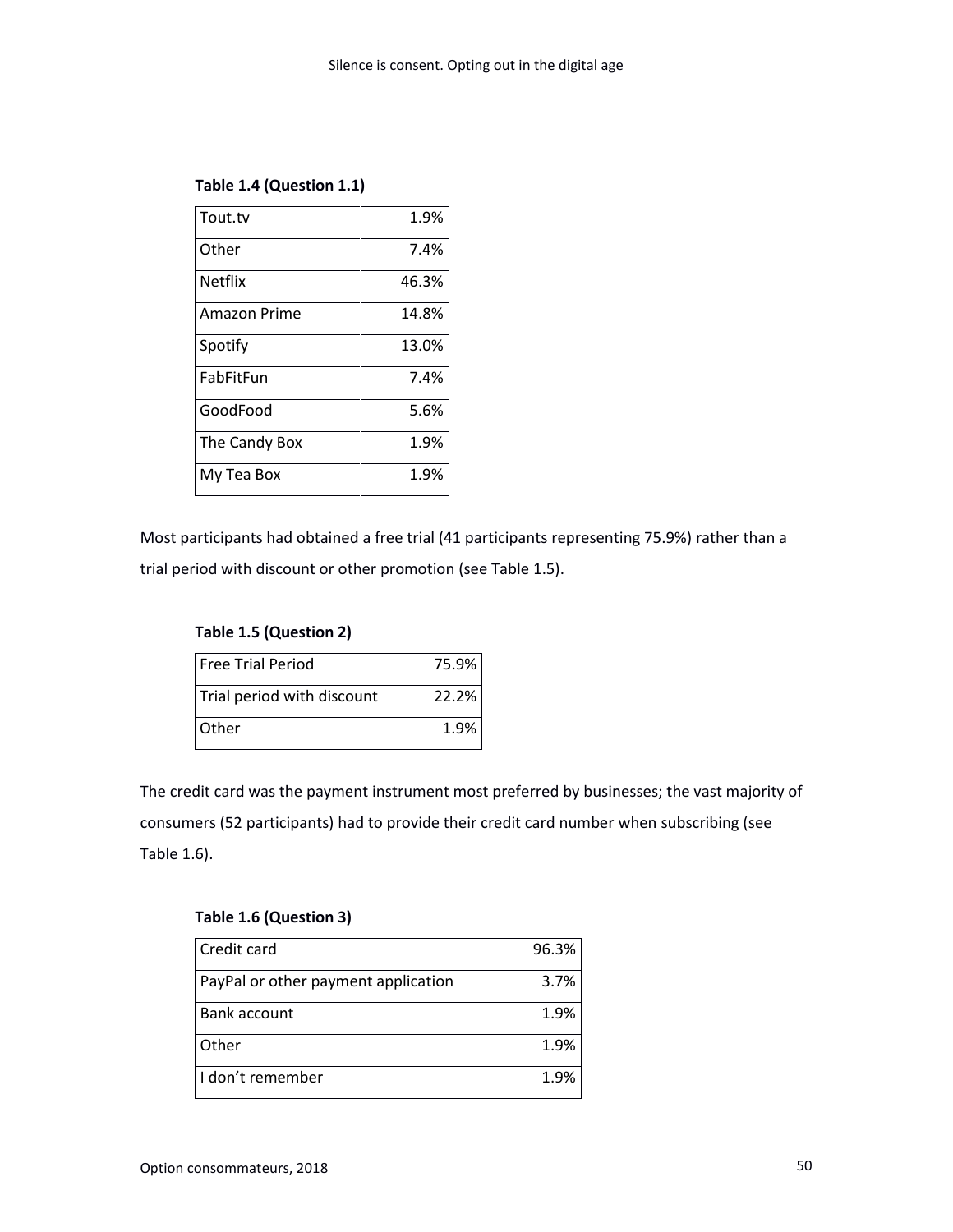### **5.3 Consumer perception regarding payments**

When companies offer free trial periods or discounts followed by an automatic subscription, they ask those who want to accept the offer to provide their payment information (credit card number, bank account number, etc.) at the start of the trial period. We wanted to know what the participants thought of that. How did they react when asked for their payment information? Were they comfortable about providing such information as part of signing up for a trial period? 206

A total of 22 respondents (40.7%) agreed totally that providing payment information facilitates the subscription process (see Table 2.1), and these respondents had no fears with regard to billing (see Table 2.2). Out of all the respondents, 14 (26%) were concerned that there might be billing problems or fraud (see Tables 2.2 and 2.3), but this in no way influenced their perceptions about "facilitating" the transaction.

| Disagree totally           | 5.6%  |
|----------------------------|-------|
| <b>Disagree</b>            | 5.6%  |
| Neither disagree nor agree | 13.0% |
| Agree                      | 35.2% |
| Agree totally              | 40.7% |

**Table 2.1 - Providing payment information facilitates subscription (Question 5a)**

### **Table 2.2 – Afraid of billing problems (Question 5c)**

| Disagree totally           | 16.7% |
|----------------------------|-------|
| <b>Disagree</b>            | 37.0% |
| Neither disagree nor agree | 20.4% |
| Agree                      | 24.1% |
| Agree totally              | 1.9%  |

 $^{206}$  Since almost all the consumers used their credit card as payment method (as can be seen in Table 1.6), it is possible to assert that the consumers' perceptions are particularly focused on this payment method.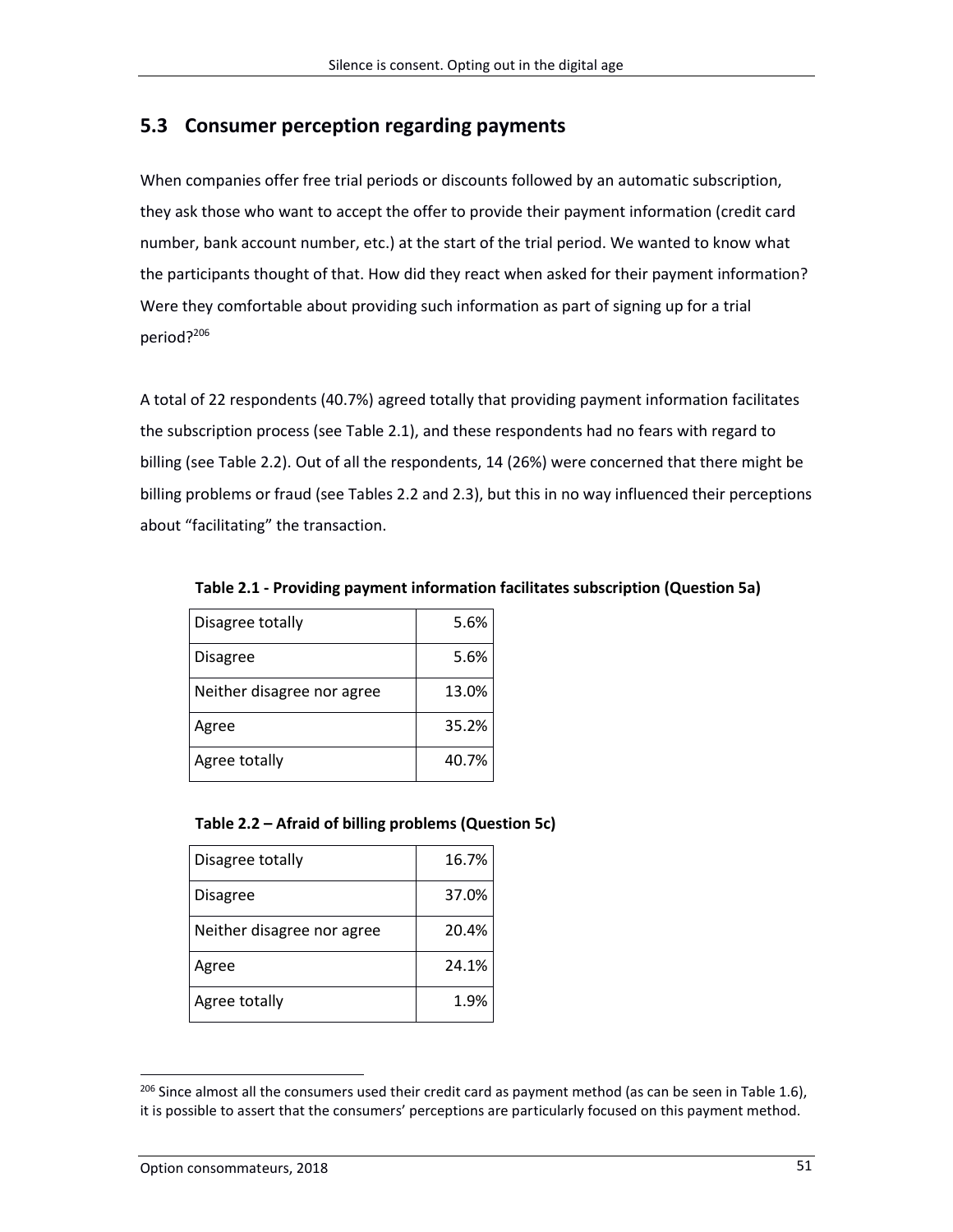| Disagree totally           | 20.4% |
|----------------------------|-------|
| <b>Disagree</b>            | 31.5% |
| Neither disagree nor agree | 22.2% |
| Agree                      | 22.2% |
| Agree totally              | 3.7%  |

**Table 2.3 – Afraid of payment information being used to commit fraud (Question 5d)**

In general, the participants did not anticipate any billing problems after providing their payment information, even though they found that it facilitated subscription. However, the vast majority (29 participants, or 53, 7%) did not like giving out this information for a free trial period (see Table 2.4). Of these participants, those who were afraid of having billing problems and those who were not are equally divided. It is therefore not surprising to note that 38 participants (70.4%) (see Table 2.5) agreed with the proposal to request payment information only after the free trial period.

| Disagree totally           | 7.4%  |
|----------------------------|-------|
| <b>Disagree</b>            | 16.7% |
| Neither disagree nor agree | 22.2% |
| Agree                      | 31.5% |
| Agree totally              | 22.2% |

**Table 2.4 - Do not like to give payment information for a free trial period (Question 6a)**

| Table 2.5 - Better if companies require payment information at the end of the free trial |  |
|------------------------------------------------------------------------------------------|--|
| period (Question 6b)                                                                     |  |

| Disagree totally           | 3.7%  |
|----------------------------|-------|
| <b>Disagree</b>            | 9.3%  |
| Neither disagree nor agree | 16.7% |
| Agree                      | 31.5% |
| Agree totally              | 38.9% |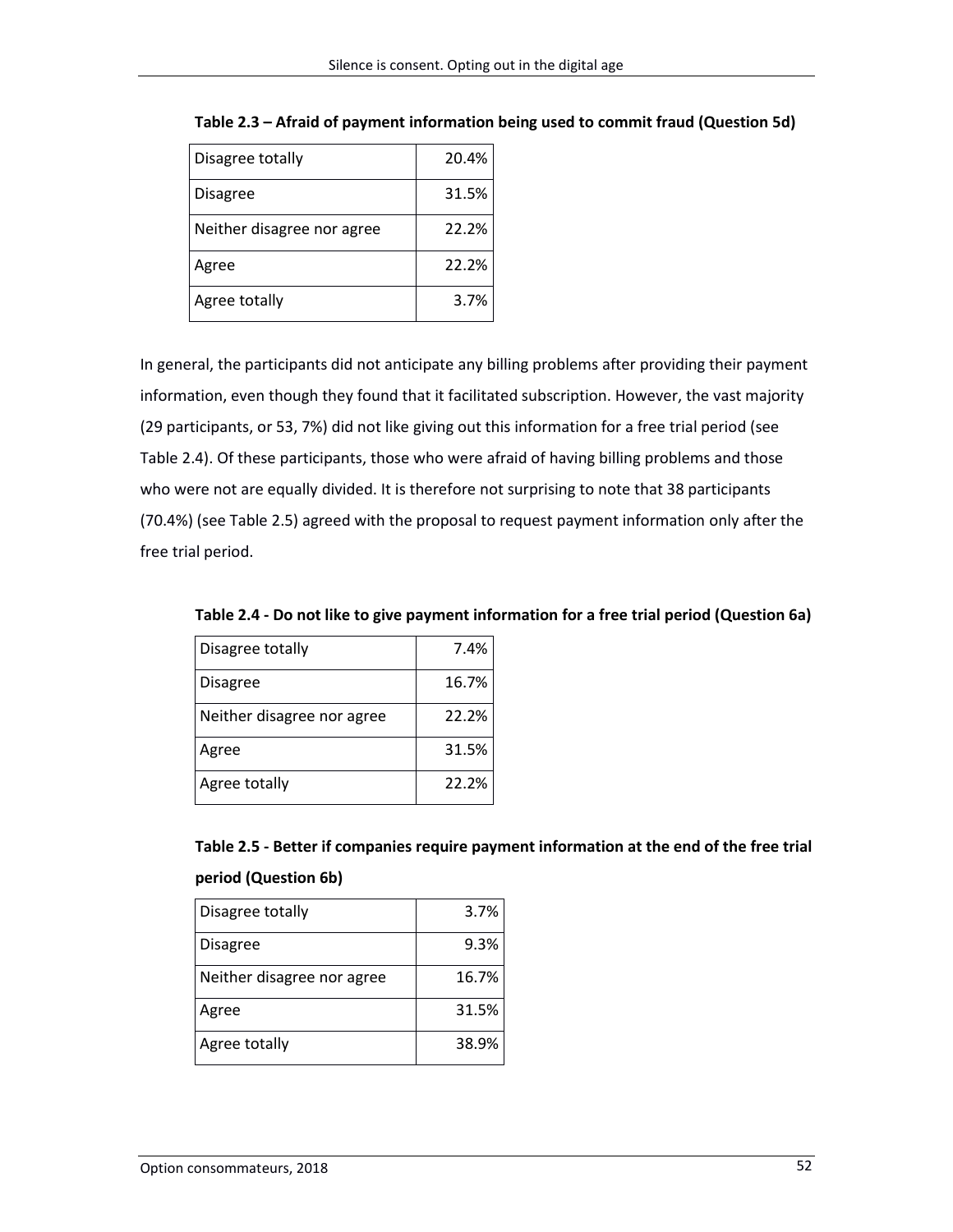## **5.4 Consumer perception of the free trial period or discount**

For 51 participants (94.4%) (see Table 3.1), it was clear that once the trial period was over, they would have to pay the regular price for their subscription. So, the vast majority of participants did not consider the automatic subscription to be a trap.

| Disagree totally           | 3.7%  |
|----------------------------|-------|
| Neither disagree nor agree | 1.9%  |
| Agree                      | 48.1% |
| Agree totally              | 46.3% |

**Table 3.1 – Know they will pay the regular price after the trial period (Question 7a)**

In addition, 51 consumers (88.8%) were aware that action on their part would be necessary if they wanted to opt out at the end of the trial period. They knew that a long-term subscription would be applied automatically.

**Table 3.2 - Know they must unsubscribe if they do not want to receive the goods or services after the trial period (Question 7b)**

| Disagree totally           | 1.9%  |
|----------------------------|-------|
| <b>Disagree</b>            | 3.7%  |
| Neither disagree nor agree | 5.6%  |
| Agree                      | 46.3% |
| Agree totally              | 42.6% |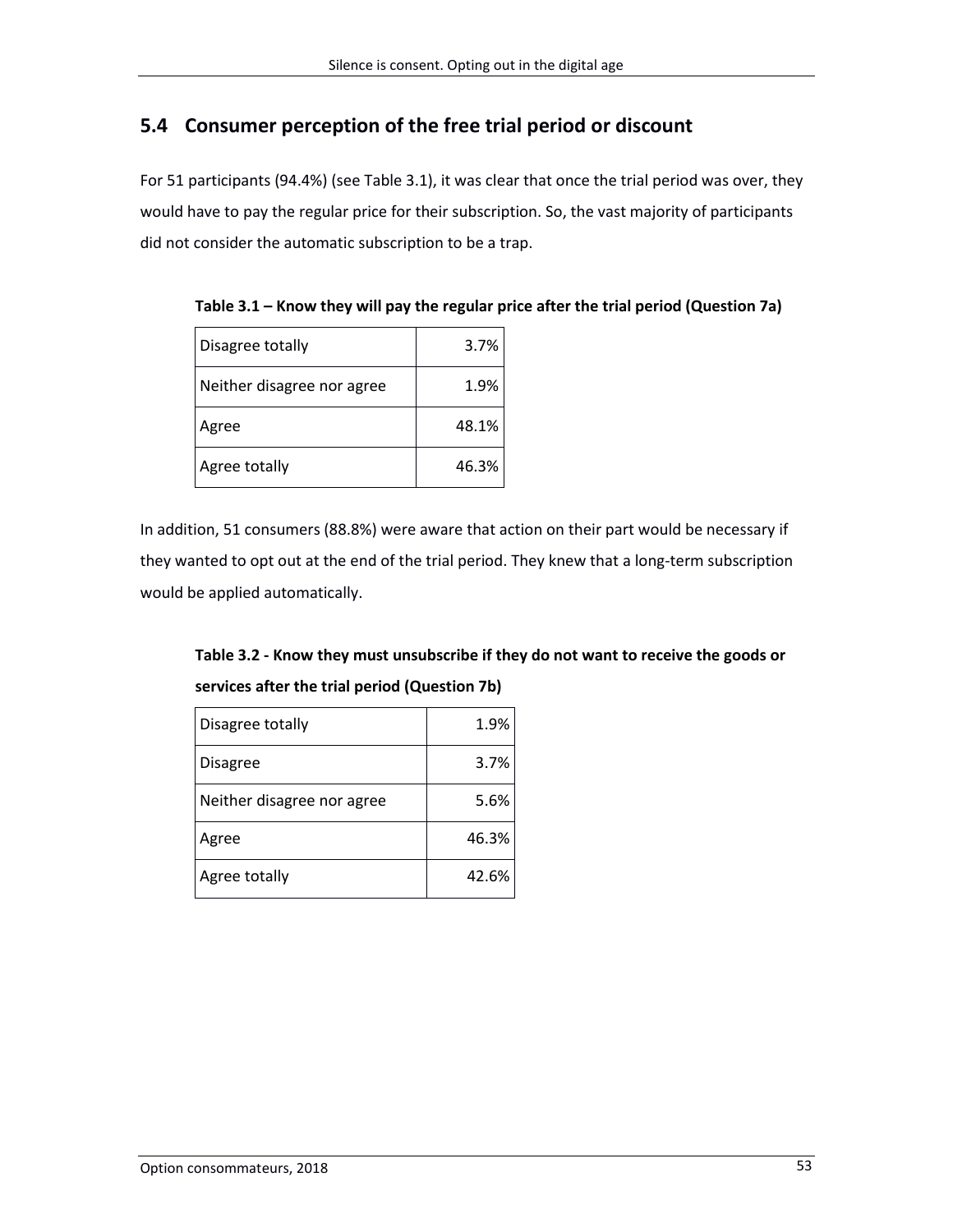## **5.5 Reading the contracts/terms of use**

Few participants said they read the contracts (21 participants, or  $38.9\%$ )<sup>207</sup> before subscribing to a contract with a free trial or discount (see Table 4) and an even smaller number of participants (7 participants, or 13%) said they read them after subscribing (see Table 5).<sup>208</sup>

| Table 4 - Read the terms of use/contract before subscribing |  |
|-------------------------------------------------------------|--|
|-------------------------------------------------------------|--|

### **(Question 8)**

| Yes                | 38.9% |
|--------------------|-------|
| No                 | 46.3% |
| l I don't remember | 14.8% |

### **Table 5 - Read the terms of use / contract after subscribing**

### **(Question 12)**

| <b>Yes</b>       | 13.0% |
|------------------|-------|
| l No             | 75.9% |
| I don't remember | 11.1% |

### **Table 6.1 - The terms of use take a long time to read (read before subscribing)**

### **(Question 10a)<sup>209</sup>**

| <b>Disagree</b>            | 4.8% |
|----------------------------|------|
| Neither disagree nor agree | 9.5% |
| Agree                      | 81%  |
| Agree totally              | 4.8% |

<sup>&</sup>lt;sup>207</sup>The contracts used a variety of names, including "Conditions of Use." For these names, see the previous section on the analysis of contracts p.46.

<sup>&</sup>lt;sup>208</sup> The answers to questions 8 and 12 were not linked, so a participant could answer yes to both questions.

<sup>&</sup>lt;sup>209</sup> Only 21 of the 54 participants answered this question. The percentages given are therefore based on these 21 respondents.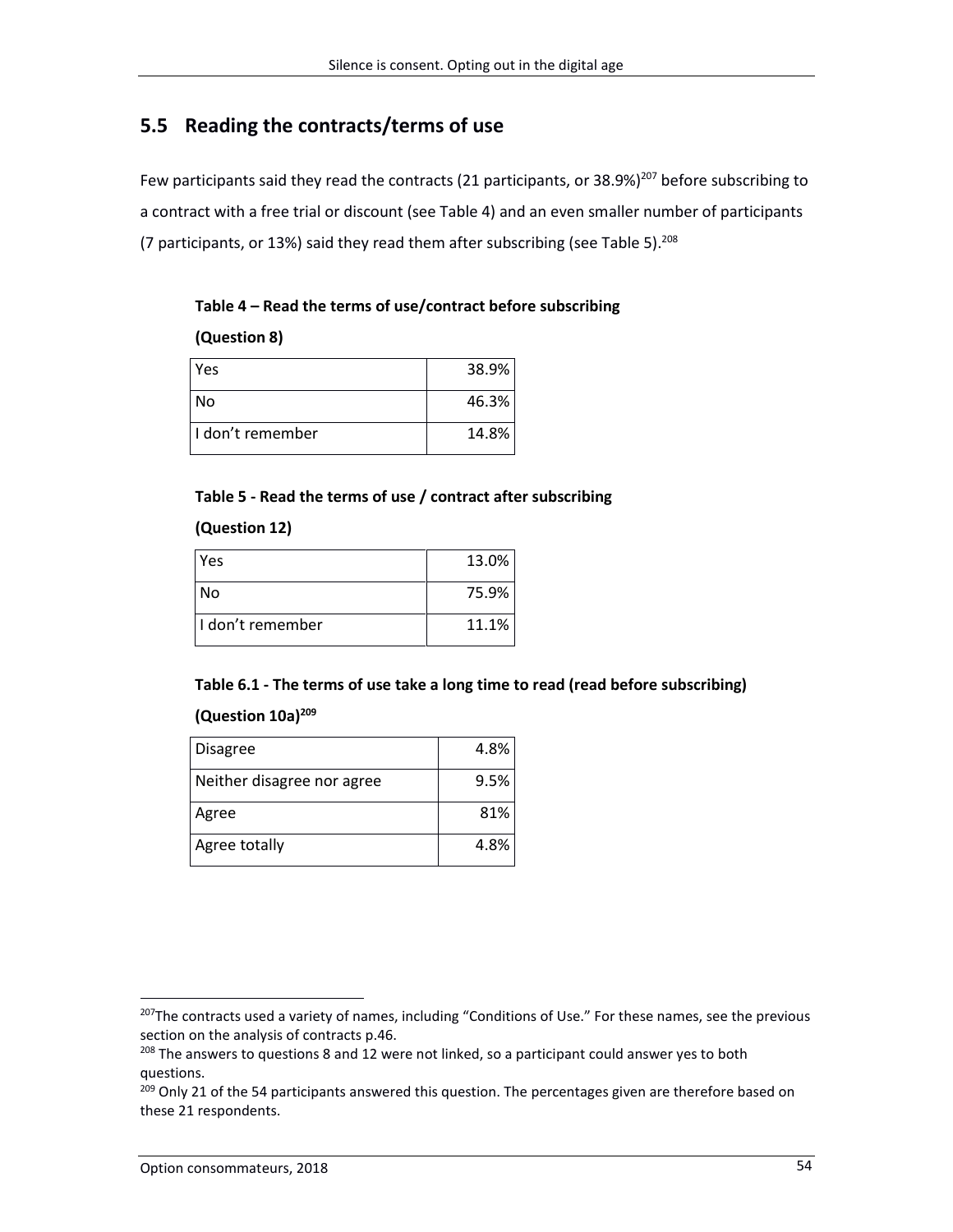## **Table 6.2 - The terms of use take a long time to read (read after subscribing) (Question 14a)<sup>210</sup>**

| <b>Disagree</b>            | 14.3% |
|----------------------------|-------|
| Neither disagree nor agree | 14.3% |
| Agree                      | 71.4% |

### **Table 7.1 - The terms of use are difficult to understand (before subscribing)**

### **(Question 10.b)<sup>211</sup>**

| Disagree totally           | 4.8%  |
|----------------------------|-------|
| <b>Disagree</b>            | 33.3% |
| Neither disagree nor agree | 28.6% |
| Agree                      | 28.6% |
| Agree totally              | 4.8%  |

### **Table 7.2 The terms of use are difficult to understand (read after subscribing)**

### **(Question 14b)<sup>212</sup>**

| Disagree totally           | 4.8%  |
|----------------------------|-------|
| Disagree                   | 14.3% |
| Neither disagree nor agree | 4.8%  |
| Agree                      | 9.5%  |

We wanted to obtain more information from the 33 participants who said they did not read the subscription terms or do not remember having read them before subscribing (see Table 4). We therefore presented them with a series of statements. The 33 participants agreed or strongly agreed with the statement that the contracts took too long to read (33 participants, or 100%; see Table 8); or were too difficult to understand (23, participants, or 69.7%; see Table 9).

<sup>&</sup>lt;sup>210</sup> Only 7 of the 54 respondents answered this question. The percentages given are therefore based on these 7 respondents.

<sup>&</sup>lt;sup>211</sup> Only 21 of the 54 respondents answered this question. The percentages given are therefore based on these 21 respondents.

<sup>&</sup>lt;sup>212</sup> Only 7 of the 54 respondents answered this question. The percentages given are therefore based on these 7 respondents.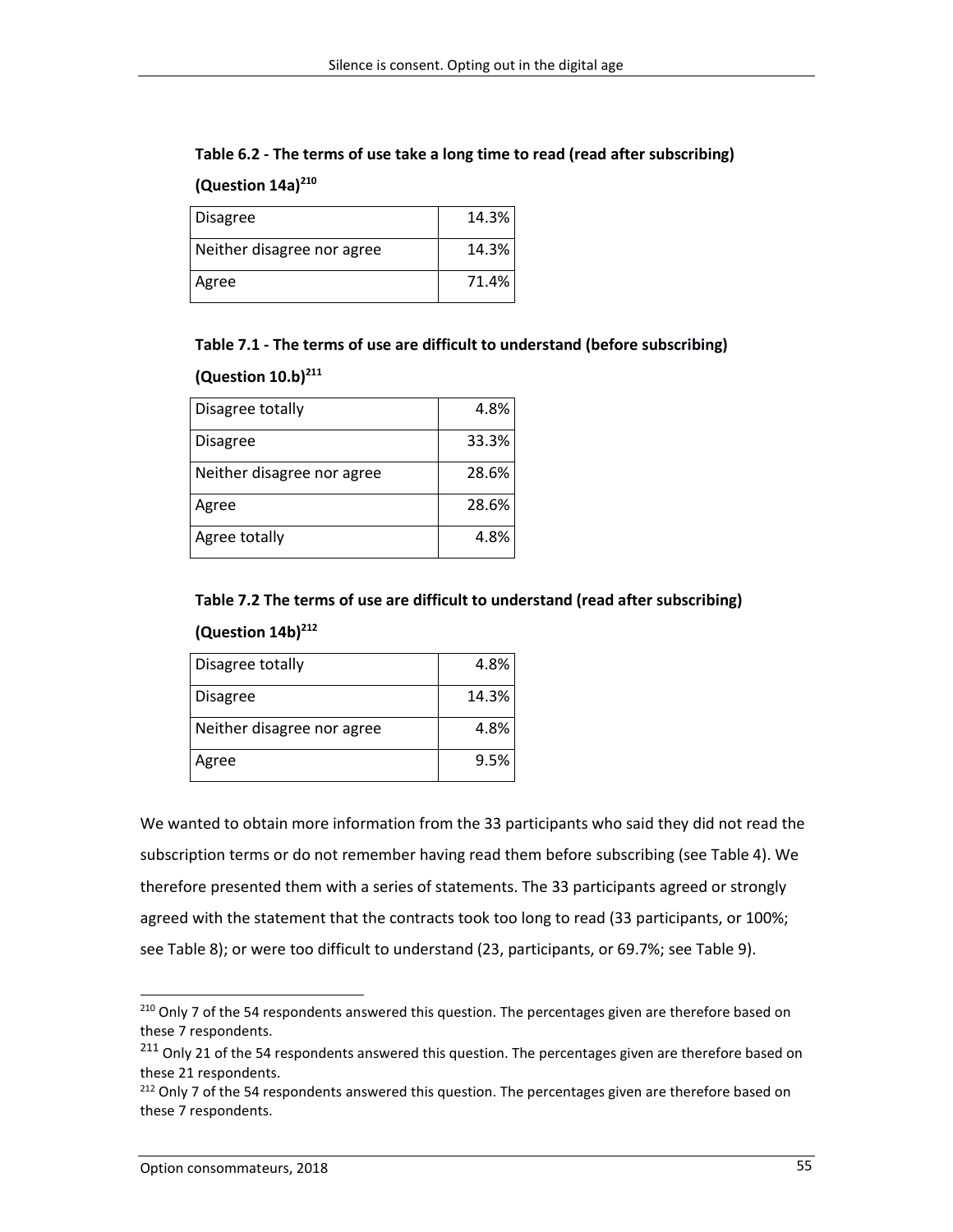Many of the participants (23 out of 33, i.e. 69.7%) also agreed with the statement that they never read the contracts/terms of use of contracts they concluded on the Internet (see Table 10).

Moreover, it will also be observed that all the participants in the consultation – both those who read the terms of use/ contracts and those who did not - consider that the contracts are too long (see Table 6.1 and Table 8).

**Table 8 - Online contracts take too long to read (Question 11b)<sup>213</sup>**

| Agree         | 39.4% |
|---------------|-------|
| Agree totally | 60.6% |

### **Table 9 – Online contracts are too difficult to understand (Question 11c)<sup>214</sup>**

| <b>Disagree</b>            | 9.1%  |
|----------------------------|-------|
| Neither disagree nor agree | 21.2% |
| Agree                      | 39.4% |
| Agree totally              | 30.3% |

**Table 10 - I never read the terms of use before concluding to a contract on the Internet** 

### **(Question 11a)<sup>215</sup>**

| <b>Disagree</b>            | 18.2% |
|----------------------------|-------|
| Neither disagree nor agree | 12.1% |
| Agree                      | 51.5% |
| Agree totally              | 18.2% |

<sup>&</sup>lt;sup>213</sup> Only 33 of the 54 respondents answered this question. The percentages are therefore based on these 33 respondents.

<sup>&</sup>lt;sup>214</sup> Only 33 of the 54 respondents answered this question. The percentages are therefore based on these 33 respondents.

<sup>&</sup>lt;sup>215</sup> Only 33 of the 54 respondents answered this question. The percentages are therefore based on these 33 respondents.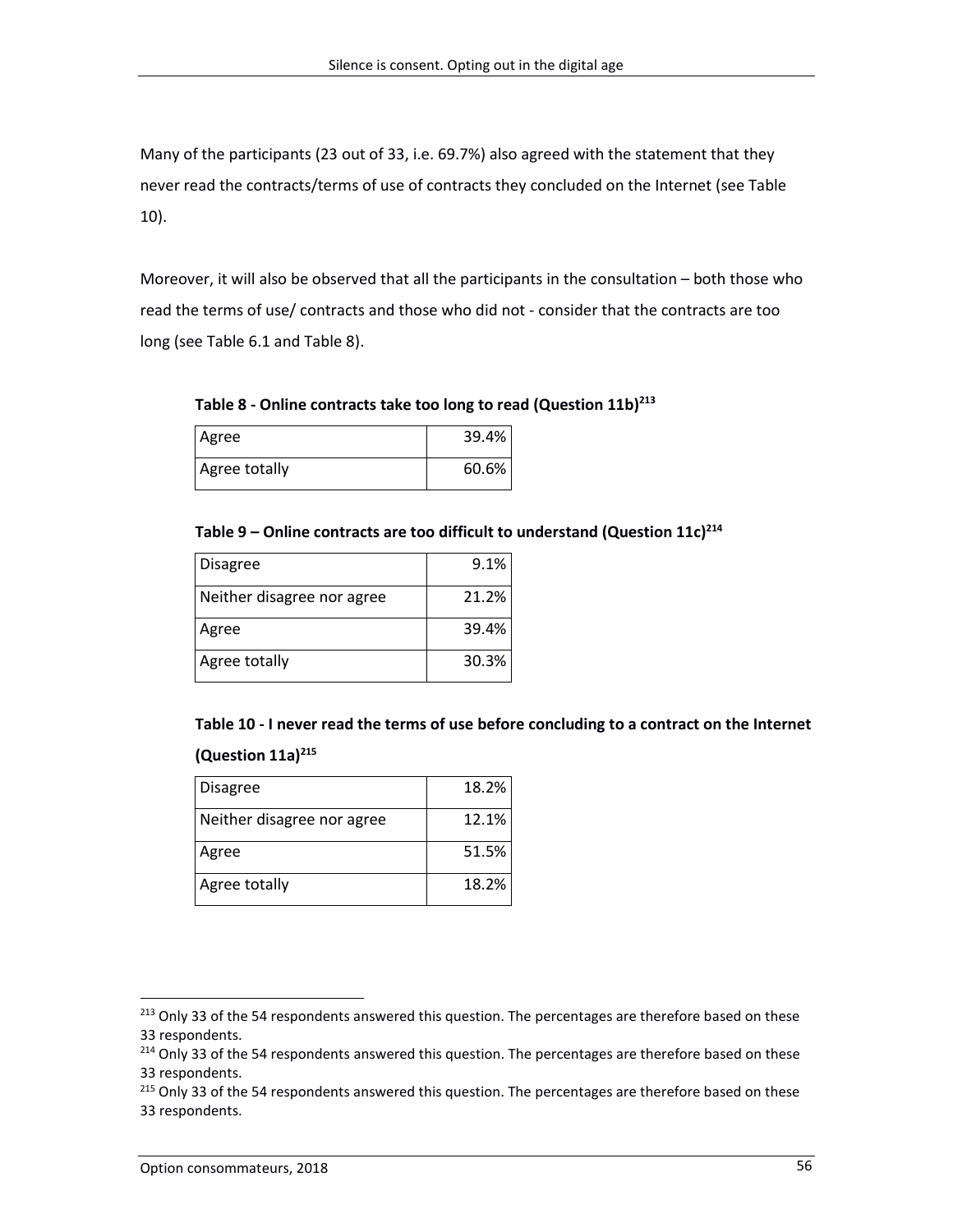### **5.6 Cancellation**

We have seen in the above results that participants did not consider automatic subscription after a trial period to be a "trap," since almost all of them knew they would have the pay the regular price at that point (see Table 3.1) or that they themselves would take the initiative to unsubscribe to exempt themselves from paying (see Table 3.2). On the other hand, to be able to do this, consumers still needed to know the cancellation procedure.

We therefore tested whether consumers knew about the cancellation procedure, when they found out about it, if it was easily accessible, if it was clearly explained, and if it seemed easy to follow.

With regard to reading the opt-out procedure, respondents were divided into two groups: 29 of them (53.7%) had done so, while 24 had not (44.4%) (see Table 11). Just over half who read the procedure, 16 of 29 participants, or 55.2%, had done so even before subscribing (See Table 12).

**Table 11 – I read the cancellation procedure (Question 15)**

| <b>Yes</b>         | 53.7% |
|--------------------|-------|
| No                 | 44.4% |
| l I don't remember | 1.9%  |

**Table 12 – When the cancellation procedure was read (Question 16)<sup>216</sup>**

| Before subscribing | 55.2% |
|--------------------|-------|
| When I subscribed  | 34.5% |
| l I don't remember | 10.3% |

We asked the 29 who had read the cancellation procedure (see Table 11) if they had easily located it and what they thought about it. The vast majority of these respondents were able to locate it easily (20 participants, or 68.9%; see Table 13.1). They found that it was clearly

<sup>&</sup>lt;sup>216</sup> Only 29 of the 54 respondents to this question. The percentages are therefore established based on these 29 respondents.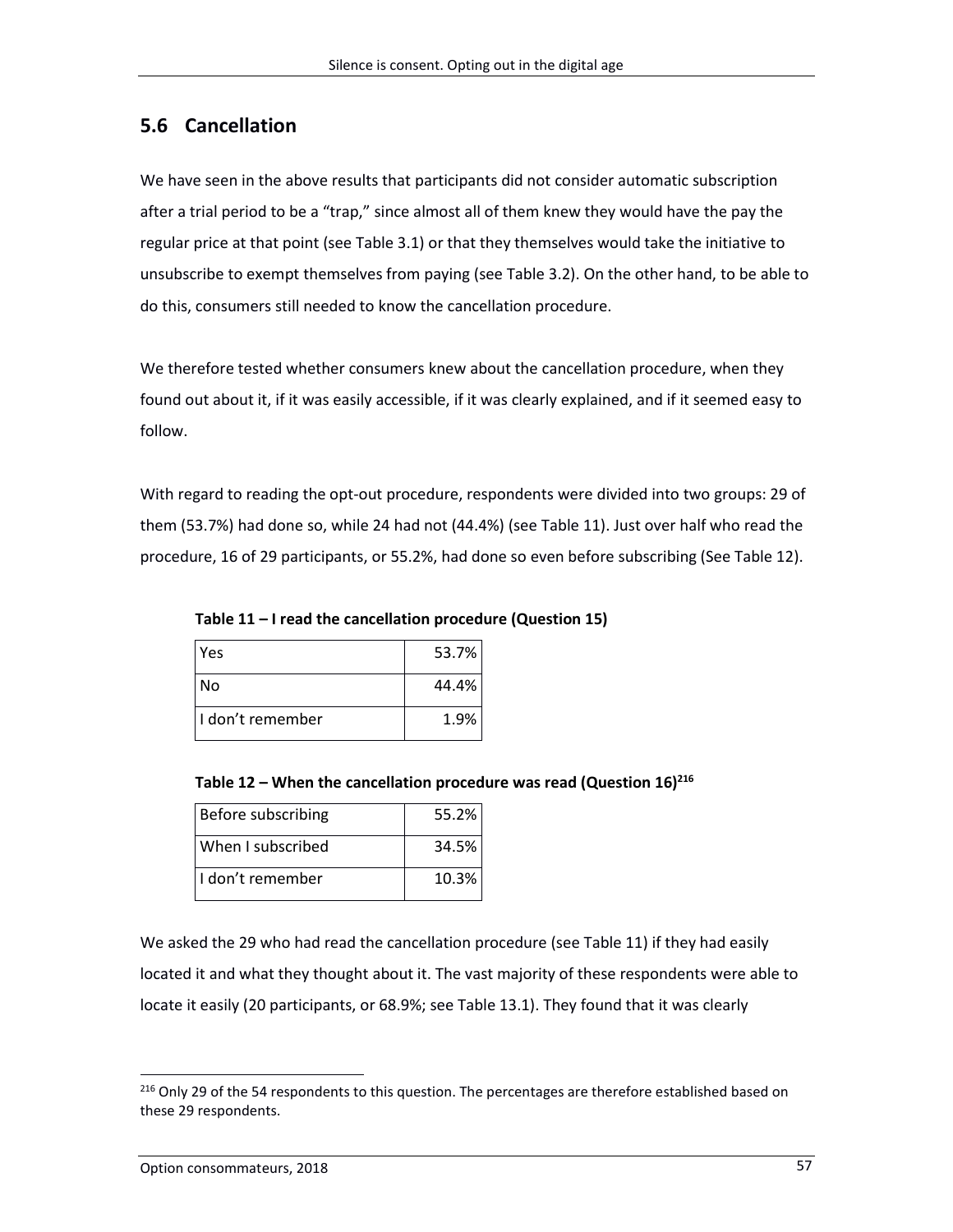explained (79.3%; see Table 13.2) and that it seemed easy to follow (29 participants, or 86.2%; see Table 13.3).

| Disagree totally           | 17.2% |
|----------------------------|-------|
| <b>Disagree</b>            | 51.7% |
| Neither disagree nor agree | 20.7% |
| Agree                      | 10.3% |

**Table 13.1 - Difficulty finding the cancellation procedure (Question 17a)<sup>217</sup>**

|  |  | Table - 13.2 - The cancellation procedure was clearly explained (Question 17b) <sup>218</sup> |  |
|--|--|-----------------------------------------------------------------------------------------------|--|
|--|--|-----------------------------------------------------------------------------------------------|--|

| <b>Disagree</b>            | 6.9%  |
|----------------------------|-------|
| Neither disagree nor agree | 13.8% |
| Agree                      | 58.6% |
| Agree totally              | 20.7% |

### **Table - 13.3 The cancellation procedure seemed easy to follow (Question 17c)<sup>219</sup>**

| <b>Disagree</b>            | 6.9%  |
|----------------------------|-------|
| Neither disagree nor agree | 6.9%  |
| Agree                      | 65.5% |
| Agree totally              | 20.7% |

While 29 respondents (53.7%) had read the cancellation procedure, only 15 respondents (27.8%) said they had terminated their subscription. The vast majority of these respondents (12 out of 15 participants, or 80%), said unsubscribing was easy (see Table 15.1) and took effect immediately (see Table 15.2). Moreover, 3 of the respondents (20%) who unsubscribed said they had billing problems after unsubscribing.

<sup>&</sup>lt;sup>217</sup> Only 29 of the 54 respondents to this question. The percentages are therefore established based on these 29 respondents.

<sup>&</sup>lt;sup>218</sup> Only 29 of the 54 respondents to this question. The percentages are therefore established based on these 29 respondents.

<sup>&</sup>lt;sup>219</sup> Only 29 of the 54 respondents answered this question. The percentages are therefore based on these 29 respondents.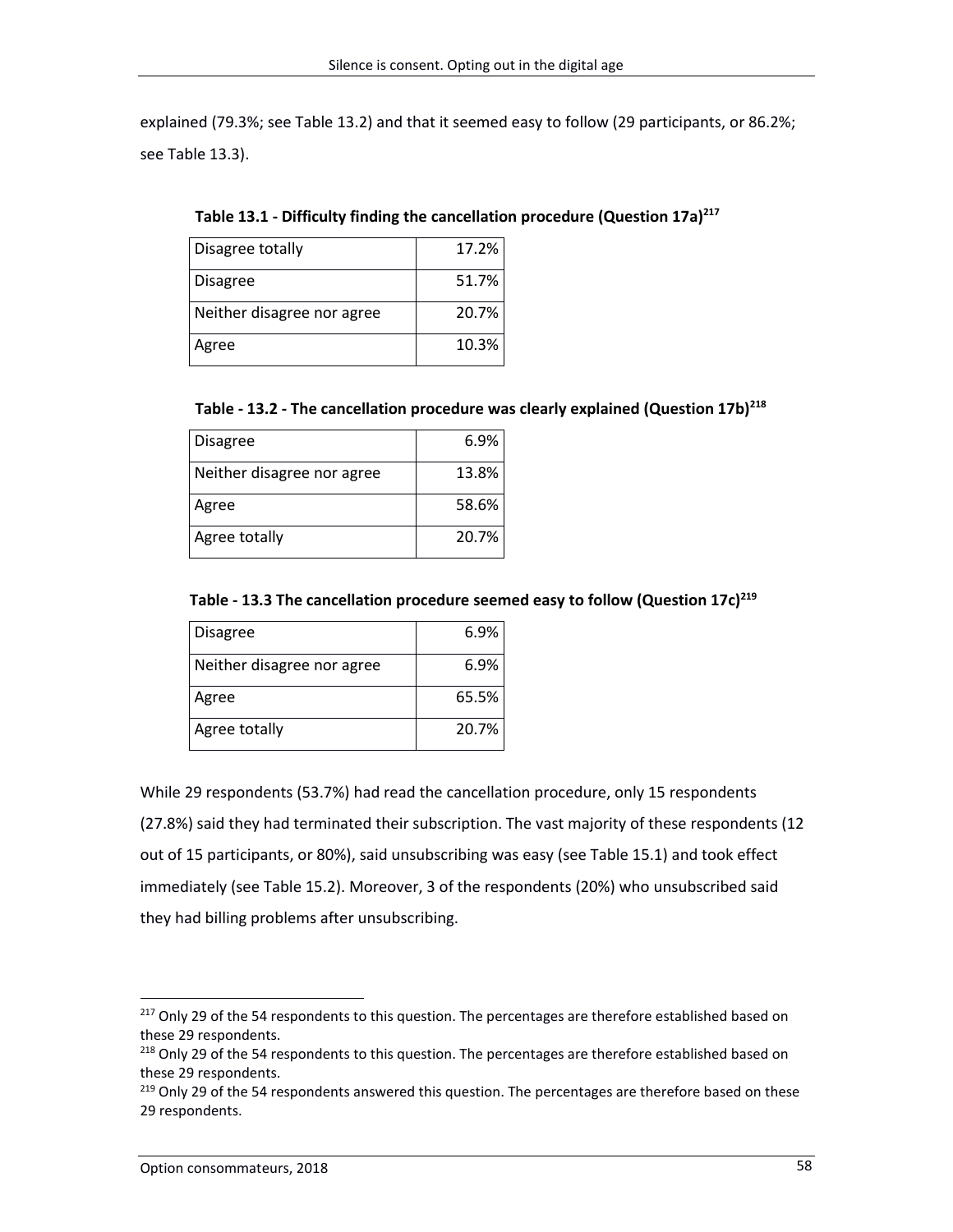### **Table 14 – Opted out from services? (Question 18)**

| Yes  | 27.8% |
|------|-------|
| l No | 72.2% |

**Table 15.1 – The opt-out procedure was easy (Question 19b)<sup>220</sup>**

| <b>Disagree</b>            | 6.7%  |
|----------------------------|-------|
| Neither disagree nor agree | 13.3% |
| Agree                      | 46.7% |
| Agree totally              | 33.3% |

**Table 15.2 – Cancellation took effect immediately** (Question 19c)**<sup>221</sup>**

| <b>Disagree</b> | 6.7%  |
|-----------------|-------|
| Agree           | 53.3% |
| Agree totally   | 40.0% |

At the other end of the spectrum, a large number of respondents (39, i.e. 72.2%) said they did not cancel (see Table 14). Of these respondents, 37 (94.9%) said they were satisfied with their subscription and did not intend to cancel it (see Table 16). Among those who did not cancel, 3 respondents would have liked to, but did not go through with it. One did not respect the time limit, the second found the cancellation procedure too complex, and the third did not know how to go about it.

**Table 16 - Satisfied with subscription. Don't plan to end it (Question 22a)<sup>222</sup>**

| Neither disagree nor agree | 5.1%  |
|----------------------------|-------|
| Agree                      | 46.2% |
| Agree totally              | 48.7% |

<sup>&</sup>lt;sup>220</sup> Only 15 of the 54 respondents answered this question. The percentages are therefore based on these 15 respondents.

<sup>&</sup>lt;sup>221</sup> Only 15 of the 54 respondents answered this question. The percentages are therefore based on these 15 respondents.

<sup>&</sup>lt;sup>222</sup> Only 39 of the 54 respondents answered this question. The percentages are therefore based on these 39 respondents..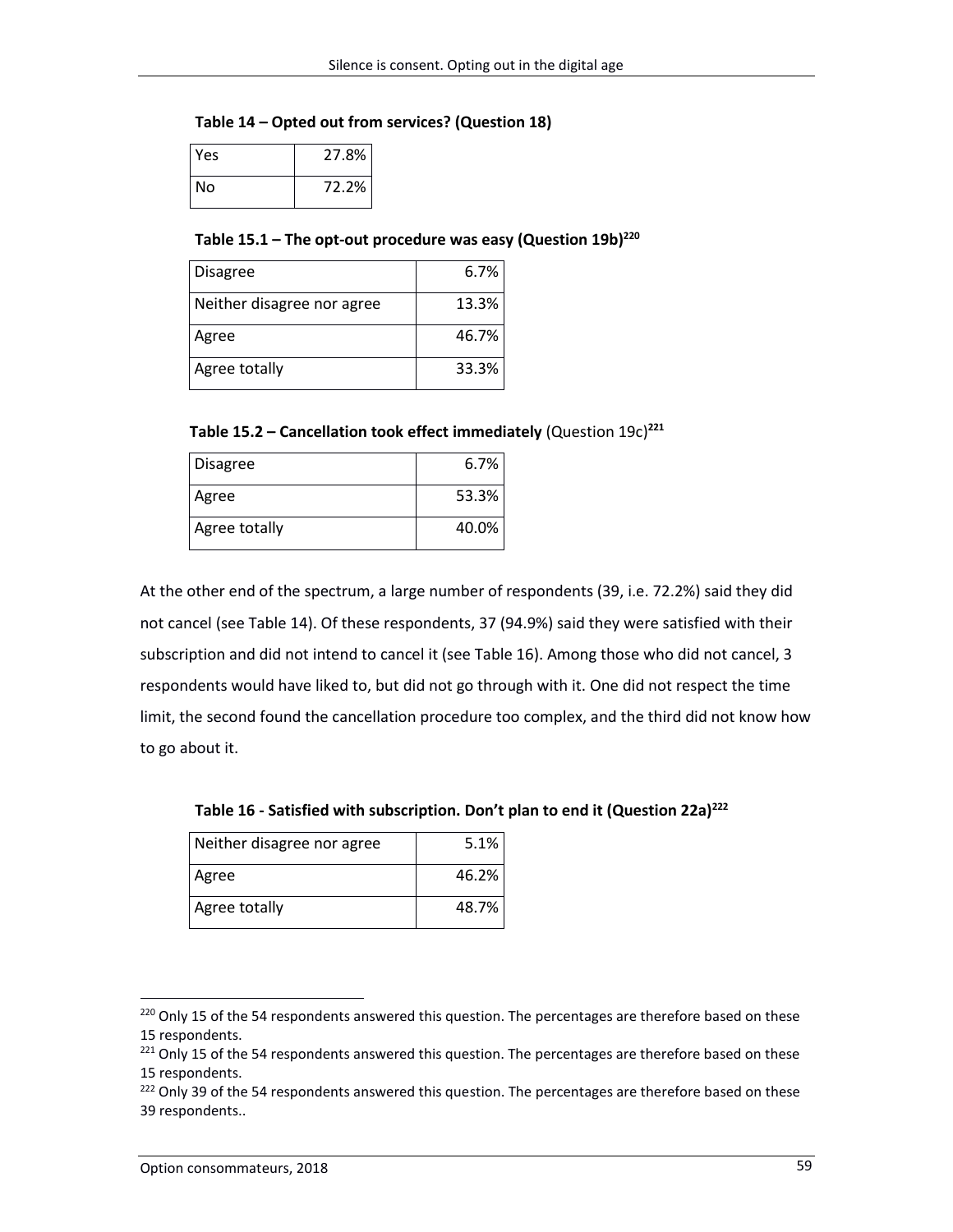## **5.7 Subscription incentives, billing notification and preferred payment methods**

For 15 participants (27.8%), the offer of a trial period was an incentive for subscribing (see Table 17). In addition, 16 respondents (29.6%) would not have subscribed when they did if these offers had not existed.

| Yes, because I already intended to subscribe                      | 37.0% |
|-------------------------------------------------------------------|-------|
| Yes, but I might have waited longer to do so                      | 29.6% |
| No; it was only because there was a free trial or discount        | 27.8% |
| No, because I find the service too expensive at the regular price | 3.7%  |
| No, for another reason                                            | 1.9%  |

**Table 17 - Would you have subscribed if there had been no free trial or discount? (Question 23)**

Thirty-six consumers (33.3%) intended to opt out at the end of the free trial period (see Table 18). Of these,<sup>223</sup> 14 (77.8%) were able to unsubscribe before the company they were dealing with started to charge them (see Table 19). Only 24 consumers (44.4%) received a notice indicating that the free period was about to expire. Note that it is possible that consumers overlooked the notice or forgot they had received it.

**Table 18 - Subscribed with the intention of unsuscribing at the end of the trial period (Question 24)**

| Yes | 33.3% |
|-----|-------|
| N٥  | 66.7% |

<sup>&</sup>lt;sup>223</sup> We are referring here to the 18 participants who answered "no" in Table 18.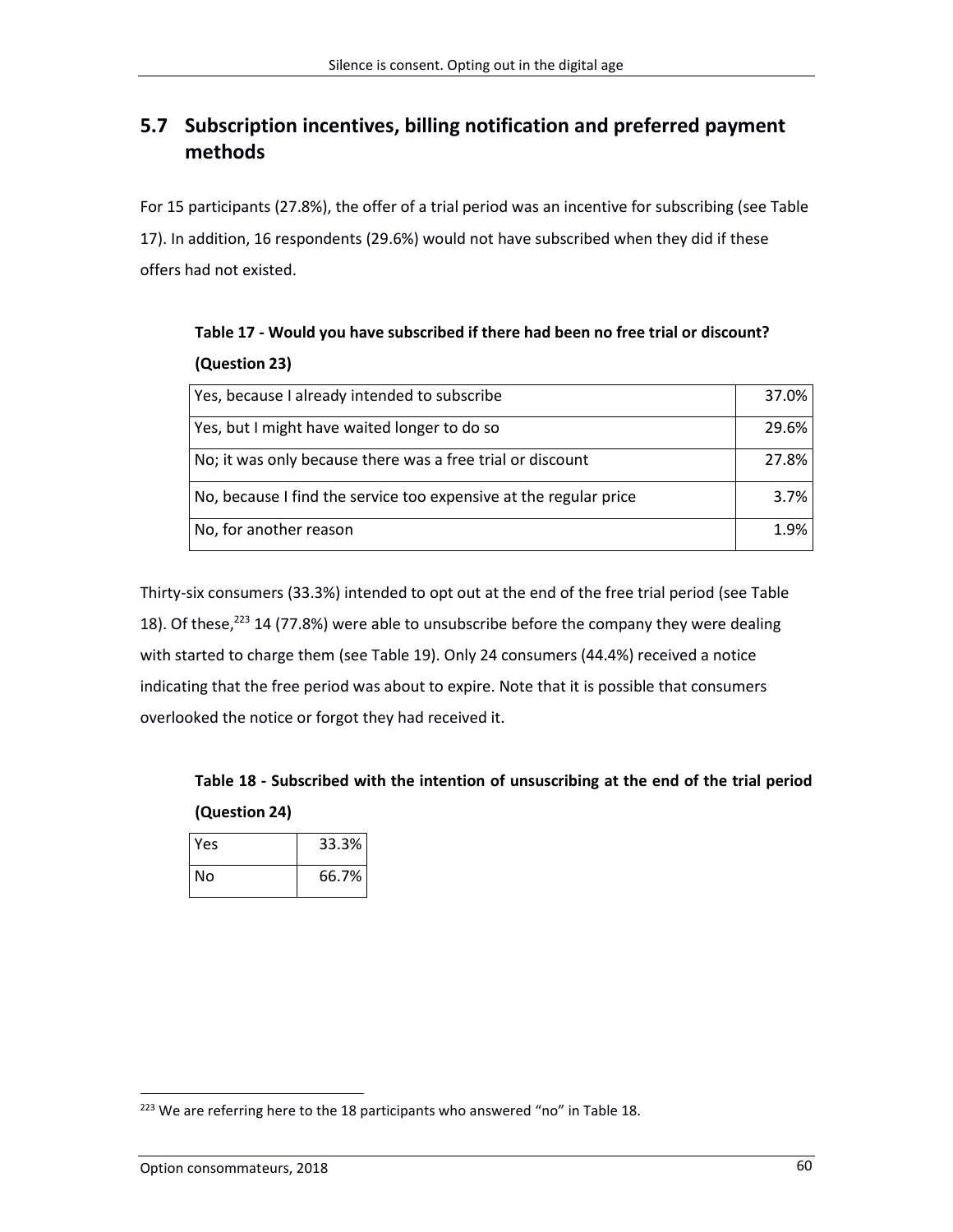**Table 19 - Was able to unsubscribe before the company asked for payment (Question 25)<sup>224</sup>**

| Yes | 77.8% |
|-----|-------|
| No  | 21.1% |

**Table 20 - Received a notice announcing the end of the free trial or discount (Question 26)**

| ٠<br>۰. | and the |  |
|---------|---------|--|
|         |         |  |

| <b>Yes</b> | 44.4% |
|------------|-------|
| l No       | 55.6% |

We mentioned earlier that the primary payment method used by companies was by credit card (see Table 1.6). This payment method is also the one preferred by consumers (30 participants, or 55.6%). This is followed by pre-authorized withdrawals from bank accounts (11 participants, or 20.4%) and monthly bills that companies send to consumers to be paid before a specified date (10 participants, or 18.5%) (see Table 21).

| Pre-authorized payment by credit card                          | 55.6%   |
|----------------------------------------------------------------|---------|
| Pre-authorized withdrawal from bank account                    | 20.4%   |
| Pre-authorized payments by PayPal or other payment application | $5.6\%$ |
| Monthly bill sent by the company that you pay yourself         | 18.5%   |

**Table 21 - Preferred payment methods (Question 27)**

<sup>&</sup>lt;sup>224</sup> Only 18 of the 54 respondents answered this question. The percentages are therefore based on these 18 respondents.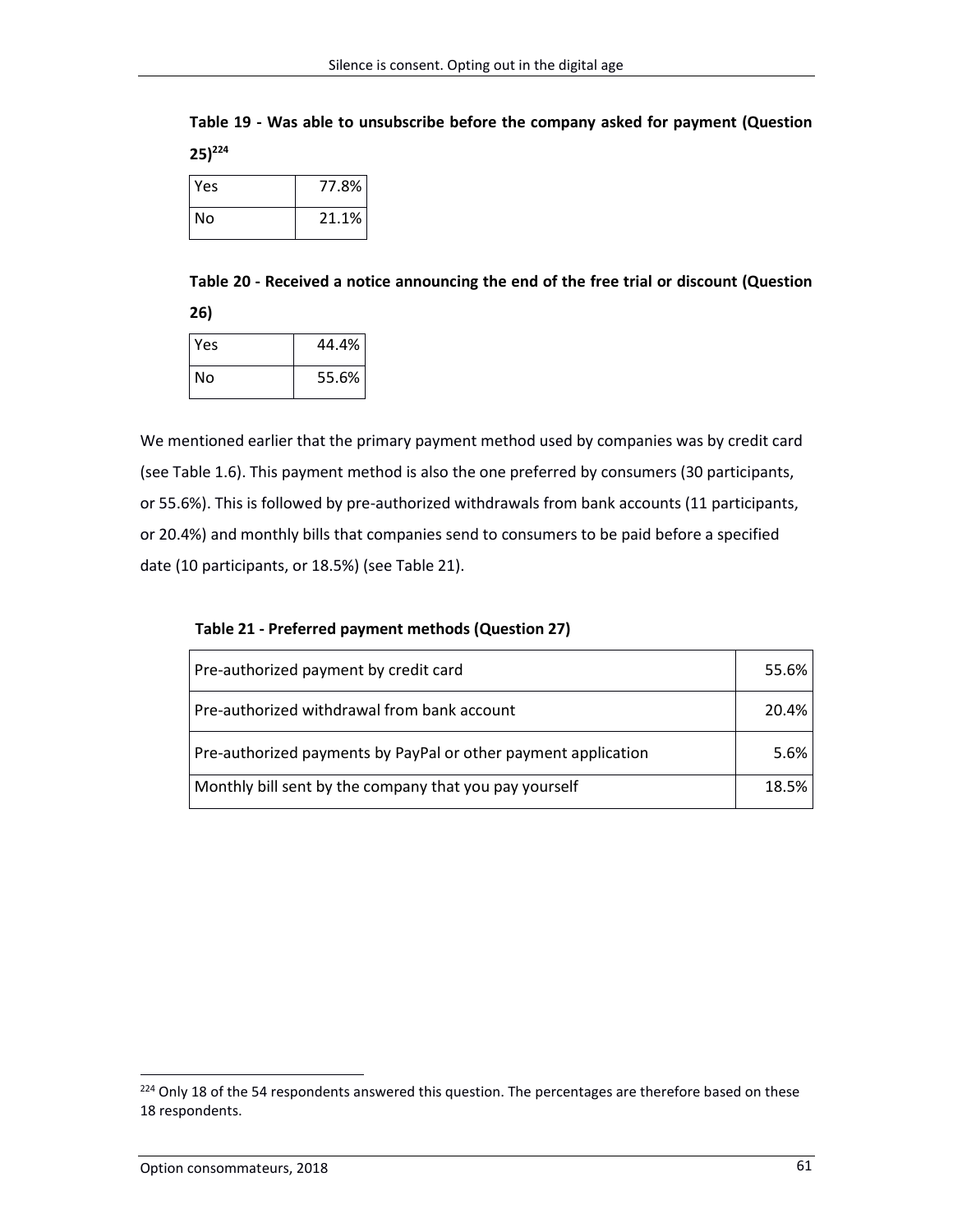# **5.8 Perception of contracts with automatic subscription following a free trial or discount**

What do the participants think of this type of contract?<sup>225</sup> They seem generally favourable.<sup>226</sup>

In fact, the participants like this type of contract (32 participants, or 59.3%), one reason being that it allows them to subscribe to a service or receive products during the trial period and continue later as a member (see Table 22.1). This did not pose any problems for the participants because almost everyone knew that they would be subscribed automatically at the end of the trial period (see Table 3.2). On the other hand, they were almost unanimous in declaring (50 participants, or 92.6%) that in order to make the practice acceptable, the company should clearly state that it will charge the regular price at the end of the trial period (see Table 22.2).

**Table 22.1 – I like this type of contract because I will be automatically subscribed without interruption at the end of the trial period (Question 28a)**

| Disagree totally           | 3.7%  |
|----------------------------|-------|
| Disagree                   | 16.7% |
| Neither disagree nor agree | 20.4% |
| Agree                      | 38,9% |
| Agree totally              | 20.4% |

**Table 22.2. - For this type of contract to be acceptable, it must be made clear that the regular price will be charged after the trial period (Question28f)**

| Disagree                   | 1.9%  |
|----------------------------|-------|
| Neither disagree nor agree | 5.6%  |
| Agree                      | 46.3% |
| Agree totally              | 46.3% |

 $225$  These are questions 28a) to 28h) in the questionnaire in Appendix I.

 $^{226}$  For this section, the answers were scored 1 to 5 according to the Likert scale. To make it easier to read these responses, we grouped them into two categories, with "Disagree totally" and "Disagree" combined, and "Agree" and "Agree totally" combined.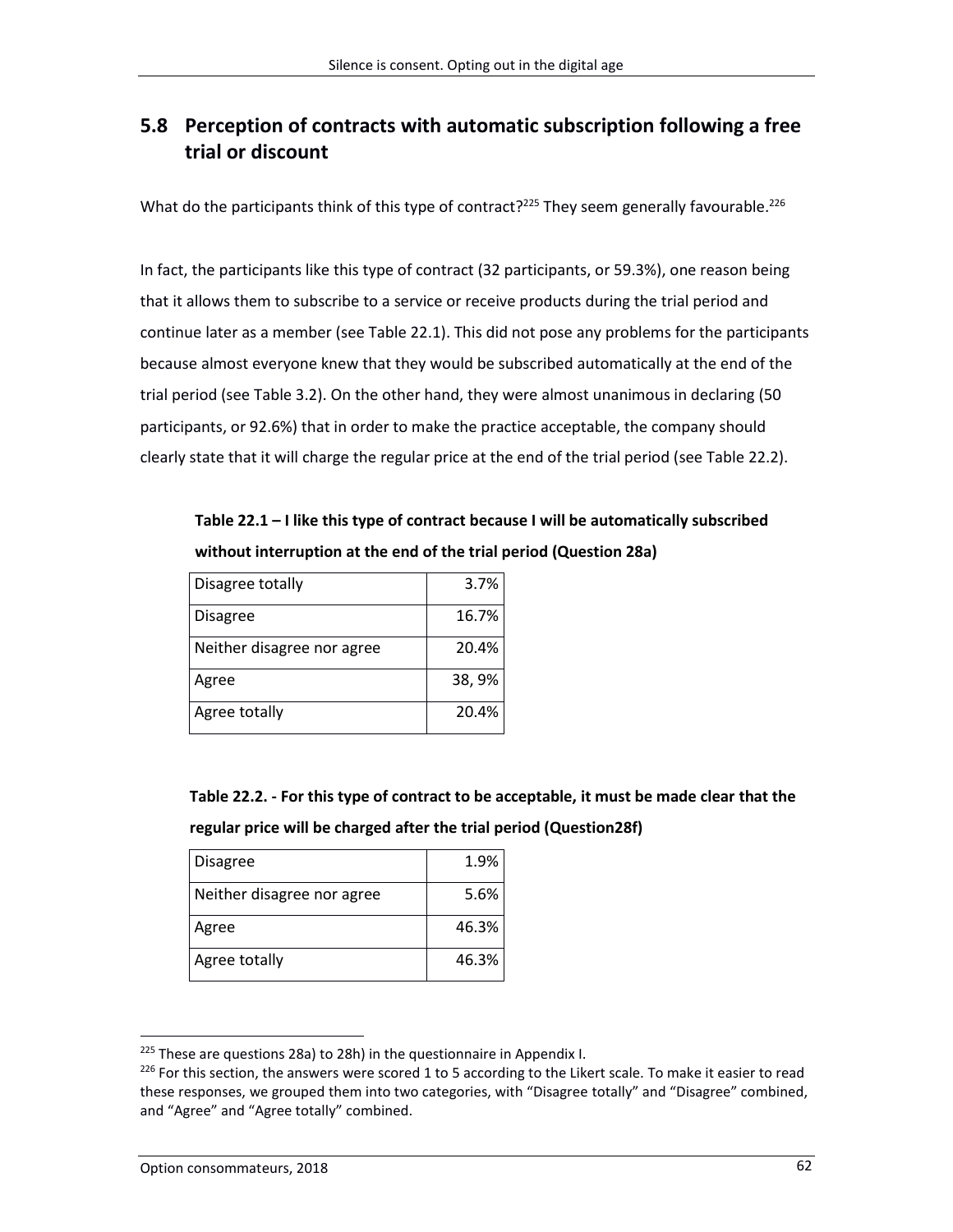Consumers also responded (30 participants, or 55.6%) that this type of contract is acceptable provided that it is easy to cancel (see Table 22.3). In the previous responses, this did not seem to be a problem, since the majority of respondents who claimed to have unsubscribed (see Table 14) said that the procedure was easy (see Table 15.1).

**Table 22.3 - I don't like this type of contract, but it would be acceptable if it was easy to cancel (Question 28)**

| Disagree totally           | 3.7%  |
|----------------------------|-------|
| <b>Disagree</b>            | 18.5% |
| Neither disagree nor agree | 22.2% |
| Agree                      | 51.9% |
| Agree totally              | 3.7%  |

They also stated that for this type of subscription to be acceptable (46 participants, or 85.2%), the companies should be obliged to notify consumers before the end of the trial period, reminding them that they will soon be charged the regular price (see Table 22.4.). Less than half of the participants who already had a subscription of the same type as the one studied here reported having received such a notice (see Table 20).

**Table 22.4 - For this type of contract to be acceptable, the company needs to send a notice to consumers before the end of the trial period advising them that they will soon charge the regular price (Question 28g)**

| <b>Disagree</b>            | 3.7%  |
|----------------------------|-------|
| Neither disagree nor agree | 11.1% |
| Agree                      | 31.5% |
| Agree totally              | 53.7% |

Respondents also stated (45 participants, or 83.3%) that this kind of contract allowed them to try out free or discounted goods or services they would not otherwise have procured (see Table 22.5). This confirms the data in Table 17; the trial period acted as an incentive for the consumers surveyed. According to them (44 participants or 81.5%), this type of contract is also beneficial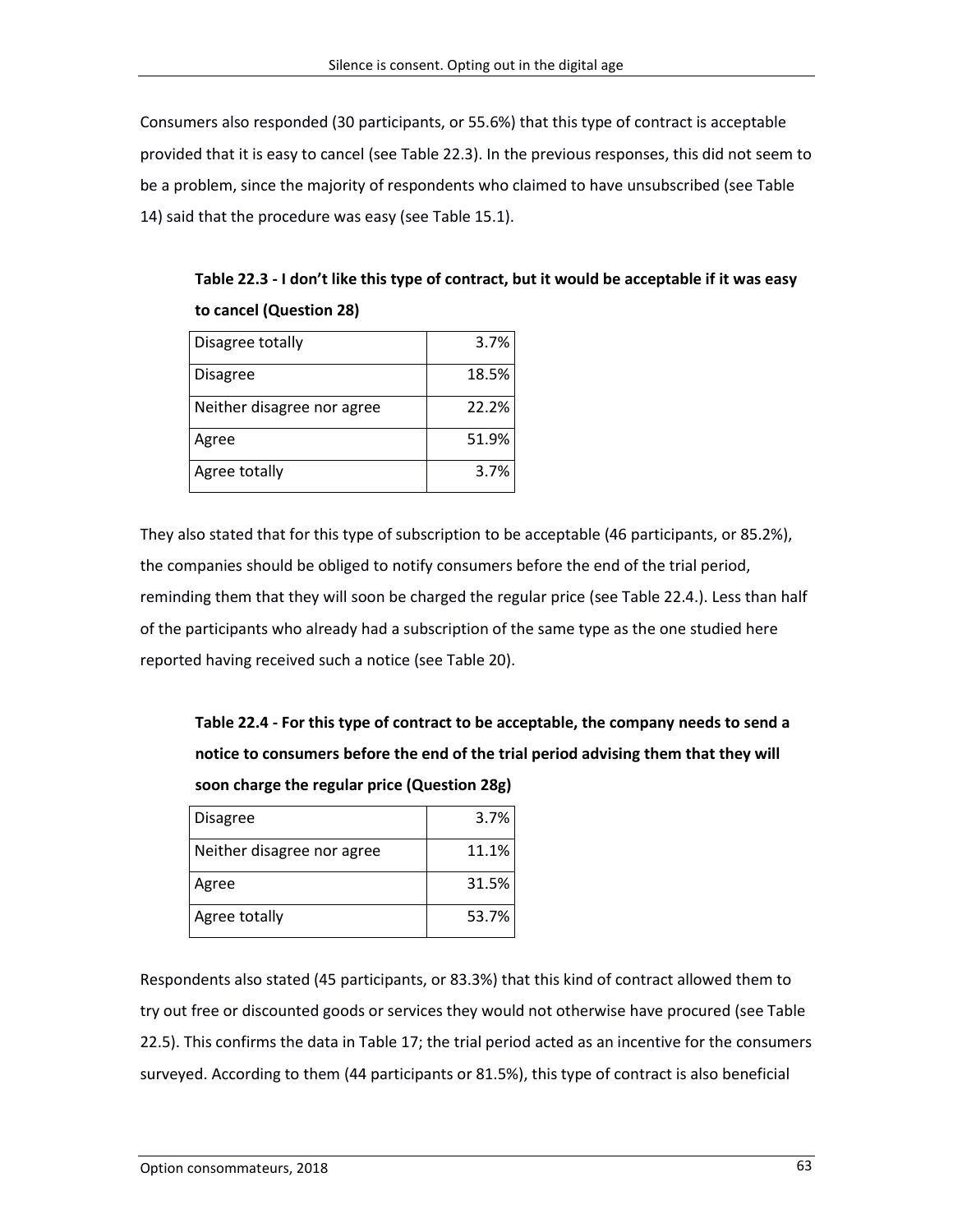for companies, because it allows them to attract customers who would not have subscribed if there had been no free trial period or discount (see Table 22.6).

# **Table 22.5 - This type of contract allows me to try free or discounted services or goods that I would not have bought otherwise (Question 28b)**

| <b>Disagree</b>            | 5.6%  |
|----------------------------|-------|
| Neither disagree nor agree | 11.1% |
| Agree                      | 63.0% |
| Agree totally              | 20.4% |

**Table 22.6 - This type of contract is beneficial for businesses because it allows them to attract customers who would not have subscribed otherwise (Question 28h)**

| <b>Disagree</b>            | 3.7%  |
|----------------------------|-------|
| Neither disagree nor agree | 14.8% |
| Agree                      | 51.9% |
| Agree totally              | 29.6% |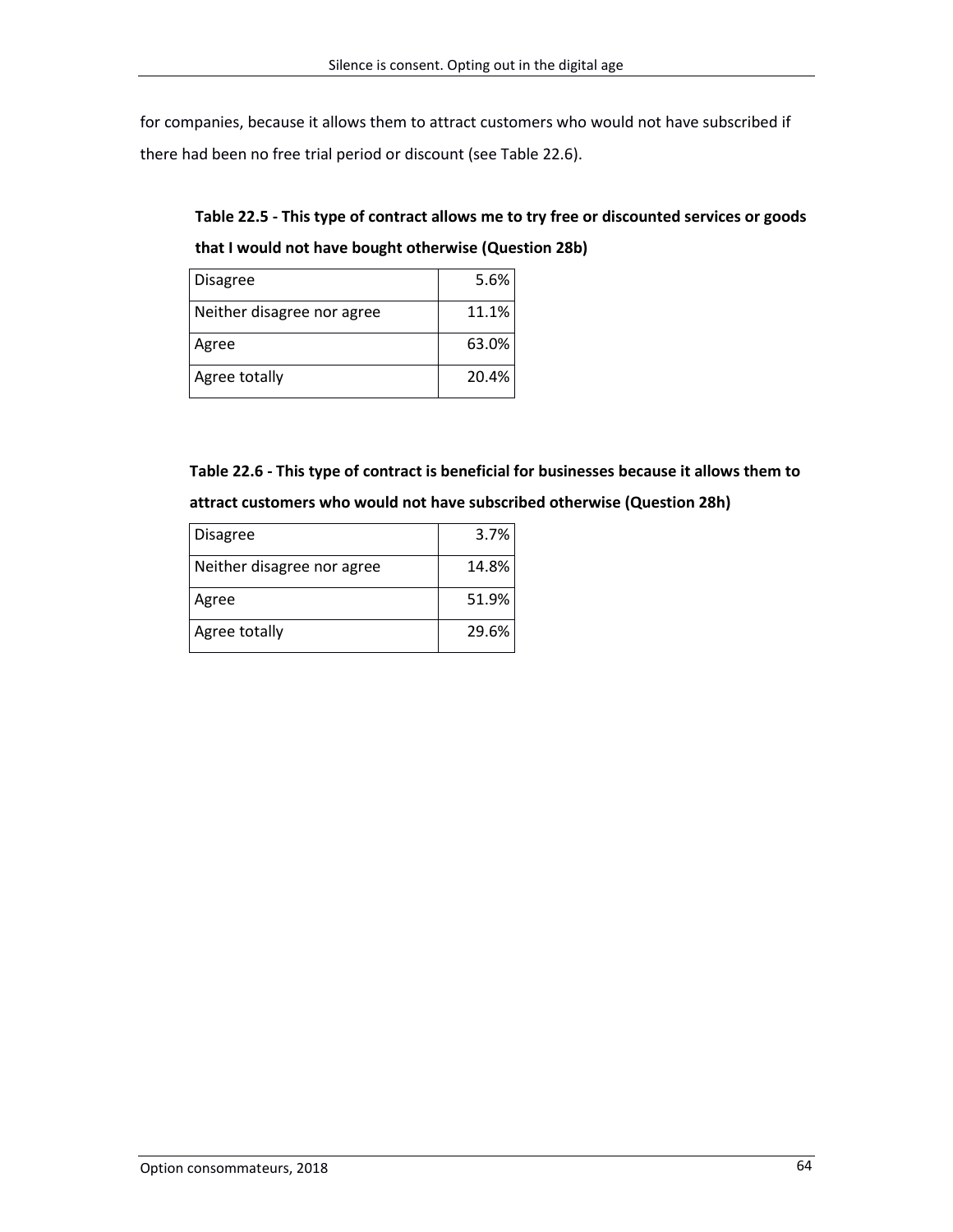## **5.9 Legal considerations**

As the final question, we asked them whether they believed that automatic subscription contracts following a free trial period or discount was a legal practice. None of them considered that the practice was illegal (see Table 23), even the 18 participants who came from Québec, where it is prohibited.<sup>227</sup>

**Table 23. - Do you think this is legal? (Question 29)**

| Yes, it's so common that it can't be illegal                                                                                             | 40.7%   |
|------------------------------------------------------------------------------------------------------------------------------------------|---------|
| Yes, I think this type of subscription is legal, but that companies have<br>specific procedures to follow that they don't always respect | 42.6%   |
| No, this can't be legal                                                                                                                  | $0.0\%$ |
| Don't know                                                                                                                               | 16.7%   |

## **5.10 In summary**

Most of the consumers interviewed during our consultation had signed up for contracts that included a free trial period followed by automatic subscription to the services.

The preferred payment method for the companies from which the consumers received services was by credit card. Many of the participants believed that giving their payment information at the beginning of the trial period facilitated the subscription, although they did not like doing so. Participants noted that a better practice would be to request payment information once the free trial period ended. However, pre-authorized payment via credit card was the preferred method of payment for most participants.

They did not consider free trial periods or discounts followed by an automatic subscription to be a "trap." They knew that the subscription would continue beyond the trial period and that it would be up to them to opt out later if they wished to continue the contractual relationship.

 $\overline{a}$  $227$  See the section on the legal framework in Québec on p.17.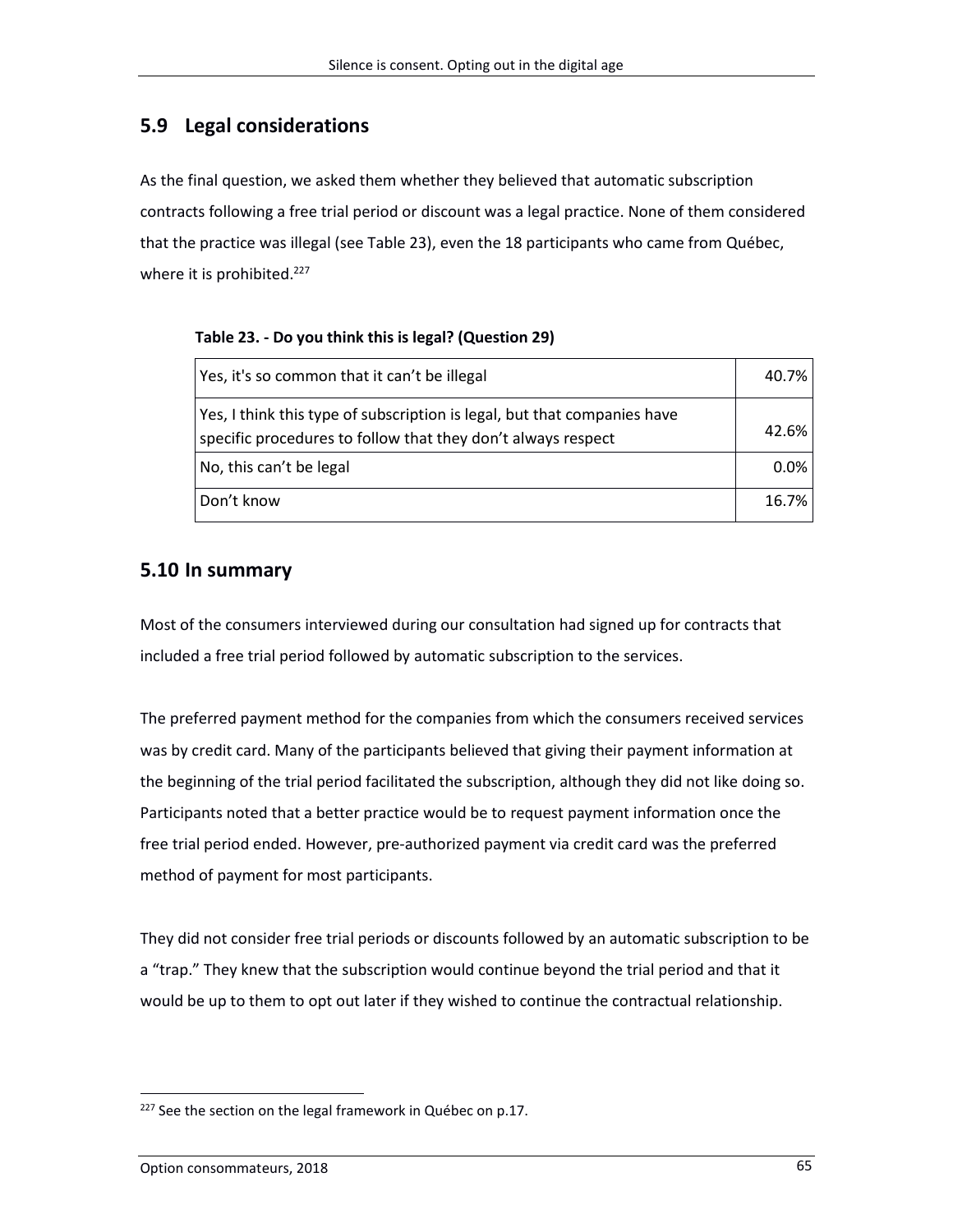They were in agreement, however, that companies should clearly state that they will charge the regular price after the trial period in order to make the practice acceptable.

With regard to terms of use/contracts, the vast majority of respondents believed that these are too long to read (according to 85.8% of those who read them before subscribing and the 71.5% who read them afterwards and all those who did not read them at all).

While many participants said they had not read their contracts, an even greater number asserted that they had read the cancellation procedure. Half of those who read the procedure appear to have done so preventively, before the subscription. Those that read the procedure told us that it was easy to locate, was clearly explained and seemed easy to follow. In practice, however, few consumers were able to try it out; only a small number of them told us they had actually terminated their contract.

A little over half of the respondents considered the free trial or discount an incentive for them to subscribe to the services; few of them had signed up with the intention of terminating their contract after the trial period. On the other hand, less than half of the participants said they received a notice announcing the end of the trial period and that they would have preferred the companies to send them such notification.

In short, what emerges from the results of the consultation is that the participants surveyed are favourable to the practice of automatic subscription at the end of a free trial period or a discount, and do not seem to have encountered any major problems with this formula. They noted that there were two aspects that the companies could improve upon to optimize the consumer experience: provide shorter, clearer contracts that are easy to read, and send an automatic reminder to customers notifying them of the end of the trial period and the beginning of billing at the regular price – the information they give should be clear, especially the explanation of the cancellation procedure. These two measures should allow companies to demonstrate greater transparency toward consumers.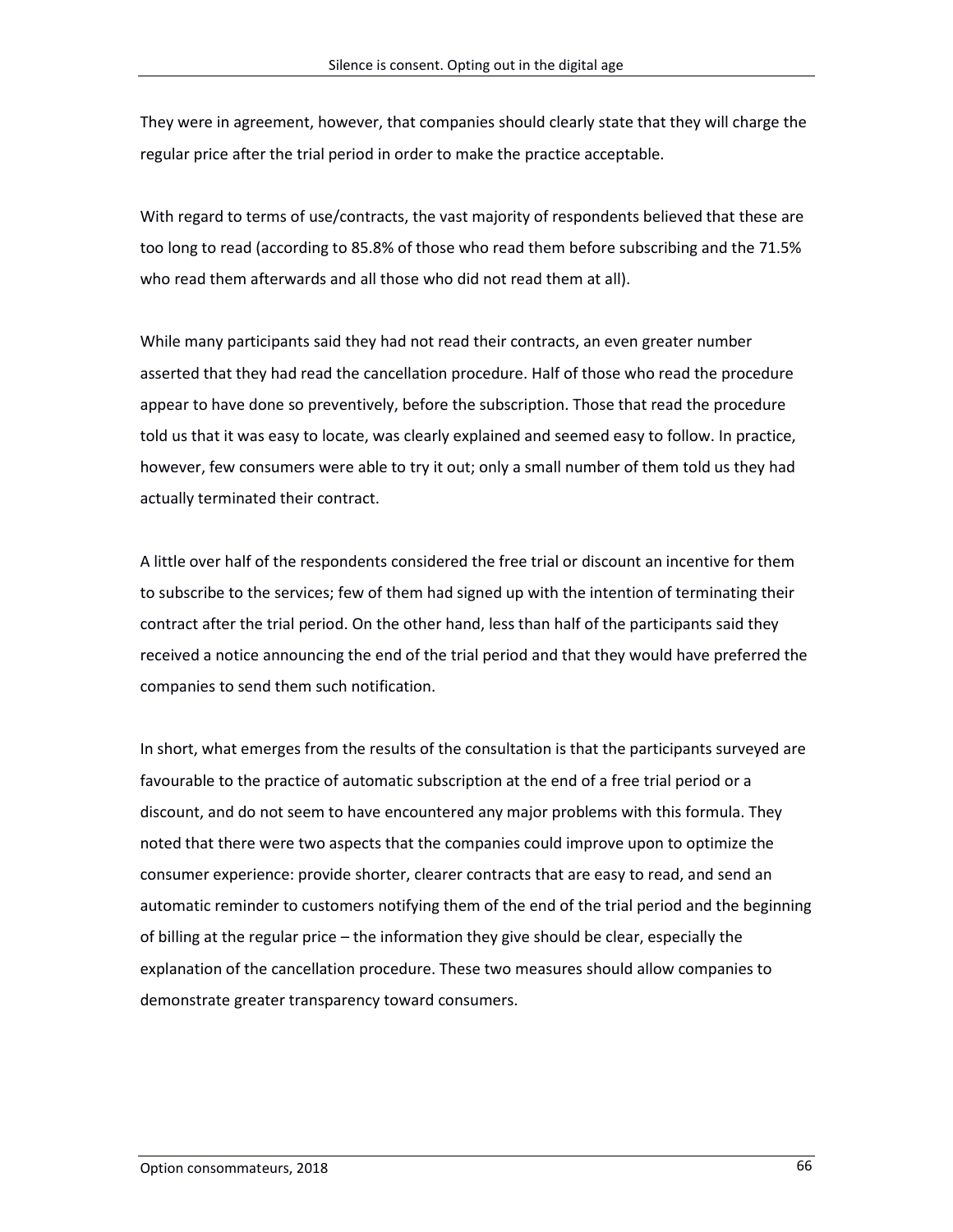# **Conclusions and recommendations**

We inquired into what consumers thought about subscription contracts that automatically come into effect following a free trial period or discount. We focused our analysis on the cancellation procedure because we wanted to know if it was easy to access all the information related to this procedure and if there were any related constraints. Finally, we looked into how this practice was regulated by legislation in Canada and other jurisdictions.

We saw that the various legislations we studied respecting negative option subscription are very diverse. The European Union and the United States have mostly chosen to focus on disclosure obligations for merchants, the most important being the obligation to notify consumers of the end of the trial period by sending a notice, the obligation to provide consumers with information on the content of trial periods and the obligation to provide clear information on the cancellation procedure.

The European Directives and California state law require merchants to obtain clear consent from the consumer prior to billing. California is the only jurisdiction that has included in its legislation the requirement to provide a simple cancellation procedure. We feel the obligation to send a notice at the end of the trial period to be particularly important because, during the consultation we conducted with consumers, less than half of respondents said that they had received such a notice. We believe, and our consultation supports this view, that such a notice would give consumers who have forgotten that their trial period or discount is coming to an end time to opt out. The notice could even contain a direct Internet link to the cancellation procedure so that consumers would not have to search for instructions on how to unsubscribe.

On the Canadian side, only Québec and Manitoba have established a framework for regulating automatic subscription: in both cases, the practice has been banned. Other provinces could find inspiration in the obligations and rights contained in the American and European legislation to implement protective measures for their own citizens. In this way, all Canadians would enjoy rights with regard to automatic subscription following a free trial or discount.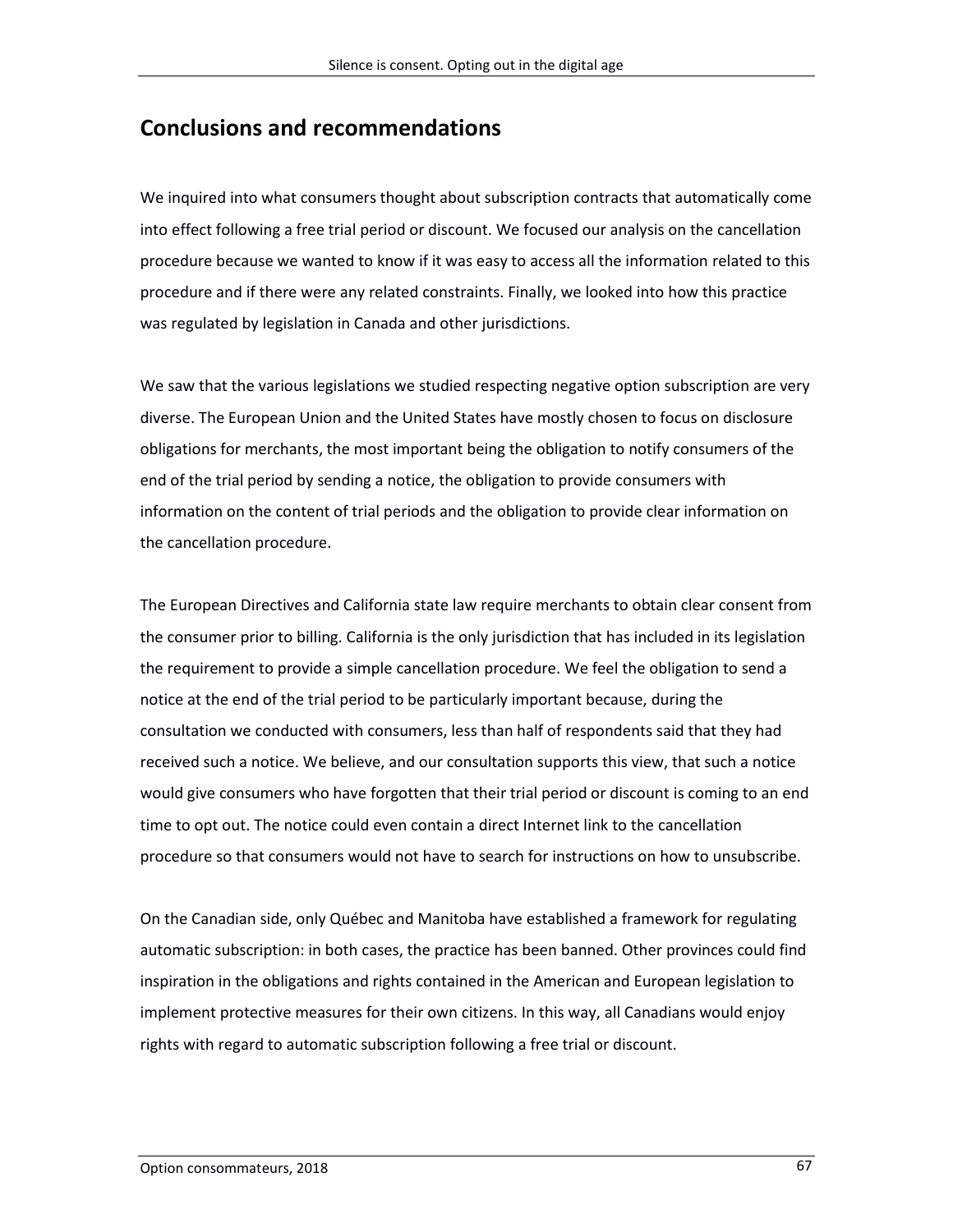Our analysis of the contracts revealed that, in the medium term, subscription to such services often represents a major expense for consumers. Indeed, people who deal with one of the companies whose contract we studied could easily pay over \$100 for a year's subscription. Our main finding is that there is a great lack of uniformity among contracts: they are given various names, but are never called a "contract." They all contain different clauses and the cancellation clause is incomplete. For example, it either does not mention the procedure or it fails to mention the limitations that must be complied with. Also, we noticed that companies often offer only one way of unsubscribing.

Faced with these facts, it is worth asking how a consumer who wants to terminate a service before the end of the trial period can be certain of doing so. To ensure that consumers have complete information, we suggest that there be a uniform contract for automatic subscription following a free trial or discount. A model contract could be created by the industry or imposed by law; it would contain the mandatory details such as those required by some American and European laws, and would also contain also a clear, accurate cancellation procedure including an explanation of any relevant limitations. We also suggest that each company should offer at least two ways of unsubscribing, such as by Internet and by telephone, to make the procedure available to all consumers.

Most of the participants in the consultation we conducted had subscribed to a service granting a free trial period. They also said that when they agree to receive a service with a free trial period or a discount, they know that the free trial or discount is only temporary. They do not believe that there is a catch involved. They knew they would be encouraged to subscribe after the trial period expired, which is what most of them did because they were satisfied with their subscription. However, the participants said they did not like having to give out their payment information – usually their credit card number – in order to receive a free trial or discount. They would have preferred to give this information only at the end of the trial period.

Another finding is that, in general, consumers do not read the automatic subscription contracts because they find them too long. We therefore suggest that the previously mentioned model contract should contain a maximum of 2 pages, thus permitting consumers to read it quickly and easily locate relevant information. We also suggest that companies use what has been called an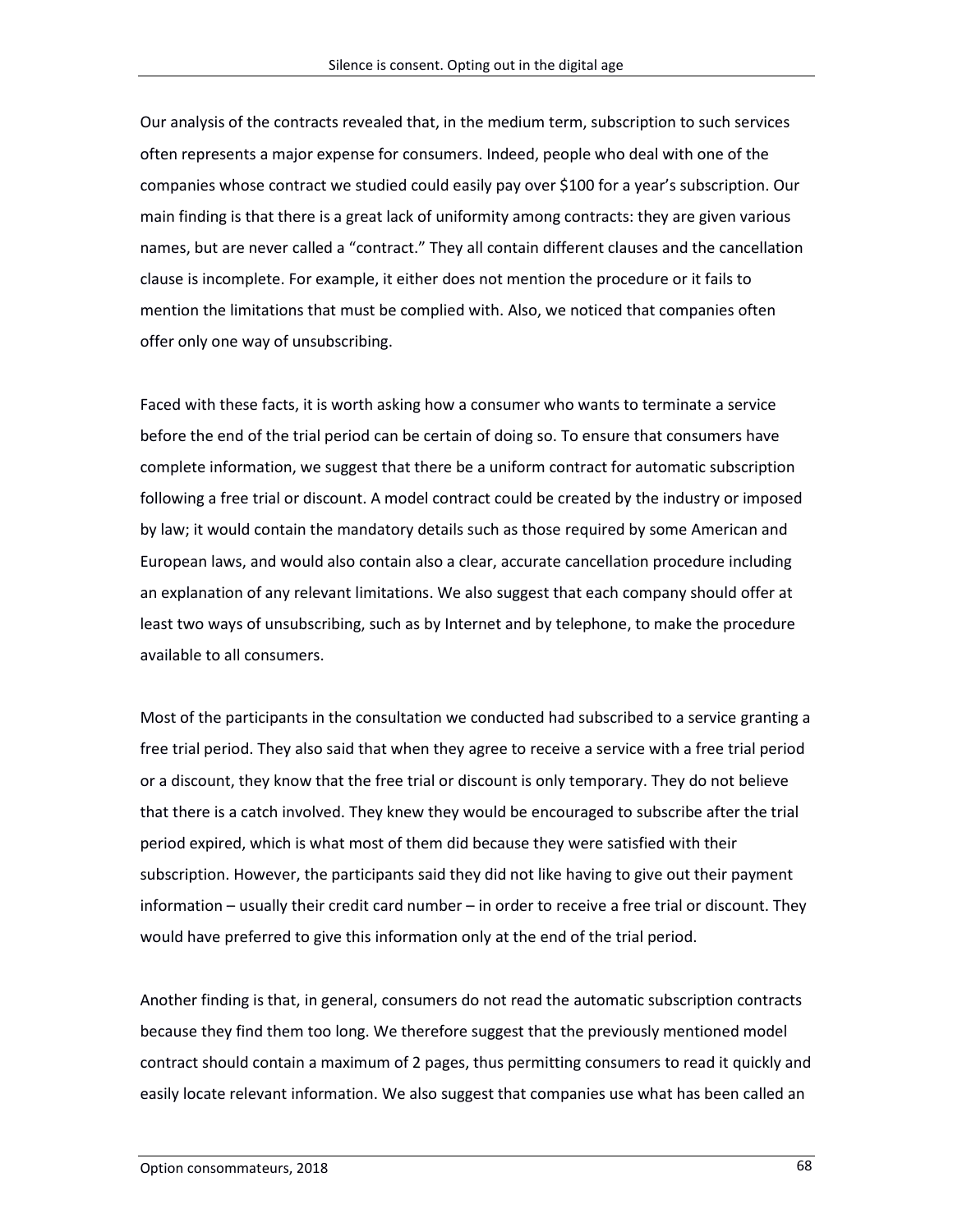"opt-in" formula. In the case of a free trial period, payment information would be requested only at the end of this period, whereas for a discounted trial period, the information would be required initially, but would be valid only during the trial period. In order for the service to be continued at the regular price, the merchant would have to ask the consumer to authorize payment a second time.

In order to improve the automatic subscription process, we have one final suggestion that comes from the doctrine,<sup>228</sup> which we did not raise in the report. It would be interesting for online financial institutions to provide their clients with an online list<sup>229</sup> of companies that deduct pre-authorized payments from their credit card or bank accounts. This would also list the amounts paid periodically and the total amount paid over the last year. This list would also include a link that the consumer could click to cancel his subscription. Such a list would allow consumers to know the true cost of all their subscriptions and serve as a useful reminder.

We are aware that this report is limited in scope. It nevertheless contains valuable information on the regulation of automatic subscription contracts following a free trial period or discount. For instance, we established that the consumers we interviewed appreciate being able to benefit from such a trial period and often use it as a preamble to a long-term contractual relationship. For this reason, we believe that this type of contract is destined to remain.<sup>230</sup> On the other hand, we believe that the procedures employed, particularly as regards to the information provided to consumers, must be improved. A simple act of forgetfulness could result in consumers having to spend large sums for a service they do not want. Fortunately, solutions exist and can be implemented; all that is needed is the willingness to do so.

<sup>&</sup>lt;sup>228</sup> See W. Stancil "A Better Way to Cancel Your Gym Membership (and Avoid Other Hazards of Autopayment)" *supra,* note 12, p.137 and following. The author proposes that the list should be related to withdrawals from credit card accounts only; we propose that it also be related to withdrawals from bank accounts.

<sup>229</sup> Similar to a bank statement.

<sup>230</sup>We should mention, however, that as a result of *Bénabu c. Videotron GP et al* referred to earlier, the companies have stopped offering free trial periods to Québec residents.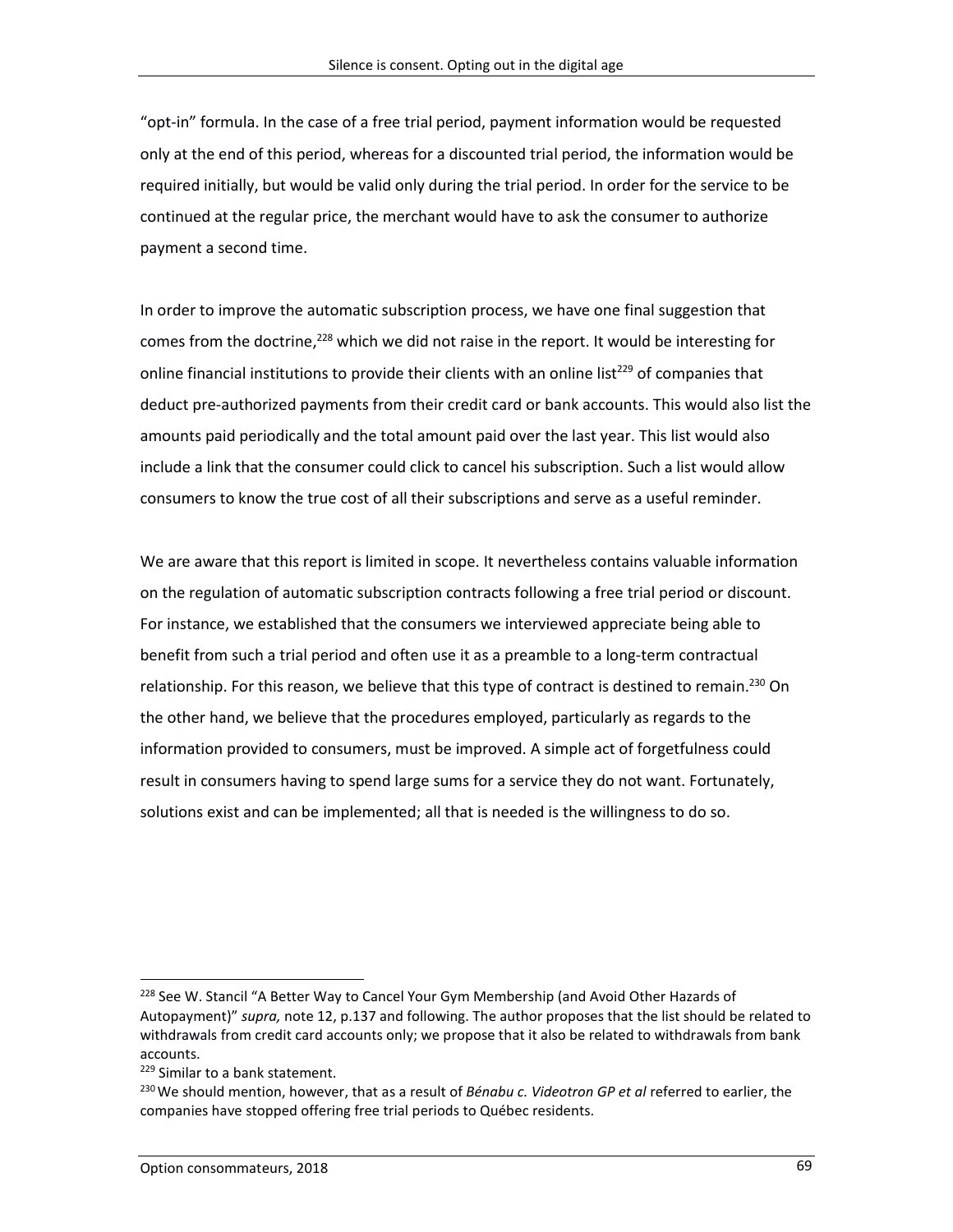#### **Option consommateurs recommends:**

#### **To companies**

- That they ensure that whenever they offer a free trial or discount, the consumer is provided with all the relevant information, including cost, the date on which the trial period ends, the price to be paid later and the cancellation procedure.
- That they make their contracts available on their websites in a way that it is easy to locate and recognize. The contract must be relatively short and easy to understand.
- That they make their cancellation procedure available on their website in a way that is easy to find and recognize. The cancellation procedure should include all the information the consumer needs, be easy to perform, and offer more than one way of doing so (online, by email or phone).
- That in the case of a free trial period, they should require the consumer's payment information only at the end of the trial period, which will prevent any billing errors.
- That they send a notice to customers benefitting from a free trial or discount, clearly indicating when the trial period will end and how much the service will cost thereafter. This notice must be clearly identified and sent a few days before the end of the trial period. It must also contain a link leading directly to the cancellation procedure.

#### **To business associations**

- That they create a model contract for the use of companies.
- That they apply pressure on firms to adopt best practice (see above).

#### **To Provincial Governments**

- That they ensure that companies observe best practices (see above).